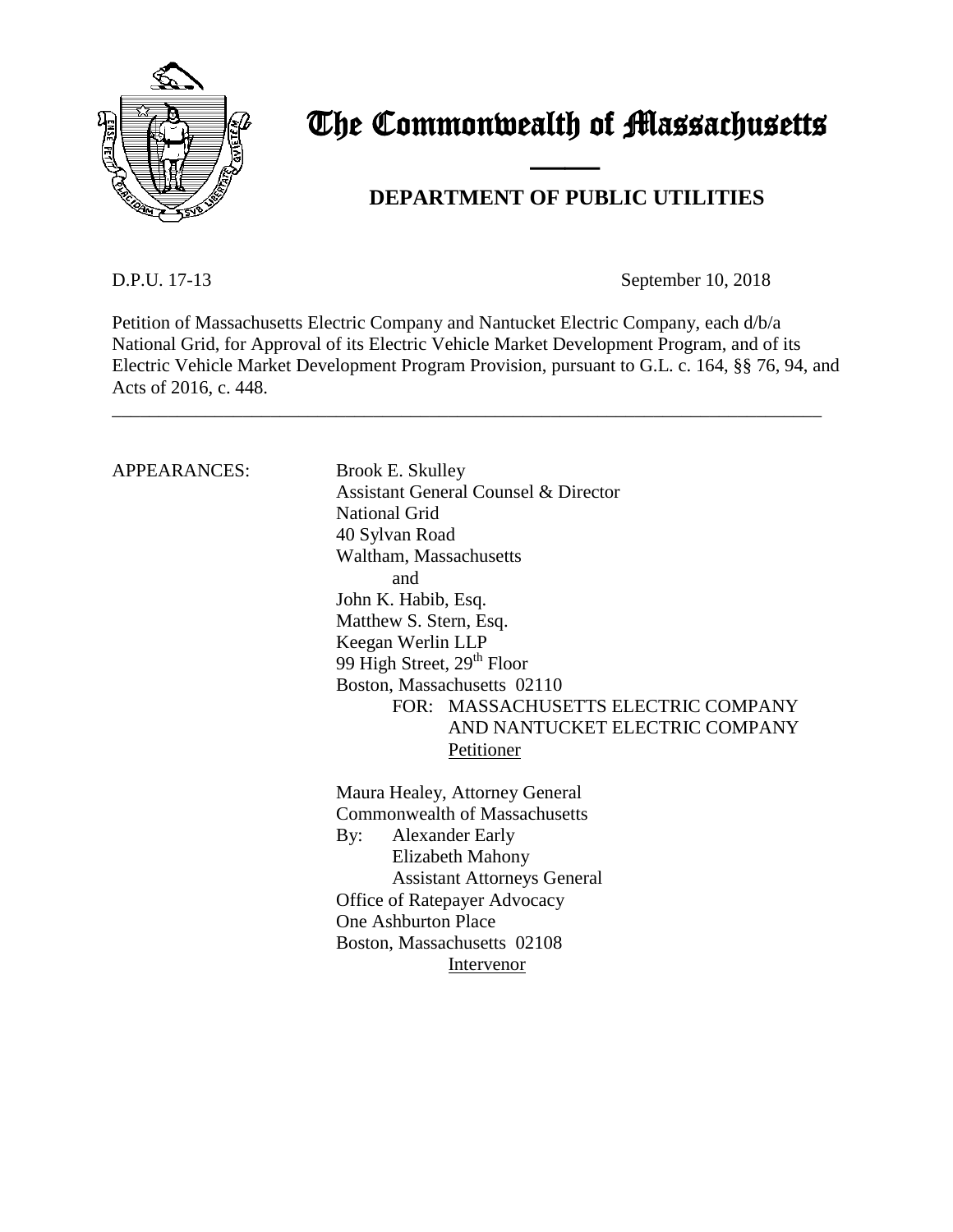Rachel Graham Evans, Esq. Deputy General Counsel 100 Cambridge Street, Suite 1020 Boston, Massachusetts 02114 FOR: MASSACHUSETTS DEPARTMENT OF ENERGY RESOURCES Intervenor

David Ismay, Esq. Conservation Law Foundation 62 Summer Street Boston, Massachusetts 02110 FOR: CONSERVATION LAW FOUNDATION Intervenor

Elisa J. Grammer, Esq. Law Offices of Elisa J. Grammer 47 Coffin Street West Newbury, Massachusetts 01985 and Joshua A. Berman, Esq. Sierra Club 50 F St. NW,  $8^{th}$  Floor Washington, DC 20001 FOR: ENERGY CONSUMERS ALLIANCE OF NEW ENGLAND, INC. AND THE SIERRA CLUB Intervenors

Amy E. Boyd, Esq. Acadia Center 31 Milk Street, Suite 501 Boston, Massachusetts 02109 FOR: ACADIA CENTER Intervenor

Paul G. Afonso, Esq. Jesse S. Reyes, Esq. Brown Rudnick LLP One Financial Center Boston, Massachusetts 02111 FOR: CHARGEPOINT, INC. Intervenor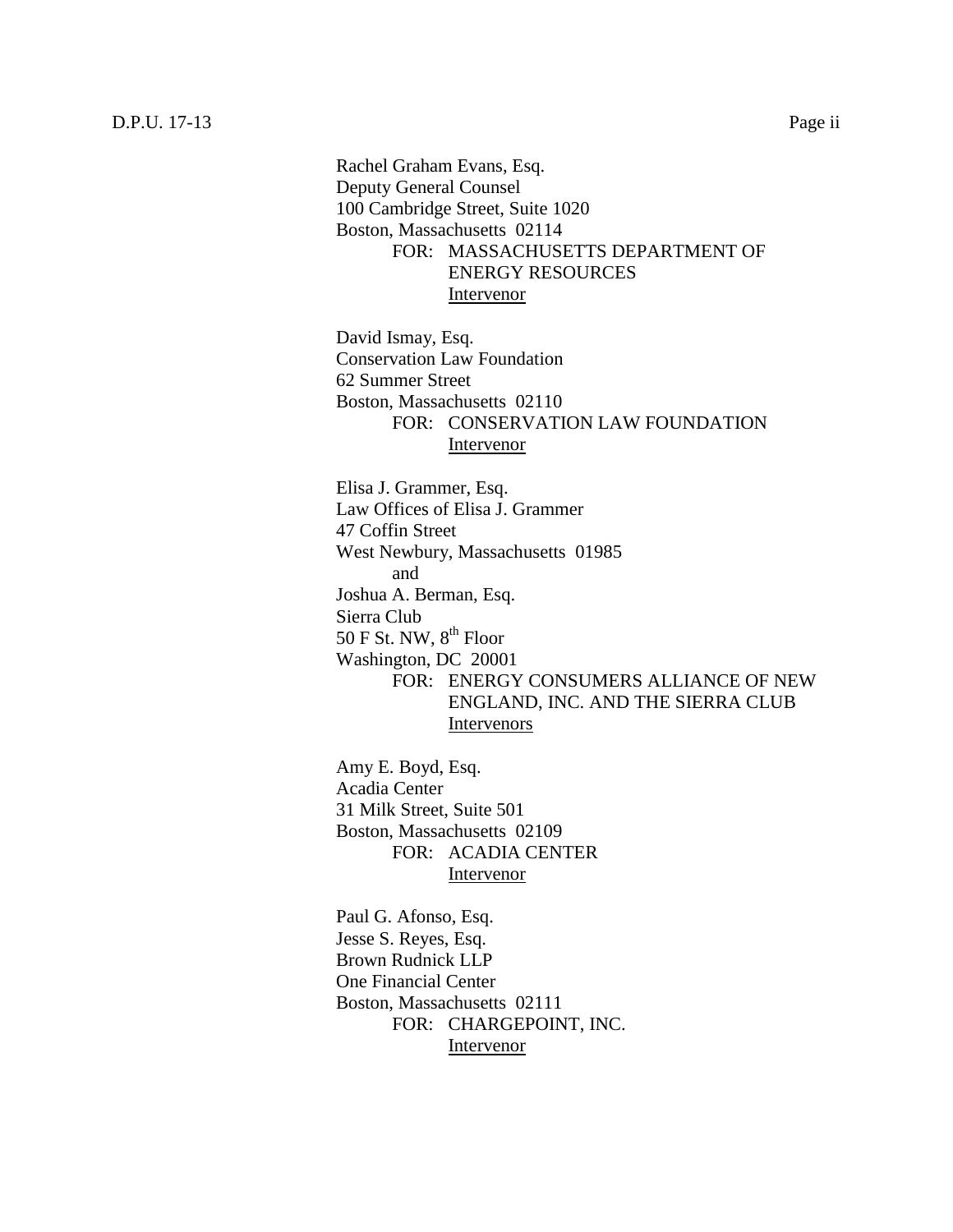David A. Nichols, Esq. Maxwell Baumhefner, Esq. Natural Resources Defense Council 1152 15th Street NW, Suite 300 Washington, DC 20005 FOR: NATURAL RESOURCES DEFENSE COUNCIL Intervenor

Kevin Conroy, Esq. Kelly Caiazzo, Esq. Foley Hoag LLP 155 Seaport Boulevard Boston, Massachusetts 02210 FOR: GLOBAL PARTNERS LP Limited Participant

Matthew T. Durand, Esq. Cumberland Farms, Inc. 165 Flanders Road Westborough, Massachusetts 01581 FOR: CUMBERLAND FARMS, INC. Limited Participant

Kevin Auerbacher, Esq. Beau Whiteman, Esq. Tesla, Inc. 3500 Deer Creek Road Palo Alto, California 94304 and Bernice I. Corman, Esq. Rubin and Rudman LLP 800 Connecticut Avenue NW Washington, DC 20006 FOR: TESLA, INC. Limited Participant

Brendan P. Vaughn, Esq. Keegan Werlin LLP 99 High Street, 29<sup>th</sup> Floor Boston, Massachusetts 02110 FOR: NSTAR ELECTRIC COMPANY AND WESTERN MASSACHUSETTS ELECTRIC COMPANY Limited Participant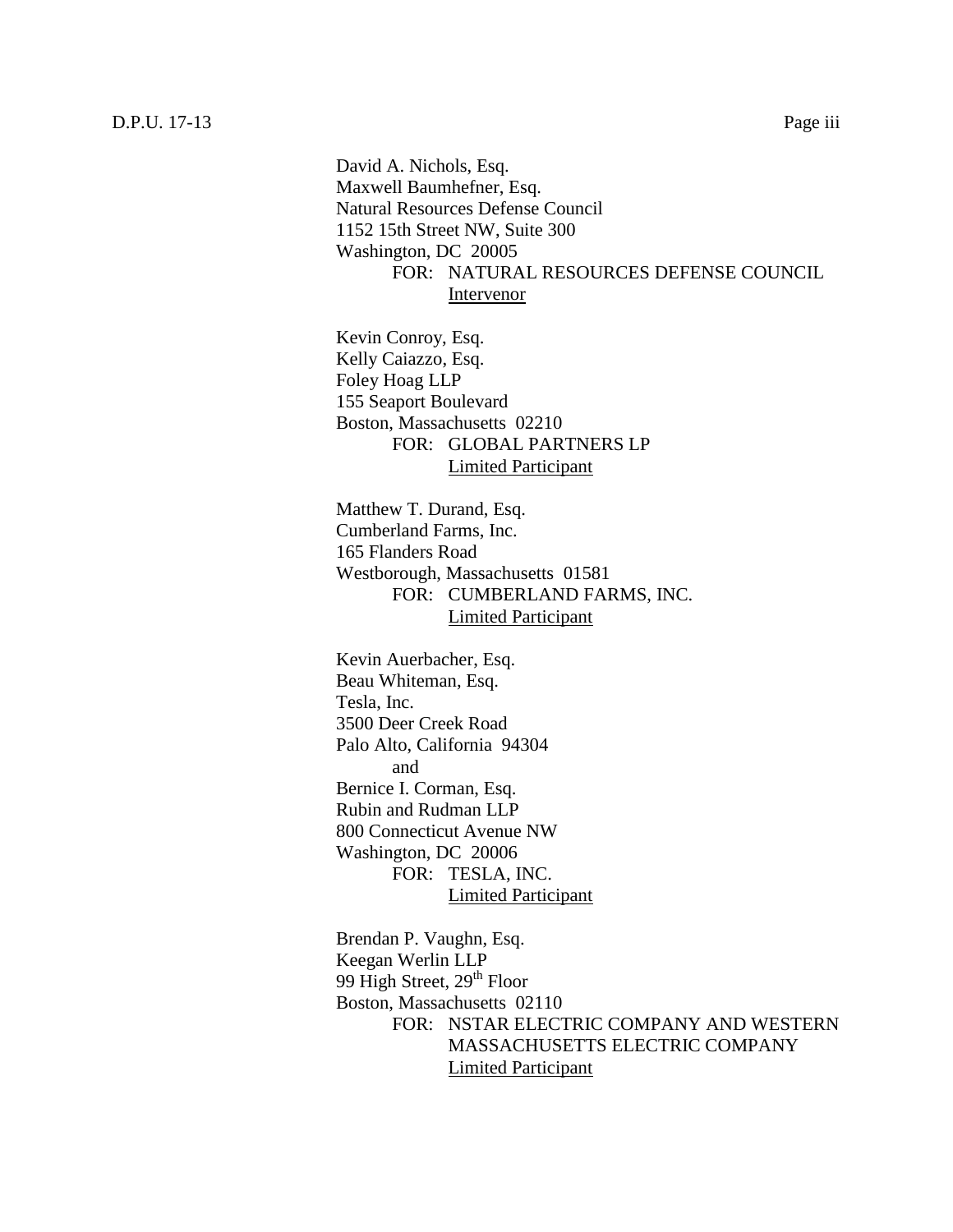## TABLE OF CONTENTS

| I.    |                                                                                                                                                                                                                                                                                                             |
|-------|-------------------------------------------------------------------------------------------------------------------------------------------------------------------------------------------------------------------------------------------------------------------------------------------------------------|
| Π.    |                                                                                                                                                                                                                                                                                                             |
| Ш.    |                                                                                                                                                                                                                                                                                                             |
| IV.   | A.<br>B.<br>1.<br>2.<br>$C$ .                                                                                                                                                                                                                                                                               |
| V.    |                                                                                                                                                                                                                                                                                                             |
| VI.   | A.<br>Meet a Need Regarding the Advancement of EVs in the Commonwealth that is<br><b>B.</b><br>Not Likely to Be Met by the Competitive EV Charging Market 14<br>1.<br>2.<br>3.<br>$C$ .<br>Hinder the Development of the Competitive EV Charging Market  16<br>1.<br>2.<br>3.<br>D.<br>1.<br>2.<br>3.<br>4. |
| VII.  | A.<br><b>B.</b><br>1.<br>2.<br>3.                                                                                                                                                                                                                                                                           |
| VIII. |                                                                                                                                                                                                                                                                                                             |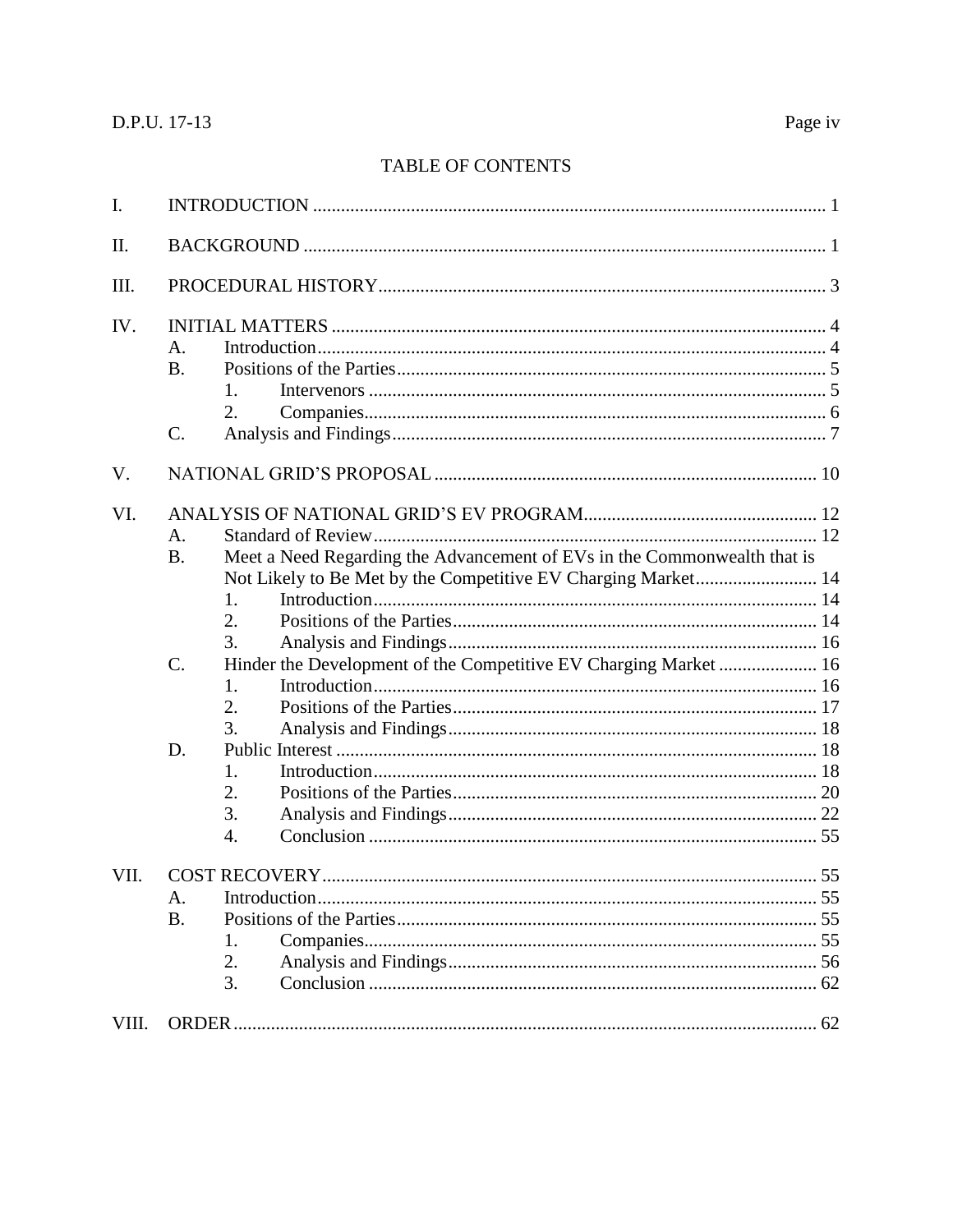### <span id="page-4-0"></span>I. INTRODUCTION

On January 20, 2017, Massachusetts Electric Company and Nantucket Electric Company, each d/b/a National Grid ("National Grid" or "Companies"), filed a petition with the Department of Public Utilities ("Department") pursuant to G.L. c. 164, §§ 76 and 94, for approval of the Electric Vehicle Market Development Program ("EV Program") and a tariff to recover the EV Program's costs, M.D.P.U. No. 1334 ("EV Program Provision"). On February 13, 2017, the Companies filed revisions to the Companies' petition and pre-filed testimony that addressed the proposals' compliance with the Zero Emission Vehicle  $Act<sup>1</sup>$  and removed the Companies' request for pre-approval of the total estimated costs. The Companies set a target of assisting the deployment of charging stations at 140 sites through the EV Program and estimated that the program would cost about \$25 million, including a performance incentive the Companies would collect if the program results in the development of at least 75 percent of the target number of sites (Exhs. KAB/BJC-1 (Rev.) at 58-62; KAB/BJC-2; KAB/BJC-11). The Department docketed this matter as D.P.U. 17-13.

#### <span id="page-4-1"></span>II. BACKGROUND

The Commonwealth of Massachusetts has supported electric vehicle ("EV") implementation in several ways to reduce greenhouse gas ("GHG") emissions in the transportation sector. For instance, on September 30, 2013, the Executive Office of Energy and Environmental Affairs ("EOEEA") convened the Massachusetts Electric Vehicle Initiative task force, which included numerous public and private stakeholders. Electric Vehicles,

 $\mathbf{1}$ An Act Promoting Zero Emission Vehicle Adoption. St. 2016, c. 448, codified at G.L. c. 25A, § 16; G.L. c. 40, § 22A.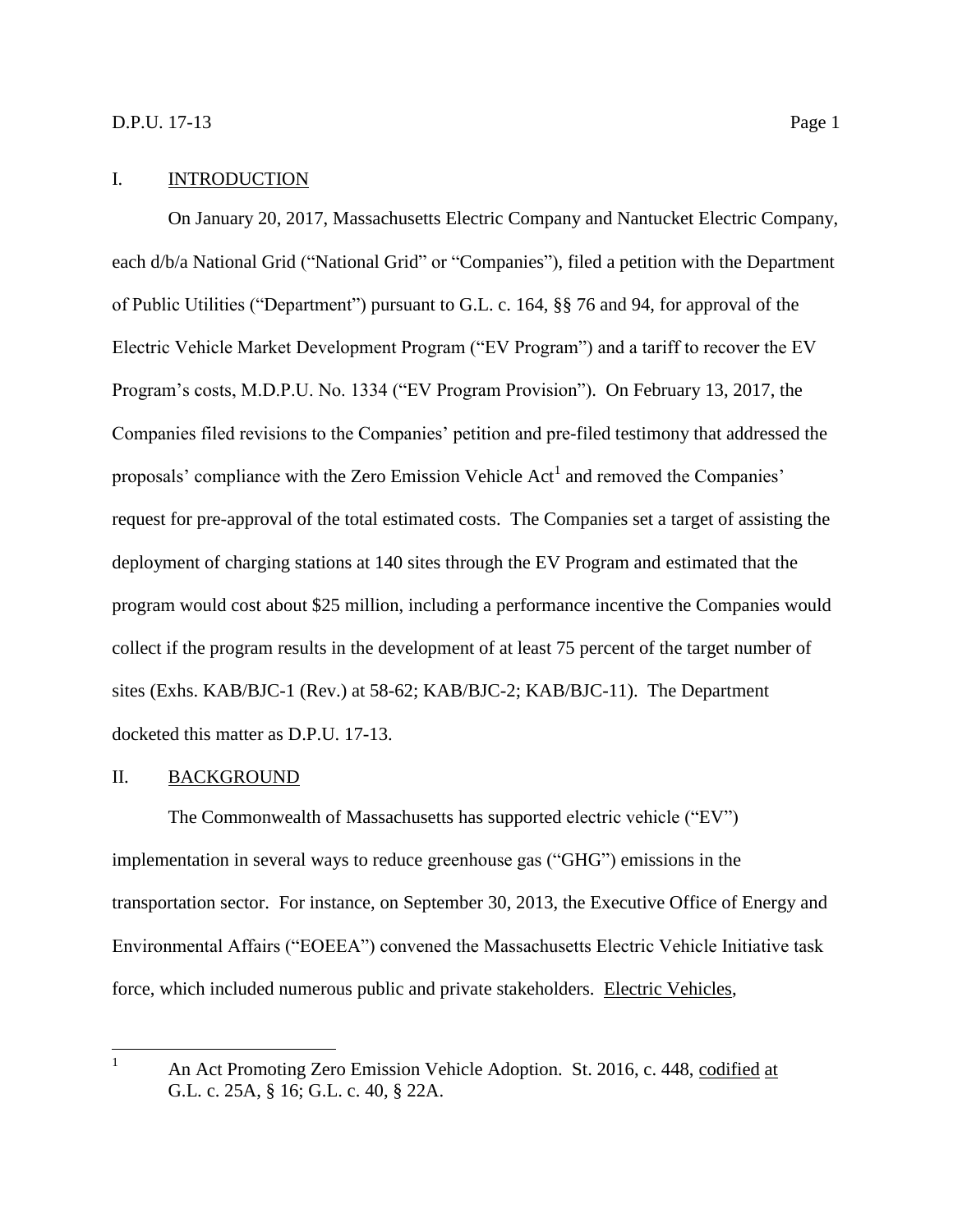D.P.U. 13-182, at 2 (2012). Soon thereafter, Massachusetts joined seven states as a signatory to the State Zero-Emission Vehicle ("ZEV") Programs Memorandum of Understanding setting a collective target of having at least 3.3 million ZEV on their roads by  $2025$ .<sup>2</sup> Recently, Governor Charlie Baker directed the Secretary of Energy and Environmental Affairs to work in consultation with state and regional agencies that handle transportation, environment, and energy issues to develop regional policies to reduce GHG from the transportation sector consistent with meeting the 2050 interim emissions limits of the Global Warming Solutions Act ("GWSA").<sup>3</sup> Executive Order No. 569: Establishing an Integrated Climate Change Strategy for the Commonwealth (September 16, 2016). $<sup>4</sup>$ </sup>

In line with those efforts, on December 23, 2013, the Department issued a Notice of Investigation ("NOI") into EVs and EV charging. D.P.U. 13-182. The Department recognized that the widespread adoption of EVs in the Commonwealth will improve air quality, reduce GHG emissions from the transportation sector, and require adding new technologies to the electric grid, including an increase of EV-related infrastructure. D.P.U. 13-182, at 3. Among other Department policies, the Department investigated how electric distribution company ("EDC") involvement in EV charging could help facilitate and accommodate widespread

 $\frac{1}{2}$ State Zero-Emission Vehicle ("ZEV") Programs Memorandum of Understanding, October 24, 2013, available at http://www.nescaum.org/topics/zero-emission-vehicles (click on "October 24, 2013 Governor's MOU").

<sup>3</sup> The GWSA, codified as G.L. c. 21N, establishes limits on GHG emissions in the Commonwealth and directs state agencies to promulgate regulations that reduce energy use, increase efficiency, and encourage renewable sources of energy in the sectors of energy generation, buildings, and transportation. G.L. c. 21N, § 6.

<sup>4</sup> Acts of 2016, c. 448, codified at G.L. c. 25A, § 16; G.L. c. 40, § 22A.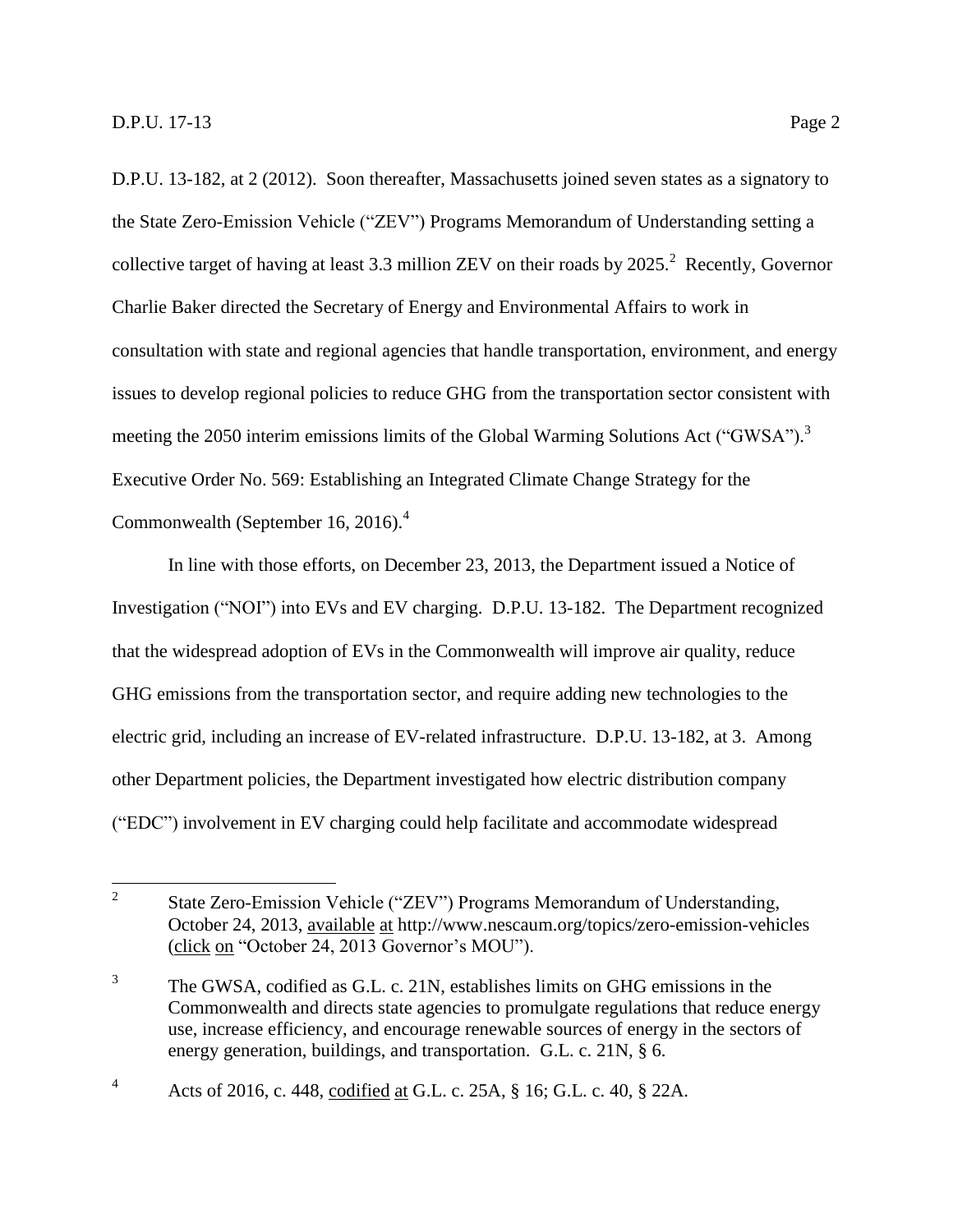adoption of EVs, and the Department established a standard of review for the recovery of costs related to EV charging infrastructure. D.P.U. 13-182, at 4; D.P.U. 13-182-A at 13.

## <span id="page-6-0"></span>III. PROCEDURAL HISTORY

On February 2, 2017, the Attorney General of the Commonwealth of Massachusetts ("Attorney General") filed a notice of intervention pursuant to G.L. c. 12, § 11E. On April 12, 2017, the Department conducted a public hearing to receive comments on the Companies' petition pursuant to notice duly issued. The Department granted full party status to the following: the Department of Energy Resources ("DOER"); Conservation Law Foundation ("CLF"); Energy Consumers Alliance of New England, Inc. d/b/a Massachusetts Energy Consumers Alliance ("Mass Energy"); Sierra Club; Acadia Center; ChargePoint, Inc. ("ChargePoint"); and Natural Resources Defense Council ("NRDC"). The Department granted limited participant status to: NSTAR Electric Company and Western Massachusetts Electric Company, each d/b/a Eversource Energy ("Eversource"); Global Partners, LP ("Global Partners"); Tesla, Inc. ("Tesla"); and Cumberland Farms, Inc. ("CFI"). The Department also received written comments from Low-Income Weatherization and Fuel Assistance Program Network; Plug In America; Clark University; EVSE, LLC; General Motors, LLC; The Alliance of Automobile Manufacturers and the Association of Global Automakers; and John MacDougall.

The Department held an evidentiary hearing on September 18, 2017. In support of the Companies' filing, the following witnesses, all of whom are employed by the Companies, provided testimony: Karsten A. Barde, principal program manager, New Energy Solutions Group; Brian J. Cronin, director of communications and marketing, New Energy Solutions Group; and Jeanne A. Lloyd, principal program manager, Electric Pricing, New England. The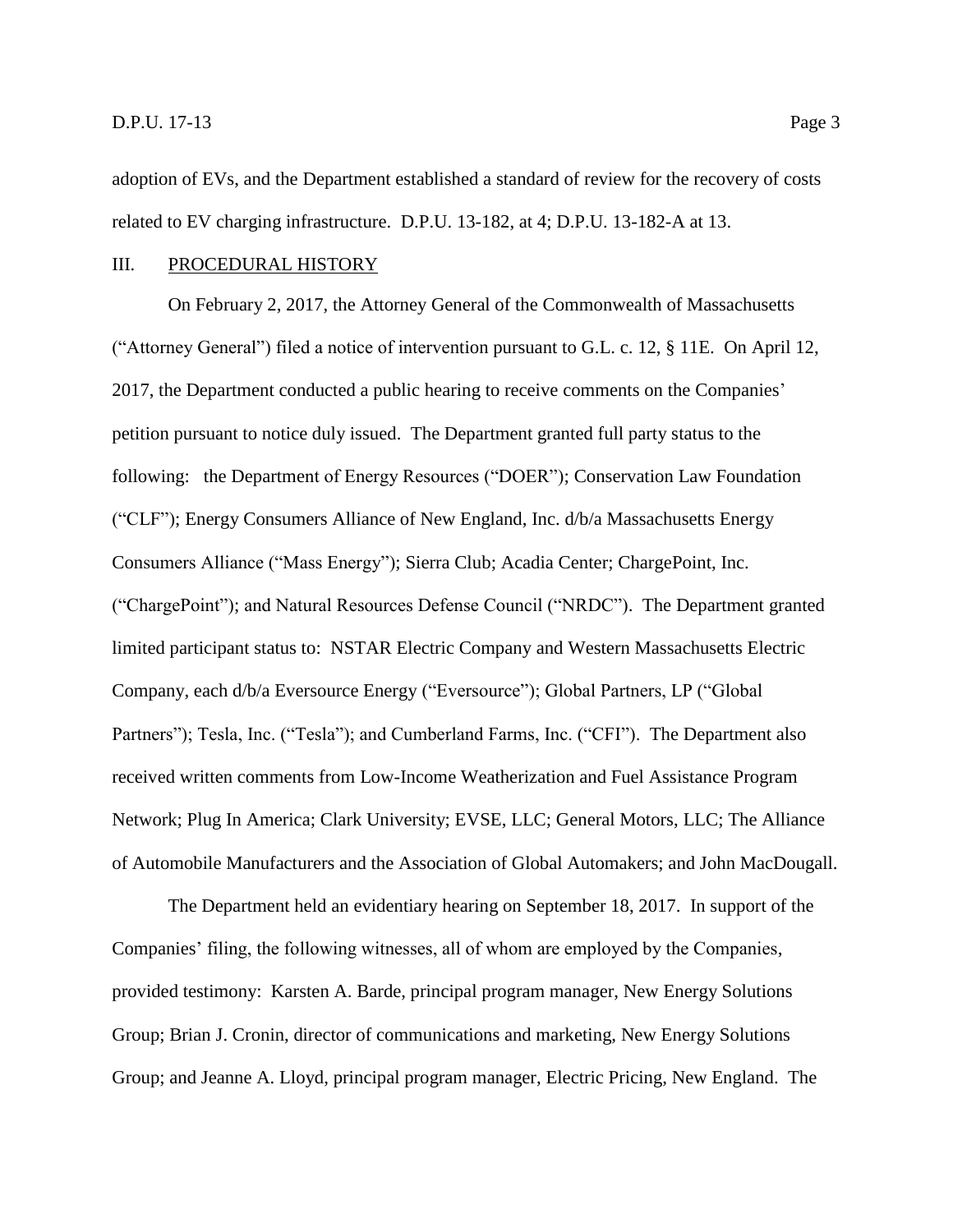Attorney General sponsored the testimony of Mark Higgins, chief operating officer, Strategen Consulting, LLC. Acadia Center sponsored the testimony of Mark LeBel, staff attorney, Acadia Center. ChargePoint sponsored the testimony of Michael K. Waters, director of Utility Solutions, ChargePoint. NRDC sponsored the testimony of Noah Garcia, NRDC. Lastly, CLF, Sierra Club, and Mass Energy jointly sponsored the testimony of Douglas B. Jester, partner, 5 Lakes Energy LLC.

On October 19, 2017, the Department received initial briefs from the Attorney General, DOER, Acadia Center, ChargePoint, CLF, Global Partners, NRDC, and National Grid and a joint initial brief from Mass Energy and Sierra Club ("MESC Brief"). Tesla, CFI, and Eversource did not submit an initial brief. On October 26, 2017, the Department received reply briefs from Acadia Center, ChargePoint, Global Partners, and National Grid and a joint reply brief from Mass Energy and Sierra Club ("MESC Reply Brief").<sup>5</sup> The evidentiary record consists of 175 exhibits and responses to seven record requests.

## <span id="page-7-1"></span><span id="page-7-0"></span>IV. INITIAL MATTERS

#### A. Introduction

During this proceeding, the Attorney General requested that the Department open a generic investigation to further define the role utility companies should play relative to EVs, i.e., further define the EV-related activities for which EDCs may recover costs, before further consideration of proposed ratepayer-funded EV programs, including National Grid's EV Program (Attorney General Brief at 1-2; Global Partners Brief at 6, 11). In addition, Acadia

 5 The Attorney General, DOER, CLF, NRDC, Tesla, CFI, and Eversource did not submit a reply brief.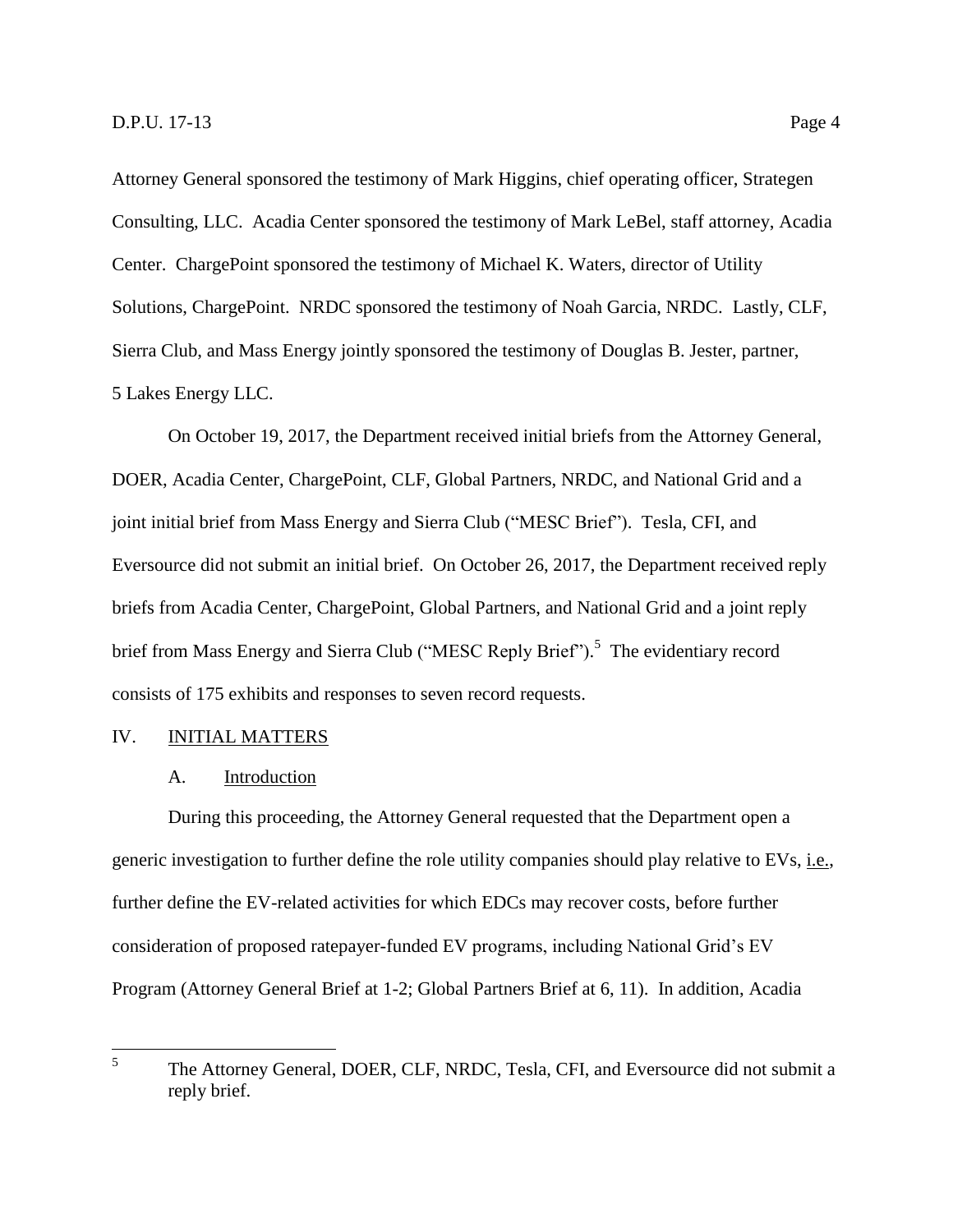Center argued that the Department should require National Grid to meet the standard of review for grid modernization infrastructure established in Grid Modernization, D.P.U. 12-76-B (2014) and D.P.U. 12-76-C (2014).

## <span id="page-8-0"></span>B. Positions of the Parties

1. Intervenors

<span id="page-8-1"></span>According to the Attorney General, Massachusetts lacks a comprehensive plan for EV-related infrastructure development and related policy matters (Attorney General Brief at 3-4). Therefore, she contends, a specific role for utilities in these efforts has not been discussed or evaluated (Attorney General Brief at 3-4). She claims that there are issues pertaining to the state's EV goals that should be considered in a broader, statewide context, including further discussion on whether ratepayer-funded programs are necessary for the state to reach its 2025 ZEV goal, the number of chargers that are needed, non-ratepayer sources of funding for EV infrastructure development such as the Volkswagen Clean Air Act Civil Settlement,<sup>6</sup> and the impact that greater adoption of EVs in the Commonwealth will have on the electric grid (Attorney General Brief at 4-6). The Attorney General maintains that in order to ensure that proposals put forth by EDCs are consistent with the Commonwealth's ZEV goals, the Department should open a generic investigation to debate these issues and establish cohesive statewide policy goals and standards before authorizing ratepayer-funded programs (Attorney General Brief at 4).

<sup>6</sup> <sup>6</sup> Among other things, the Volkswagen Clean Air Act Civil Settlement requires Volkswagen to fund a \$2.7 billion mitigation trust fund to pay for defined eligible projects that reduce oxides of nitrogen  $(NO_x)$ . See https://www.epa.gov/enforcement/volkswagen-clean-air-act-civil-settlement.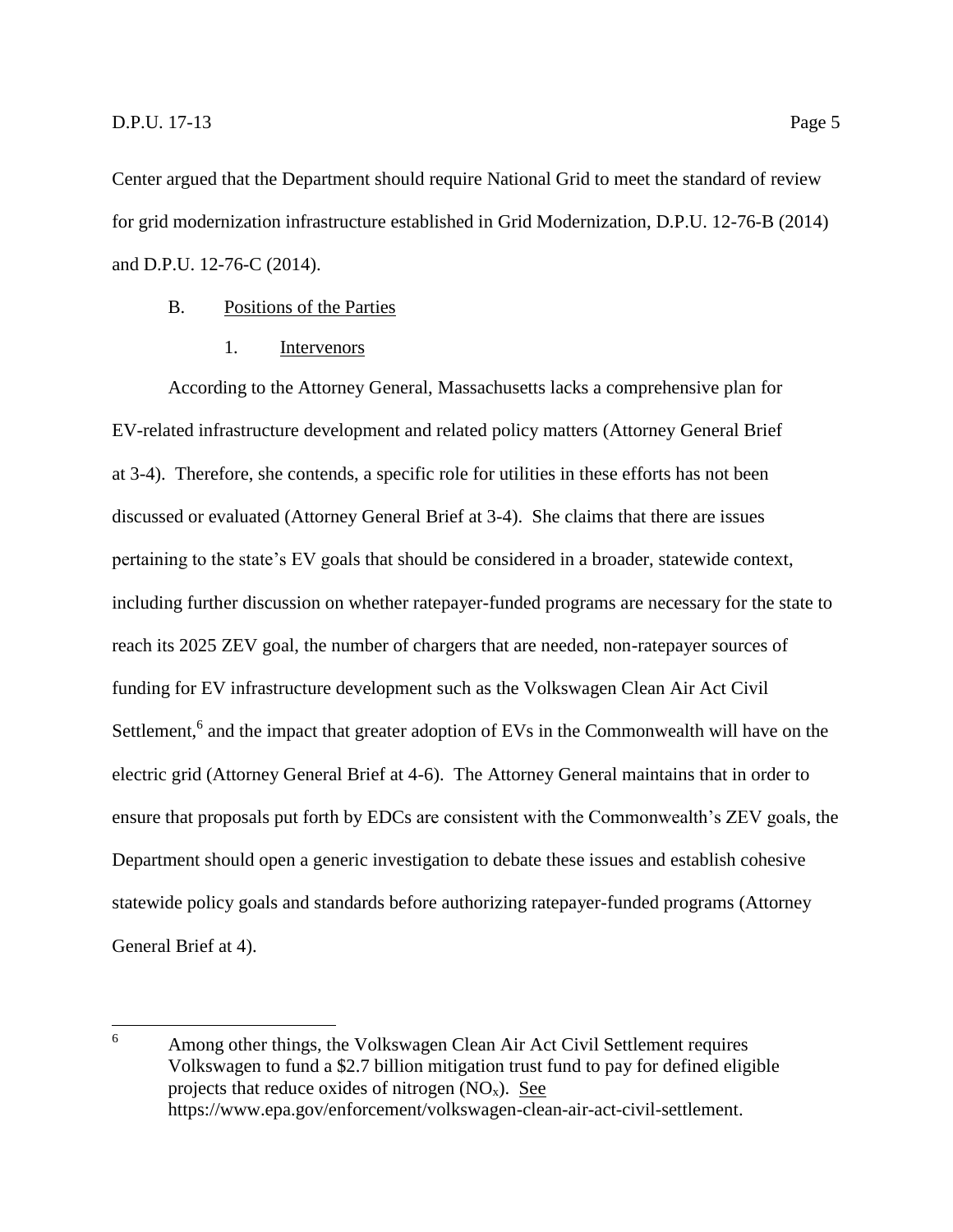Global Partners argues that the input of public and private stakeholders in a generic proceeding will allow the Department to develop the most appropriate EV polices for achieving the state's goals; Global Partners supports the Attorney General's proposal (Global Partners Brief at 6, 11). Global Partners maintains a generic investigation is necessary to establish statewide policies regarding optimal locations for charging equipment, accurately determine the number and type of charging stations necessary to meet the state's needs, and coordinate other incentives and sources of funding (Global Partners Brief at 6, 11-19).

In opposition to the Attorney General's proposal, several intervenors contend that the Department already conducted a full investigation and solicited several rounds of stakeholder input in D.P.U. 13-182 and any delays in implementing EV programs will disserve the interests of the Commonwealth (ChargePoint Reply Brief at 3-4; MESC Reply Brief at 4-5).

Next, Acadia Center contends that National Grid's proposal is a form of grid modernization (Acadia Center Brief at 11). As such, Acadia Center contends that, consistent with the grid modernization process, National Grid should be required to produce a business case with a benefit-cost analysis and performance metrics in support of its proposal (Acadia Center Brief at 11-12; Acadia Center Reply Brief at 2-4). Acadia Center maintains that applying these grid modernization standards is reasonable, if not necessary, and will ensure that National Grid's program is beneficial to the public and accountable to stakeholders and the Department (Acadia Center Brief at 12; Acadia Center Reply Brief at 2-4).

## 2. Companies

<span id="page-9-0"></span>The Companies argue that delaying the implementation of its EV program in order to open a generic proceeding is ill-advised, inconsistent with prior Department actions, and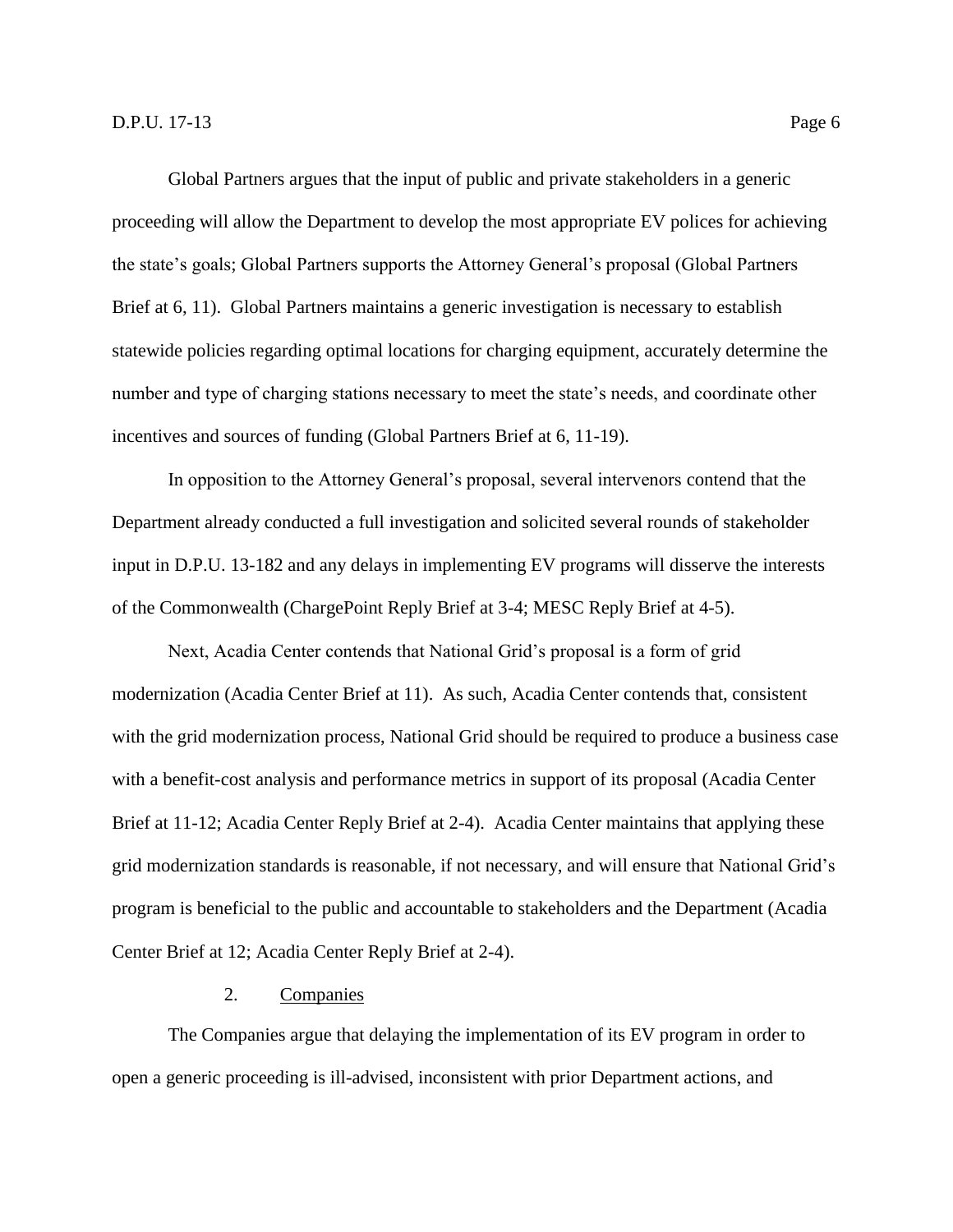unnecessary to address the intervenors' concerns (Companies Reply Brief at 18-19). The Companies assert that the call for a separate generic proceeding would unnecessarily delay the implementation of the program because any benefits that could potentially be realized through a generic statewide proceeding are outweighed by the benefits of promptly approving the Companies' proposal (Companies Reply Brief at 18). Also, the Companies allege that delaying the EV Program in order to conduct an investigation is inconsistent with the Departments denial of similar requests (Companies Reply Brief at 18 (citing, NSTAR Electric Company and Western Massachusetts Electric Company, D.P.U. 17-05, Interlocutory Order (February 23, 2017); D.P.U. 17-13, Interlocutory Order (June 16, 2017). The Companies state that an investigation is unnecessary to address the intervenors' concerns because (1) the Companies will continue coordination with Eversource on implementation issues such as siting, (2) the instant proposal includes cost control measures such as ensuring that other sources of funding are used prior to ratepayer funding, and (3) the Companies will coordinate with DOER on developing guidance for program participants related to non-ratepayer funding sources (Companies Reply Brief at 19).<sup>7</sup> The Companies also contend that the EV Program does not require a benefit-cost analysis because the EV Program and its standard of review are separate and distinct from grid modernization proceedings (Companies Reply Brief at 20).

## C. Analysis and Findings

<span id="page-10-0"></span>Regarding the request that the Department initiate a generic proceeding, the Department recognizes the importance of the issues raised by the intervenors. Nevertheless, the Department

<sup>—&</sup>lt;br>7 The Department approved NSTAR Electric Company's EV program, with modifications. D.P.U. 17-05, at 501-503.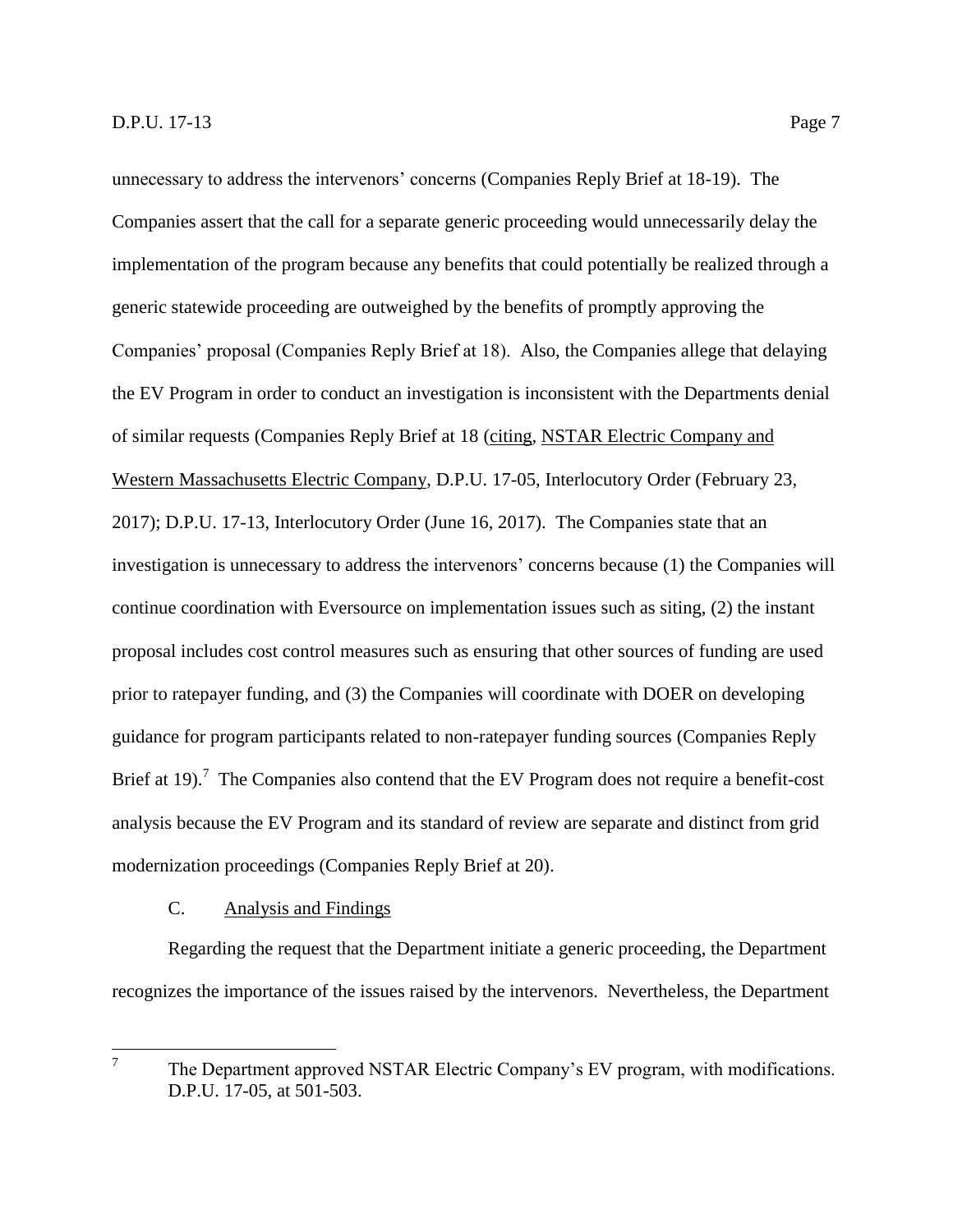finds that there is insufficient evidence to warrant deferring the review of National Grid's limited three-year EV Program in order to reconsider the standard of review governing EDCs' role in the deployment of EV infrastructure at this nascent stage of the EV charging market in the Commonwealth. With regard to the need for further discussion and evaluation of non-ratepayer sources of funding for charging infrastructure, National Grid has provided substantial evidence demonstrating that it will work with site hosts to leverage other available sources of funding to pay for the program overseeing the construction of and funding for charging stations ("Charging Program") costs and to ensure that the program's rebates are not duplicative (Exhs. KAB/BJC-1 (Rev.) at 38; NG-1-Rebuttal-1, at 6; AG 2-12). To avoid waste, it will be important to continuously evaluate the number of and optimal locations for charging station investments; however, the record demonstrates that while the Companies' proposal represents a significant increase from the stations currently deployed, it is only a modest percentage of the stations needed for the Commonwealth to reach its policy goals (see, e.g., Exhs. KAB/BJC-1 (Rev.) at 18-19; NRDC-1, at 3 ("The charging stations National Grid proposes to help deploy will comprise only a small fraction of the amount of charging infrastructure required to meet this growing market."); AG 2-1).

Moreover, the Department acknowledges the value of including the perspective of statewide and regional stakeholders in discussions that will shape potential future EV programs, including discussions on optimizing charging locations, leveraging possible funding sources, and preparing for the impact on the electric grid of widespread EV adoption. We note that in our Grid Modernization Order the Department ordered a separate EV metrics stakeholder process to develop performance metrics for Eversource's EV infrastructure program. Grid Modernization,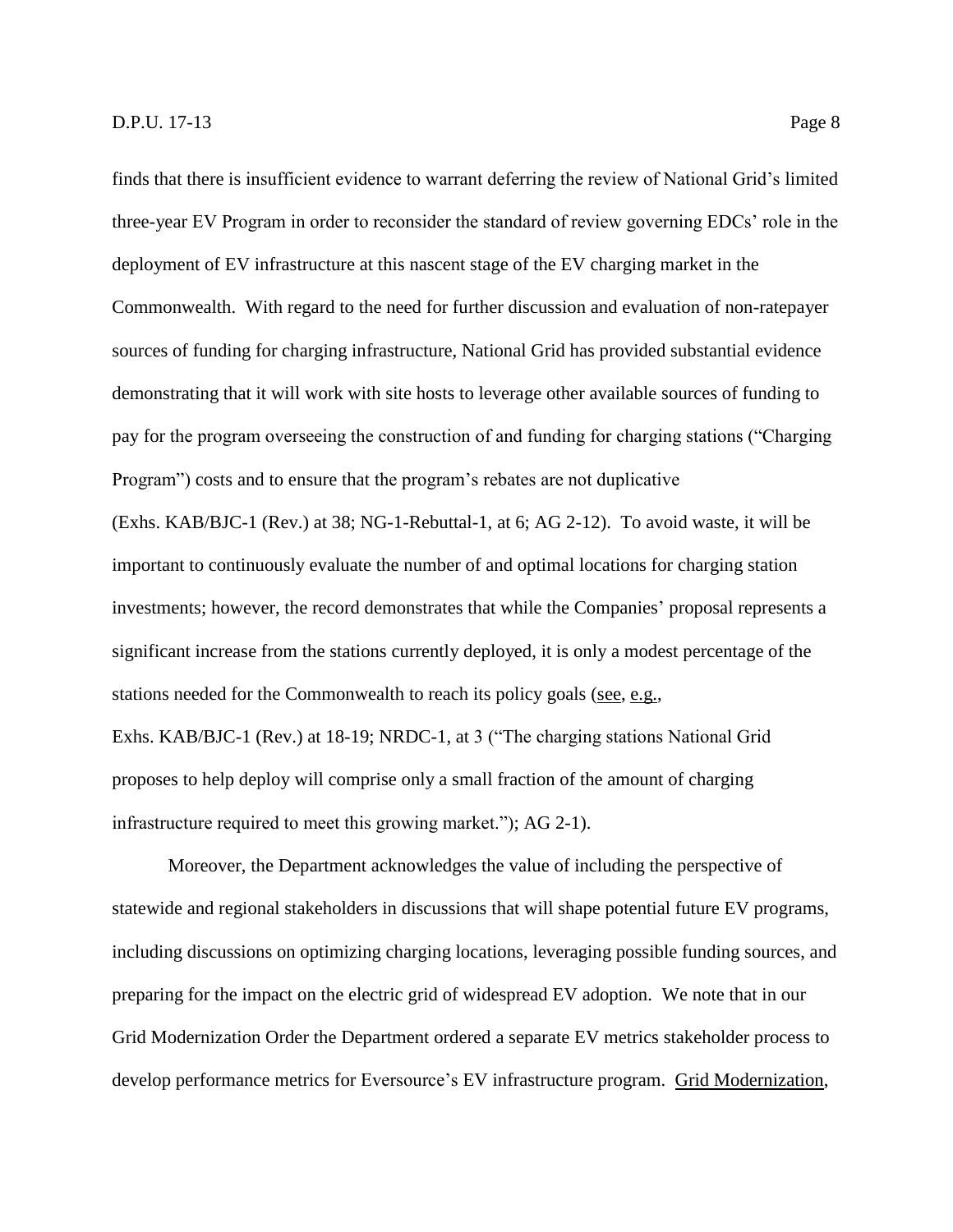D.P.U. 15-120; D.P.U 15-121; D.P.U. 15-122, at 187 (May 10, 2018). To better address the issues that the intervenors have raised here, the Department will include all EDCs (National Grid, Eversource, and Fitchburg Gas and Electric Light Company) $\delta$  in the future EV metrics stakeholder process. This EV metrics stakeholder process will serve as a platform for the stakeholders and EDCs to discuss statewide issues related to EV charging infrastructure.

In light of this evidence and in consideration of the limited three-year term of National Grid's EV Program, the Department finds insufficient evidence to delay review of the Companies' program in order to conduct, at this time, an investigation on the issues presented by the intervenors. Indeed, the Department finds that the record contains substantial evidence supporting our decision to review EDC proposals under our existing standard of review in order to gain experience and information in the short term that will inform future discussions and potential future investigations of these important issues.

Next, we consider Acadia Center's argument that the standards applied to grid modernization investments should be applied to the review of EV-related proposals. While the Department acknowledges the value of benefit-cost analyses and well-developed performance metrics, applying the grid modernization standard of review to EV proposals at this juncture would be inconsistent with our decisions to (1) investigate the role of EDCs in the EV market in D.P.U. 13-182 separately from investigation on modernizing the grid in D.P.U. 12-76; (2) establish a standard of review in D.P.U. 13-182-A for EV proposals on August 4, 2014, distinct from the standard of review established in D.P.U. 12-76-B on June 12, 2014; and

<sup>8</sup> At this time, Fitchburg Gas and Electric Light Company has not proposed an EV program.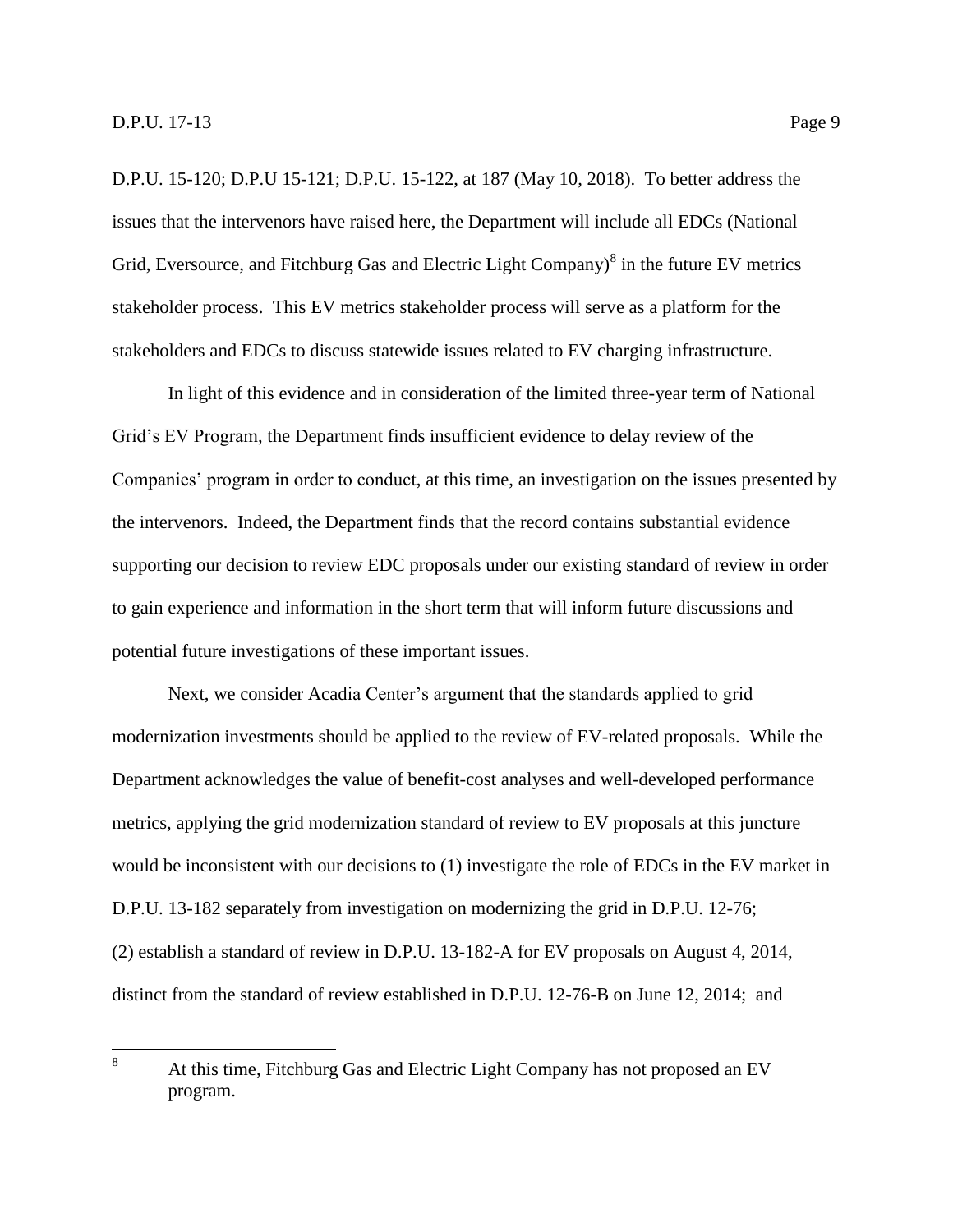(3) decide in D.P.U. 15-120; D.P.U 15-121; D.P.U. 15-122 that we would conduct the forthcoming stakeholder process on EVs separately from the stakeholder process in grid modernization. Further, Acadia Center has submitted arguments describing why it prefers the standards established in D.P.U. 12-76-B and D.P.U. 12-76-C but provided insufficient evidence to demonstrate that the standard of review established in D.P.U. 13-182-A is insufficient to protect ratepayers. At this time, the Department finds insufficient evidence to warrant amending the standard of review established in D.P.U. 13-182-A to include the standard applicable to grid modernization investments.

## <span id="page-13-0"></span>V. NATIONAL GRID'S PROPOSAL

National Grid requests that the Department approve an EV program that recovers costs associated with the design, construction, and funding of two types of EV charging equipment, Level 2 charging stations ("Level 2 stations") and direct current fast charging ("DCFC") stations (Exh. KAB/BJC-1 (Rev.) at  $26-27$ ). <sup>9</sup> The Companies' proposal includes a Charging Program in coordination with the program's participants ("site hosts"); a marketing, communications and education (" $MC&E$ ") plan to promote the Charging Program and increase customers' knowledge about EVs and EV charging ("Education Campaign"); and a research and development ("R&D") plan to collect data from the sites developed through the Charging Program and perform outside research on potential demand response program designs (Exh. KAB/BJC-1 (Rev.) at 5-8, 26-63). In addition, the proposal includes the details of an evaluation plan to assess the results of the EV

<sup>—&</sup>lt;br>9 Level 2 chargers rely on a 240-volt connection and are capable of fully charging most existing EVs in approximately eight hours or less depending on battery capacity. D.P.U. 17-05, at 472 n.234. DCFC chargers use direct current and are the fastest method for charging an EV. D.P.U. 17-05, at 472, n.233.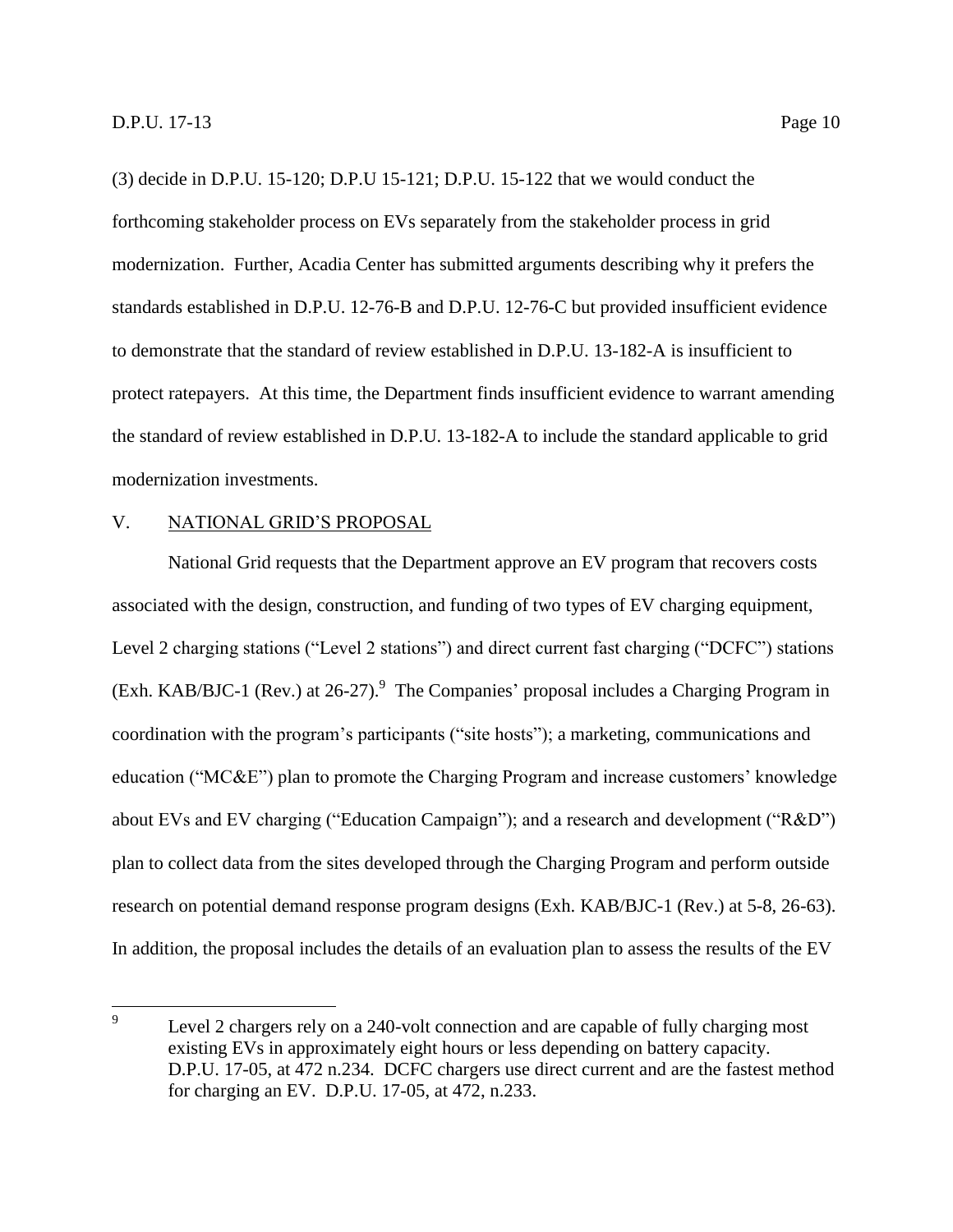Program (Exh. KAB/BJC-1 (Rev.) at 4, 56-58). Lastly, the proposed EV Program Provision describes the method to recover the costs associated with the EV Program as well as the proposed performance incentive through an annual reconciling charge (EV factor) (Exhs. KAB/BJC-1 (Rev.) at 58-61; JAL-2 (Rev.)).

The Companies' proposal includes details on the components of the EV Program and an estimated budget for each component (Exhs. KAB/BJC-1 (Rev.) at 5-8, 26-63). The Companies' cost estimates for the components of the program are (1) \$2.2 million for the construction of EDC equipment<sup>10</sup>; (2) \$8.5 million for rebates available to site hosts for customer equipment<sup>11</sup>; (3) \$2 million for Level 2 EVSE rebates; (4) \$5.8 million for program management; (5) \$1.2 million for Charging Program marketing; (6) \$2.8 million for the Education Campaign; (7) \$0.8 million for the R&D plan; and (8) \$0.5 million for the evaluation plan (Exhs. KAB/BJC-2; KAB/BJC-4; KAB/BJC-5; KAB/BJC-6; KAB/BJC-8; KAB/BJC-9; KAB/BJC-11).

The Companies propose to recover EV Program costs following the end of each program year (Exh. JAL-1, at 4). Accordingly, National Grid proposes to submit a filing to the Department in which it will request approval to recover EV Program costs that were incurred the prior year, plus any prior year reconciliation of costs (Exh. JAL-1, at 5). The Companies expect to make annual filings on January 15, with a March 1 effective date (Exh. DPU 1-43). The Companies propose to allocate EV program costs to rate classes using the distribution revenue

 $10\,$ Equipment necessary to upgrade an existing service connection or establish a dedicated service connection for the EV charging station, including transformers, utility services, and meters (Exh. KAB/BJC-3, at 2).

<sup>&</sup>lt;sup>11</sup> Equipment such as electric panels, conduit, and wiring (Exh. KAB/BJC-3, at 2).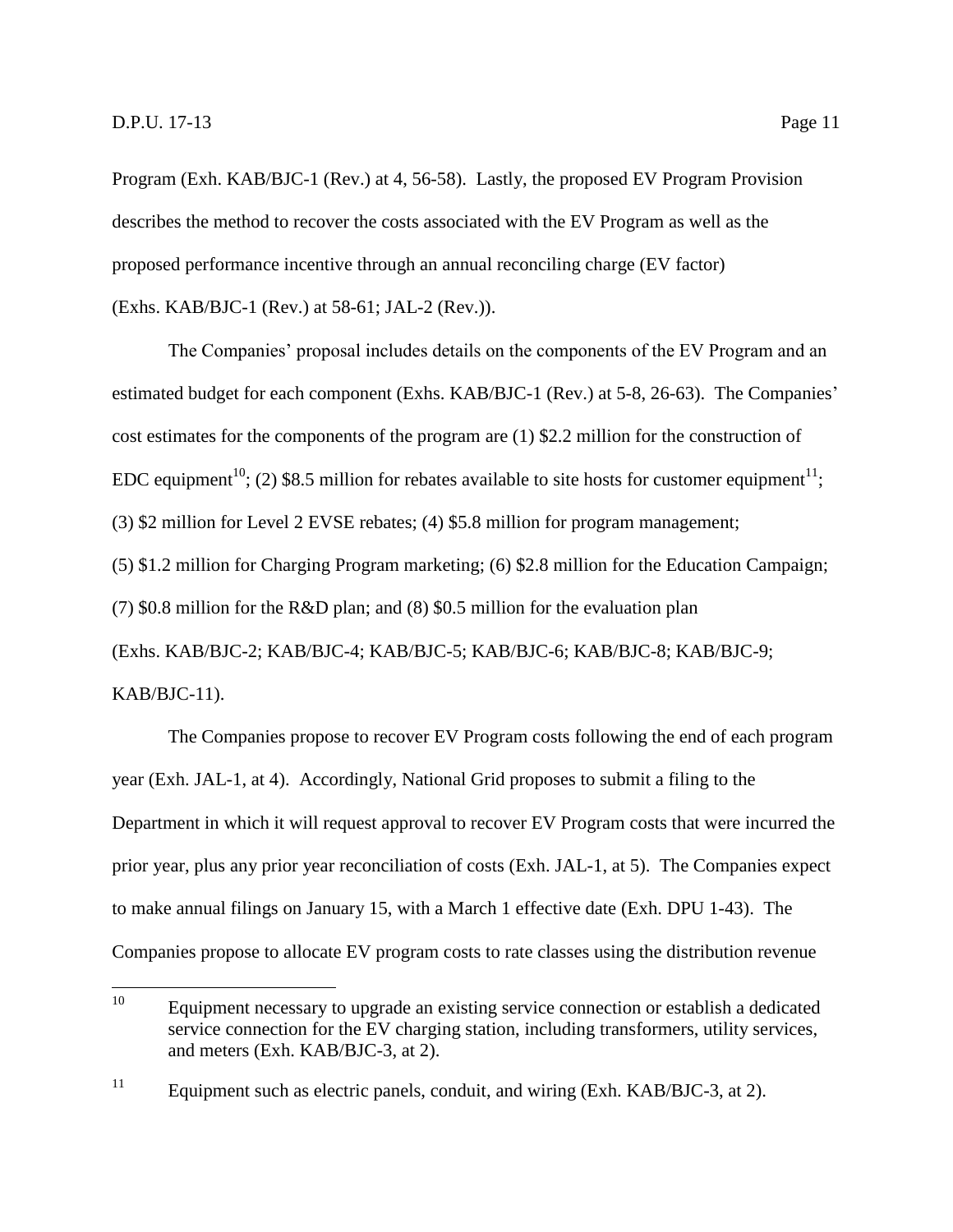allocator ("DRA") and collect costs through a rate class-specific volumetric rate (Exh. JAL-1, at 6). The Companies propose to include the EV Factors with the distribution kilowatt hour ("kWh") charge on customers' bills (Exh. JAL-1, at 6).

## <span id="page-15-1"></span><span id="page-15-0"></span>VI. ANALYSIS OF NATIONAL GRID'S EV PROGRAM<sup>12</sup>

## A. Standard of Review

In D.P.U. 13-182-A, the Department held that it would not allow recovery of costs for distribution company ownership or operation of EV supply equipment ("EVSE") for new investments going forward, with a few exceptions. D.P.U. 13-182-A at 13. First, EDCs may recover the cost of EVSE ownership and operation for their own vehicle fleet charging and employee vehicle charging. Further, the Department allows -- and, in fact, encourages- investment in and cost recovery for research, development, and design ("RD&D") related to EVs, EVSE, and EV charging as part of an EDC's RD&D proposal in its grid modernization plan, or as a separate, approved pilot. D.P.U. 13-182-A at 13. Finally, the Department may grant cost recovery for an EDC's EVSE ownership and operation in response to a company proposal. D.P.U. 13-182-A at 13. For Department approval and allowance of cost recovery, any proposal must be in the public interest, meet a need regarding the advancement of EVs in the Commonwealth that is not likely to be met by the competitive EV charging market, and not hinder the development of the competitive EV charging market. D.P.U. 13-182-A at 13.

<sup>12</sup> The Department established the standard of review for utility EV proposals in D.P.U. 13-182-A, and affirmed and applied that standard in D.P.U. 17-05. That standard of review remains in effect; in this case, we apply that portion of the standard relevant to National Grid's EV proposal.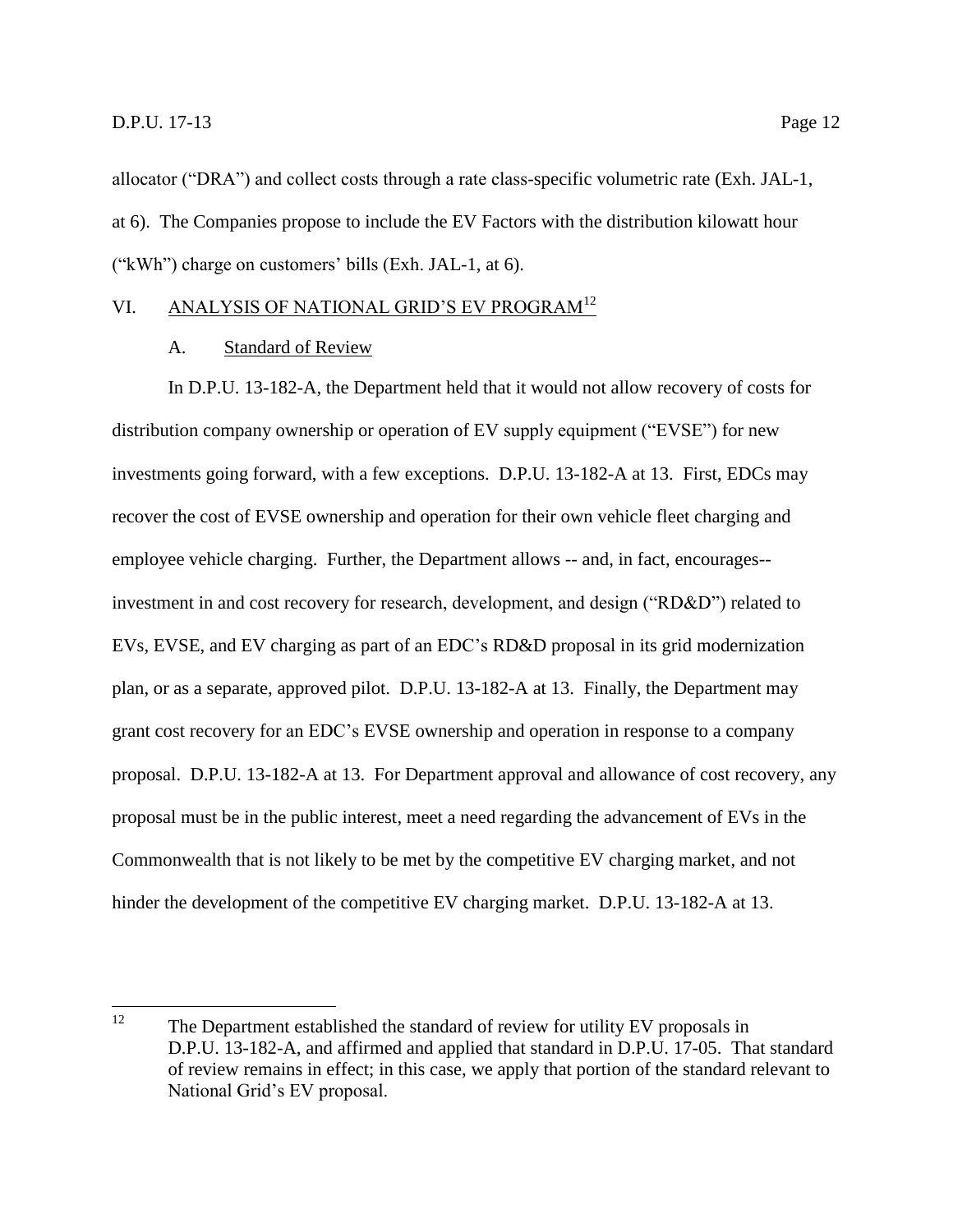reasonable. Attorney General v. Department of Telecommunications and Energy,

438 Mass. 256, 264 n.13 (2002); Attorney General v. Department of Public Utilities,

392 Mass. 262, 265 (1984); Fitchburg Gas and Electric Light Company v. Department of Public Utilities, 371 Mass. 881, 882 (1977); New England Gas Company, D.P.U. 10-114, at 22 (2011); Boston Gas Company, D.P.U. 93-60, at 212 (1993). The term "just and reasonable rates" is not defined by statute, but rather has developed through case law and Supreme Judicial Court decisions. Succinctly put, a utility's rates are just and reasonable when its rates afford it the opportunity to meet its cost of service, including a fair and reasonable return on honestly and prudently invested capital. See Boston Gas Company v. Department of Public Utilities, 367 Mass. 92, 97 (1975); Lowell Gas Company v. Department of Public Utilities, 324 Mass. 80, 94, cert. denied, 338 U.S. 825 (1949); Donham v. Public Service Commission, 232 Mass. 309, 326 (1919).

The Department reviews tariffs to determine whether they are consistent with applicable law, Department precedent, and the public interest. Model Net Metering Tariff, D.P.U. 12-01-A at 3 (2012). When new rates are proposed, "the burden is on the utility to show that they are proper." Metropolitan District Commission v. Department of Public Utilities, 352 Mass. 18, 24 (1967) (citing Wannacomet Water Company v. Department of Public Utilities, 346 Mass. 453, 463 (1963)); see also, Town of Hingham v. Department of Telecommunications and Energy, 433 Mass. 198, 213-214 (2001).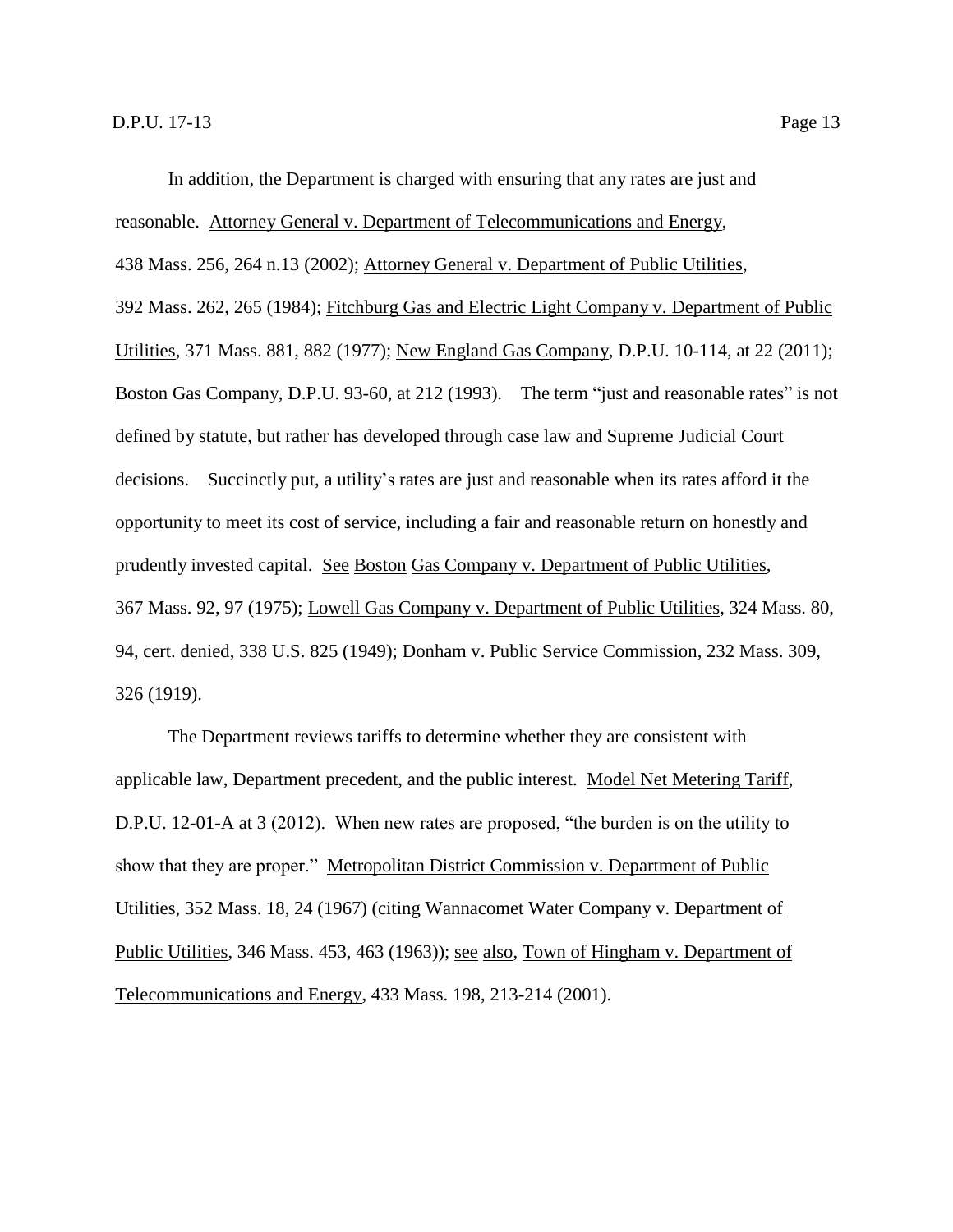## <span id="page-17-0"></span>B. Meet a Need Regarding the Advancement of EVs in the Commonwealth that is Not Likely to Be Met by the Competitive EV Charging Market

## 1. Introduction

<span id="page-17-1"></span>National Grid states that there is a need to increase the availability of charging stations in its service territory to support the increased adoption of EVs and encourage EV adoption by easing consumers' concerns about the range of EVs on a single charge, the availability of charging options, and concerns about charging convenience (Exh. KAB/BJC-1 (Rev.) at 12, 14, 18, 19, 21). In addition, the Companies state that charging stations' current lack of profitability and limited automaker incentive to install charging stations have stunted their deployment (Exh. KAB/BJC-1 (Rev.) at 21). The Companies propose to increase the development of charging stations in their service territory over a three-year period by assisting site hosts with design, construction, and funding of infrastructure to support charging stations (Exh. KAB/BJC-1 (Rev.) at 5, 26-27).

#### 2. Positions of the Parties

a. Intervenors

<span id="page-17-2"></span>The intervenors generally agree that National Grid's proposal will meet a need regarding the advancement of EVs in the Commonwealth that is not likely to be met by the competitive EV charging market (DOER Brief at 5; Acadia Center Brief at 8; ChargePoint Brief at 6; CLF Brief at 7, 9-10; MESC Brief at 10-11; NRDC Brief at 13-14). Some contend that installation of EDC equipment and customer equipment typically needed to power the charging equipment is costly and technically challenging, forming a significant barrier to the development of charging stations (DOER Brief at 5; Acadia Center Brief at 8, citing Exh. AC-ML-1, at 4-5; ChargePoint Brief at 6; CLF Brief at 9-10; MESC Brief at 10-11). Acadia Center argues that National Grid's proposal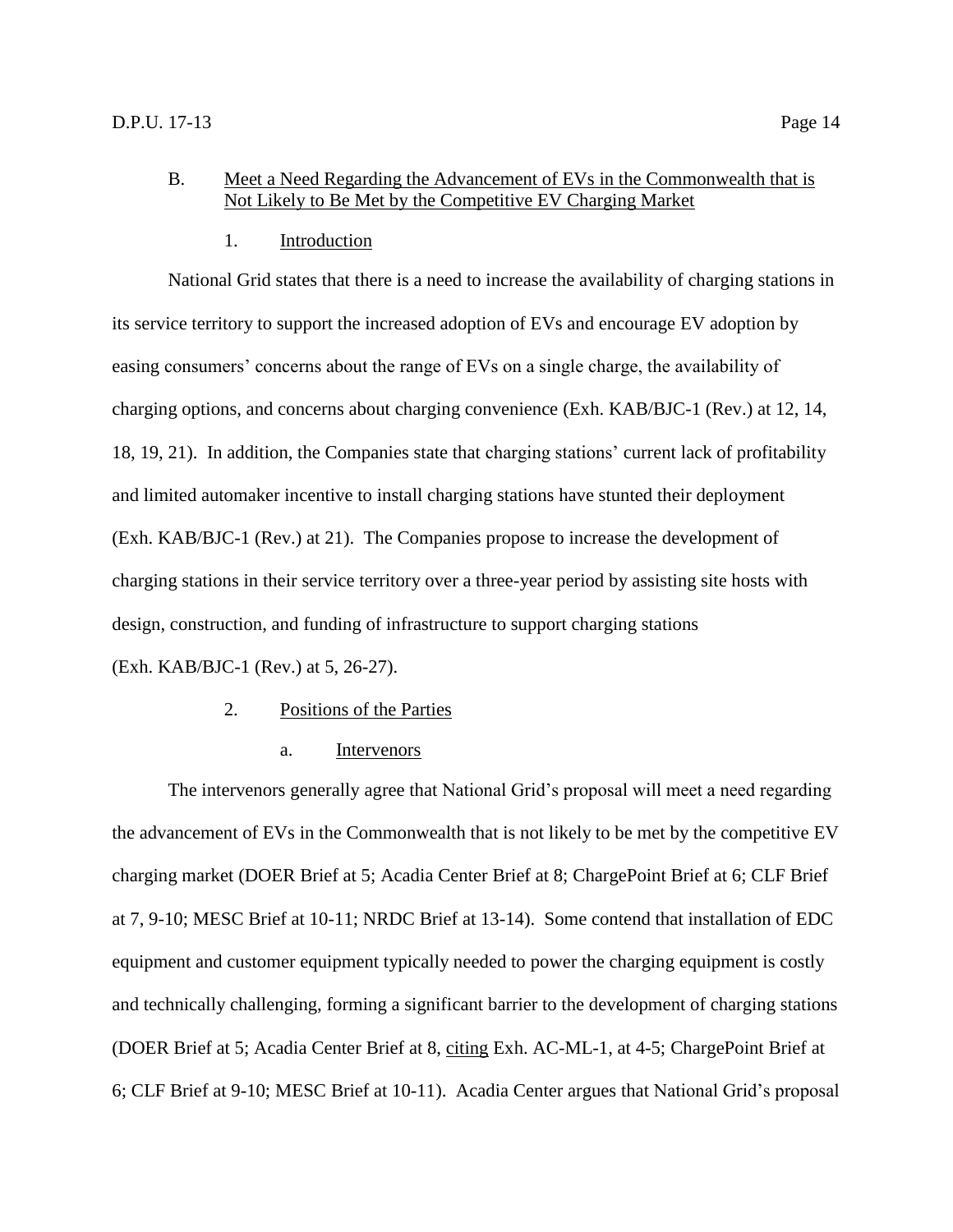will significantly reduce installation cost barriers for site hosts (Acadia Center Brief at 9). Acadia Center asserts that the lack of charging options at multi-unit dwellings presents a barrier to EV adoption for those residents, and that National Grid's proposal addresses this market failure (Acadia Center Brief at 9). Further, Mass Energy and Sierra Club assert that utility investment is particularly appropriate at the early stage of EV deployment to create the conditions whereby the private sector can play a larger role in accelerating charging infrastructure deployment in the future (MESC Brief at 11).

Global Partners asserts that the Companies have failed to show that the EV Program will meet a need regarding the advancement of EVs in the Commonwealth that is not likely to be met by the competitive EV charging market (Global Partners Brief at 9-10). Global Partners contends that the Companies' assessment of future market investment in charging stations is flawed because it relies on assumptions regarding private investors' behavior (Global Partners Brief at 10). Global Partners maintains that EV forecasts are being revised upward, thereby increasing charging station profitability and the likelihood that the need for future installations will be met by the market (Global Partners brief at 10).

## b. Companies

The Companies assert that the current rate of charging infrastructure development in Massachusetts is insufficient for the state to reach its target for EVs on the road by 2025 (Companies Brief at 18). The Companies contend that "a lack of direct financial returns from charging station installations in the early stage of EV adoption, limited automaker incentive to invest in infrastructure, and the challenge of recruiting property owners to install and operate charging services" hinder the progress of charging infrastructure development (Companies Brief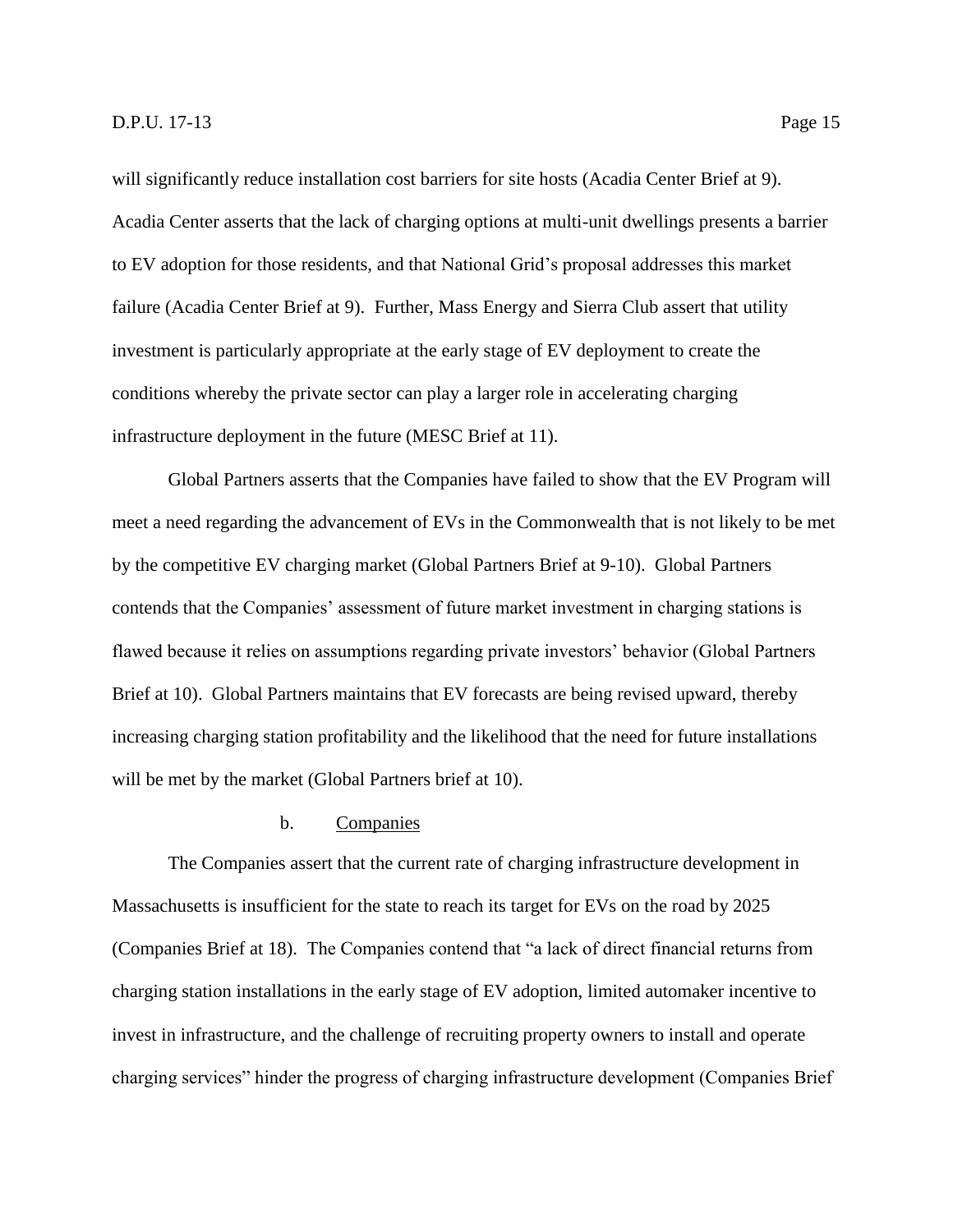at 18). The Companies maintain that the EV Program is designed to address these market barriers to charging infrastructure development by (1) directly enabling the deployment of more sites and charging stations, (2) expediting the identification and development of sites; (3) increasing the geographic reach of EV charging development, and (4) including certain charging locations that have not seen sufficient charging development to date (Companies Brief at 18-19).

## 3. Analysis and Findings

<span id="page-19-0"></span>Based on substantial record evidence, the Department finds that there is a need for increased charging station deployment in the Companies' service territory to encourage EV adoption, which will meet a public policy goal in the interest of ratepayers and the general public (Exhs. KAB/BJC-1 (Rev.) at 11-12, 18, 19; CP-MKW-1, at 27; ME-1, at 24-25; NRDC-1, at 5-9). In addition, the Department finds that there is substantial evidence demonstrating that there are significant barriers to the development of charging stations at this time (Exhs. KAB/BJC-1 (Rev.) at 21; CP-MKW-1, at 27; ME-1, at 25-26). Accordingly, the Department finds that the Companies' proposed EV Program meets a need regarding the advancement of EVs in the Commonwealth that is not likely to be met by the competitive EV charging market.

#### <span id="page-19-1"></span>C. Hinder the Development of the Competitive EV Charging Market

## 1. Introduction

<span id="page-19-2"></span>The Companies propose to construct, own, and operate the EDC equipment required to provide sufficient power to participating sites (Exh. KAB/BJC-1 (Rev.) at 24). The Companies do not propose, however, to own customer equipment or the Level 2 and DCFC stations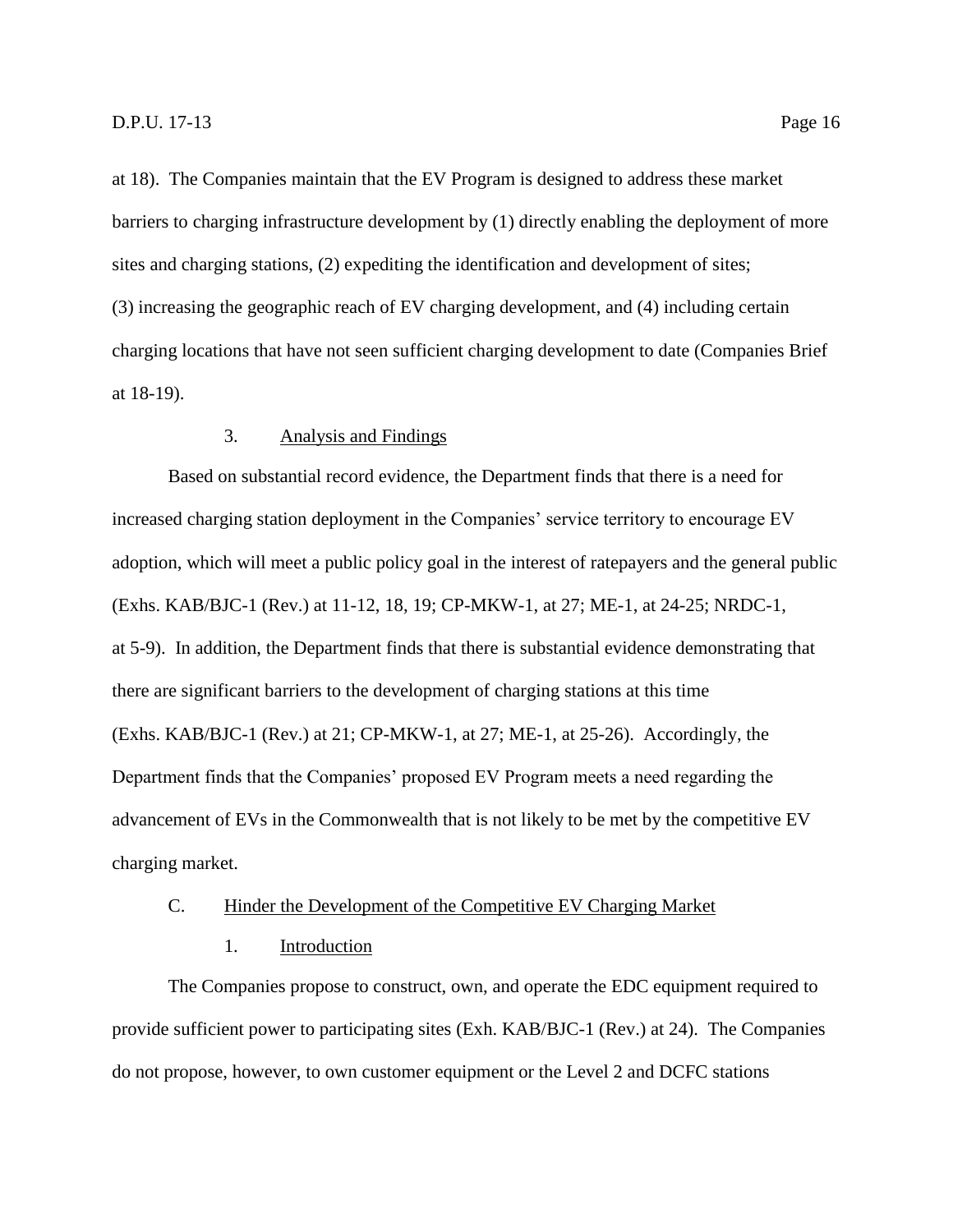(Exh. KAB/BJC-1 (Rev.) at 24-25, 29, 33-34). Further, the Companies will not require site hosts to install charging equipment from a particular vendor; rather, the Companies will qualify equipment vendors from whom the site hosts may choose (Exhs. KAB/BJC-1 (Rev.) at 32; NG-Rebuttal-1, at 15; AG 1-12).

- 2. Positions of the Parties
	- a. Intervenors

<span id="page-20-0"></span>Several intervenors agree that National Grid's proposal will not hinder the development of the competitive EV charging market (Acadia Center Brief at 9; ChargePoint Brief at 7; CLF Brief at 7; MESC Brief at 11; NRDC Brief at 18). A few intervenors contend that the proposed EV Program will significantly lower cost barriers for site hosts without limiting the site hosts' ability to choose EV charger vendors (Charge Point Brief at 6-7; CLF Brief at 10-11; MESC Brief at 11-12). Mass Energy and Sierra Club argue that National Grid's proposal to coordinate with site hosts to choose from qualified EVSE retailers rather than preselecting an EVSE retailer for the whole program will leave EVSE vendors free to compete for installation; and, therefore, the proposal does not hinder the development of the competitive EV charging market (MESC Brief at 11).

Global Partners contends that the Companies have failed to provide sufficient evidence that the EV Program will not hinder the development of the competitive EV charging market (Global Partners Brief at 10). Global Partners asserts that more data on whether the private EVSE market is sufficiently meeting the needs of EV users would be helpful to ensure that National Grid's program will not hinder the market (Global Partners Brief at 11). Global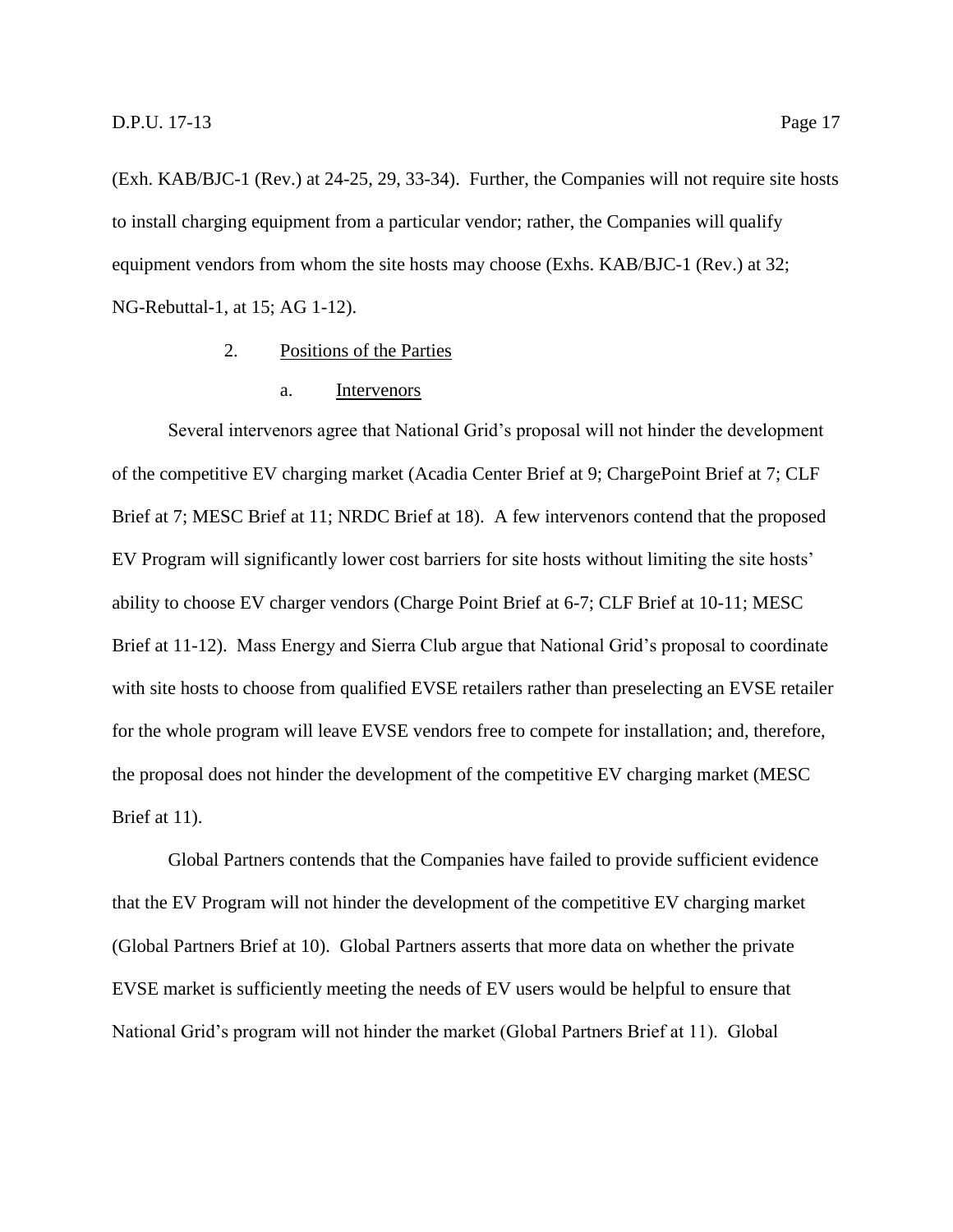Partners alleges that National Grid has provided no analysis on the effect that the EV Program will have on private investment in the EV charging market (Global Partners Brief at 11).

## b. Companies

The Companies state that the use of rebates in their program provides maximum flexibility to the charging station owners and operators, and it is designed to complement and not compete with charging equipment vendors and service providers (Companies Brief at 23). As a result, the Companies argue, the EV Program will not hinder the development of the competitive charging market because they will not own the charging stations (Companies at 23).

## 3. Analysis and Findings

<span id="page-21-0"></span>The Department finds that the Companies will not own or operate EVSE though their EV Program and do not intend to participate in the competitive EV charger market (Exh. KAB/BJC-1 (Rev.) at 24, 29-33). Further, the Department finds that there is substantial evidence demonstrating that the EV Program will help facilitate the development of the private EVSE market by supporting the costs to site hosts and allowing site hosts to choose from a range of technologies, ownership models, and pricing approaches (Exhs. KAB/BJC-1, at Rev. 24; KAB/BJC-12, at 2-17; CP-MKW-1, at 28). As such, the Department finds that the Companies' proposed EV Program will not hinder the development of the competitive EV charging market.

#### <span id="page-21-1"></span>D. Public Interest

### 1. Introduction

<span id="page-21-2"></span>The Companies state that the purpose of the proposed EV Program is to incentivize the adoption of EV in the Commonwealth by increasing the availability of Level 2 and DCFC stations in their service territory and increasing customers' knowledge about EVs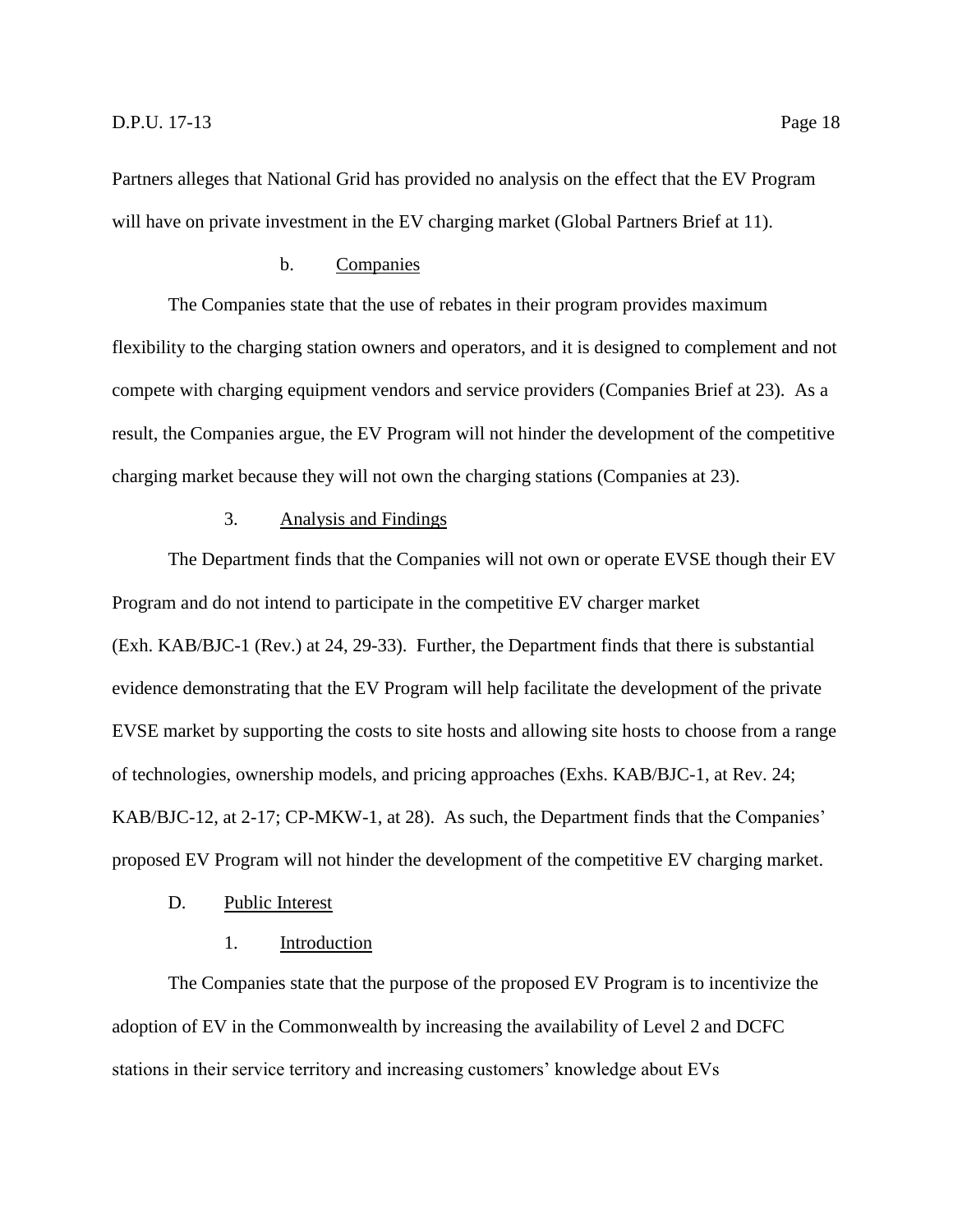(Exh. KAB/BJC-1 (Rev.) at 5-6). National Grid aims to facilitate the deployment of up to 600 Level 2 stations located at approxiamately120 sites and up to 80 DCFC stations located at approximately 20 sites over a three-year period (Exh. KAB/BJC-1 (Rev.) at 30).<sup>13</sup> The proposed EV Program will fund staffing to assist potential site hosts with site design and the coordination of vendors and contractors and rebates for the cost of customer equipment and a portion of the cost of Level 2 EVSE (Exhs. KAB/BJC-1 (Rev.) at 29, 35; KAB/BJC-3 at 1-2, 7). In addition, the EV Program will fund the MC&E plan to inform the Companies' customers about EVs and to educate potential site hosts about the EV Program and benefits to hosting charging equipment (Exh. KAB/BJC-1 (Rev.) at 43-48). The EV Program will also fund the research of potential approaches to future grid integration of EVs, including demand response programs (Exh. KAB/BJC-1 (Rev.) at 52). Lastly, the EV Program will fund the plan to evaluate the performance of the EV Program and, if the Companies reach their target for the sites developed, a performance incentive (Exh. KAB/BJC-1 (Rev.) at 56-58).

The Companies state that their proposal will further Massachusetts's public policy goal to realize widespread EV use in the state by 2025 (Exh. KAB/BJC-1 (Rev.) at 12). The Companies' testimony endorses a number of studies that report several formidable challenges to EV market growth, and the Companies hope to use their strengths and experiences with electric

<sup>13</sup> A minimum of four charging ports will be required at each long dwell-time site, and at least two DCFC ports will be required at each high traffic site (Exh. KAB/BJC-1 (Rev.) at 61). The Companies count the number of connections available for EVs to be charging simultaneously at a station in terms of "ports" (Exh. KAB/BJC-1 (Rev.) at 18 n.21). "For example, a charging site with five Level 2 stations each capable of charging two vehicles at once is considered a 10-port site. A dedicated parking spot is required at each port to allow for simultaneous charging" (Exh. KAB/BJC-1 (Rev.) at 18 n.21).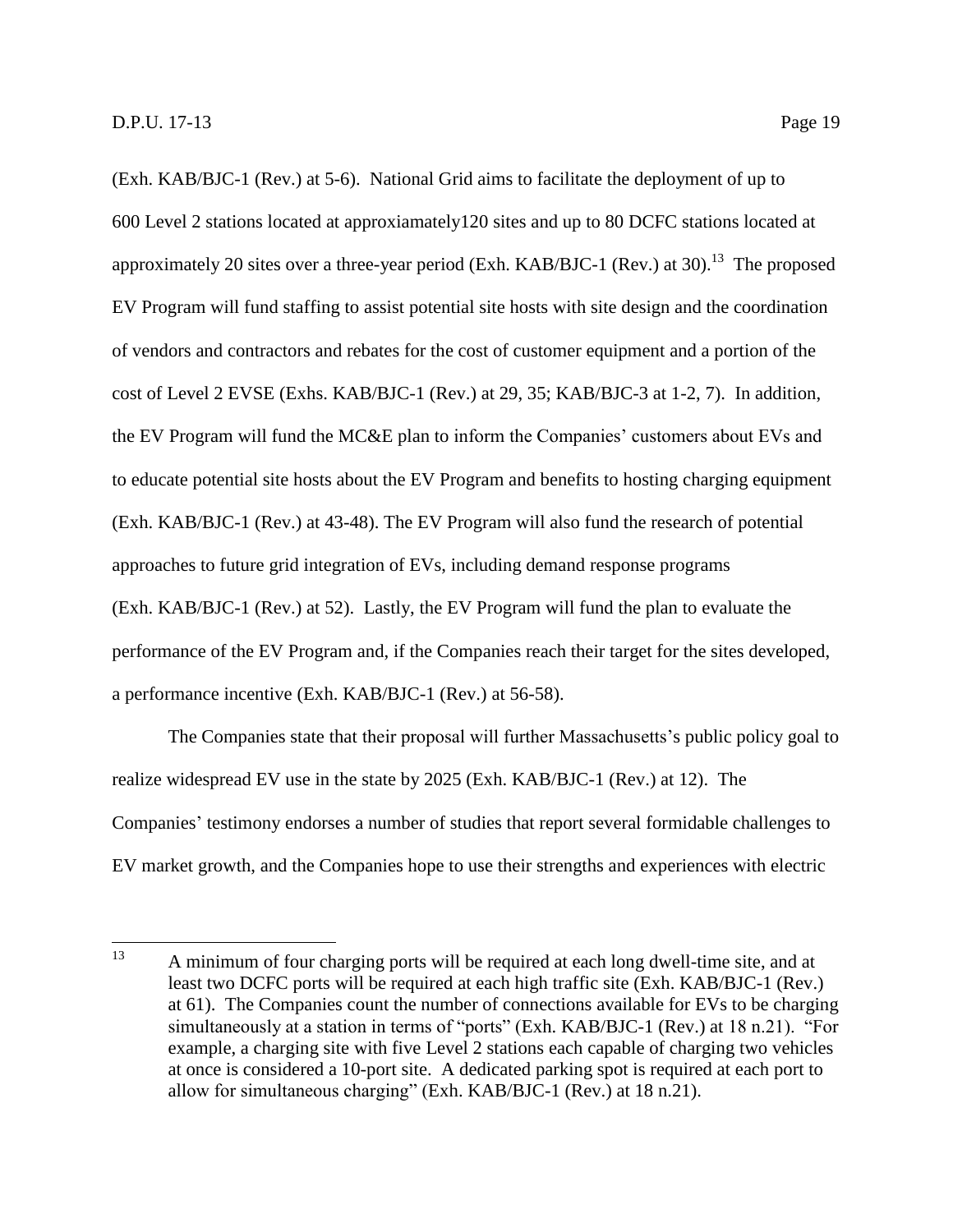infrastructure planning to help the Commonwealth transform the transportation sector (Exhs. KAB/BJC-1 (Rev.) at 12; AG 2-12).

- 2. Positions of the Parties
	- a. Intervenors

<span id="page-23-0"></span>Most intervenors express strong support for the program because, they argue, the Companies' plan to incentivize the development of charging infrastructure will increase EV adoption in the state thereby making progress toward significant public benefits, including the reduction of GHG emissions, public health benefits, economic benefits, and benefits to ratepayers and the electric grid (Attorney General Brief at 1; ChargePoint Brief at 5; ChargePoint Reply Brief at 2; CLF Brief at 5, 12-13; MESC Brief at 2, 4, 5; DOER Brief at 2, 6; NRDC Brief at 6). Nonetheless, they also contend that the proposal must be changed in several respects to fully align with the public interest, including modifications to the siting criteria, level of and eligibility for rebates, cost recovery for the MC&E and R&D plans, and criteria for awarding the proposed performance incentive (Attorney General Brief at 8-19; CLF Brief at 2; MESC Brief at 19, 20, 23-24; Acadia Center Brief at 14, 16; DOER Brief at 9, 10; NRDC Brief at 17; CLF Brief at 26-26). Furthermore, several intervenors request that the Department direct the Companies to adopt several additions to their proposal, such as EV rate structures, load management, demand response, coordination with stakeholders, and reporting requirements (Attorney General Brief at 8-19; Acadia Center Brief at 17; MESC Brief at 13-19, 22-23; BRDC Brief at 9, 10, 12-13; ChargePoint Brief at 7, 11-12; CLF Brief at 17, 22-23; DOER Brief at 8, 11).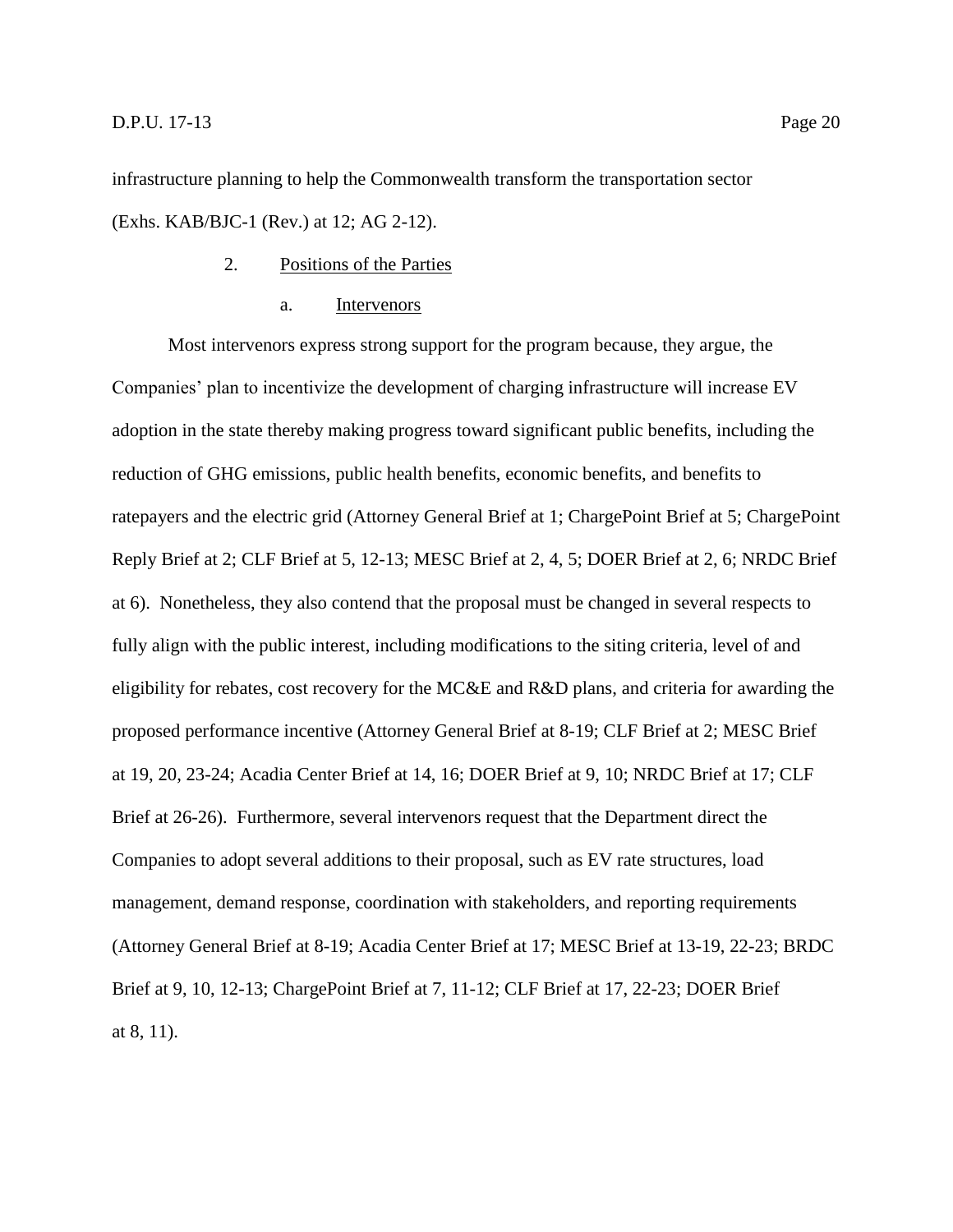Global Partners, however, argues that National Grid's proposal has failed to meet the public interest standards in D.P.U. 13-182-A (Global Partners Brief at 2, 7-11; Global Partners Reply Brief at 1-2). Global Partners asserts that the Companies have not provided sufficient information to demonstrate that the Charging Program will result in an increase in EV adoption

that would justify the program's costs (Global Partners Brief at 6; Global Partners Reply Brief at 1-4).

## b. Companies

The Companies assert that the EV Program serves the public interest by advancing public policy goals, reducing emissions, mitigating climate change, and supporting economic benefits by accelerating Massachusetts residents' adoption of EVs (Companies Brief at 17). The Companies contend that the EV Program will reduce barriers to investment in charging infrastructure and help the Commonwealth meet its goals related to EV ownership and use (Companies Brief at 1). The Companies claim that 120,000 of their customers will need to be driving EVs within ten years for the state to achieve the goals set forth in the Massachusetts ZEV Action Plan and the multi-state ZEV Memorandum of Understanding (Companies Brief at 2). The Companies' allege that the deployment of 1,200 Level 2 ports and 80 DCFC ports across the Companies' service territory will increase general EV awareness among the Companies' customers and accelerate EV adoption in the Commonwealth (Companies at 16). The Companies argue that the EV Program will facilitate EV adoption by improving the ability of Massachusetts residents to realize significant environmental and economic benefits (Companies Brief at 17).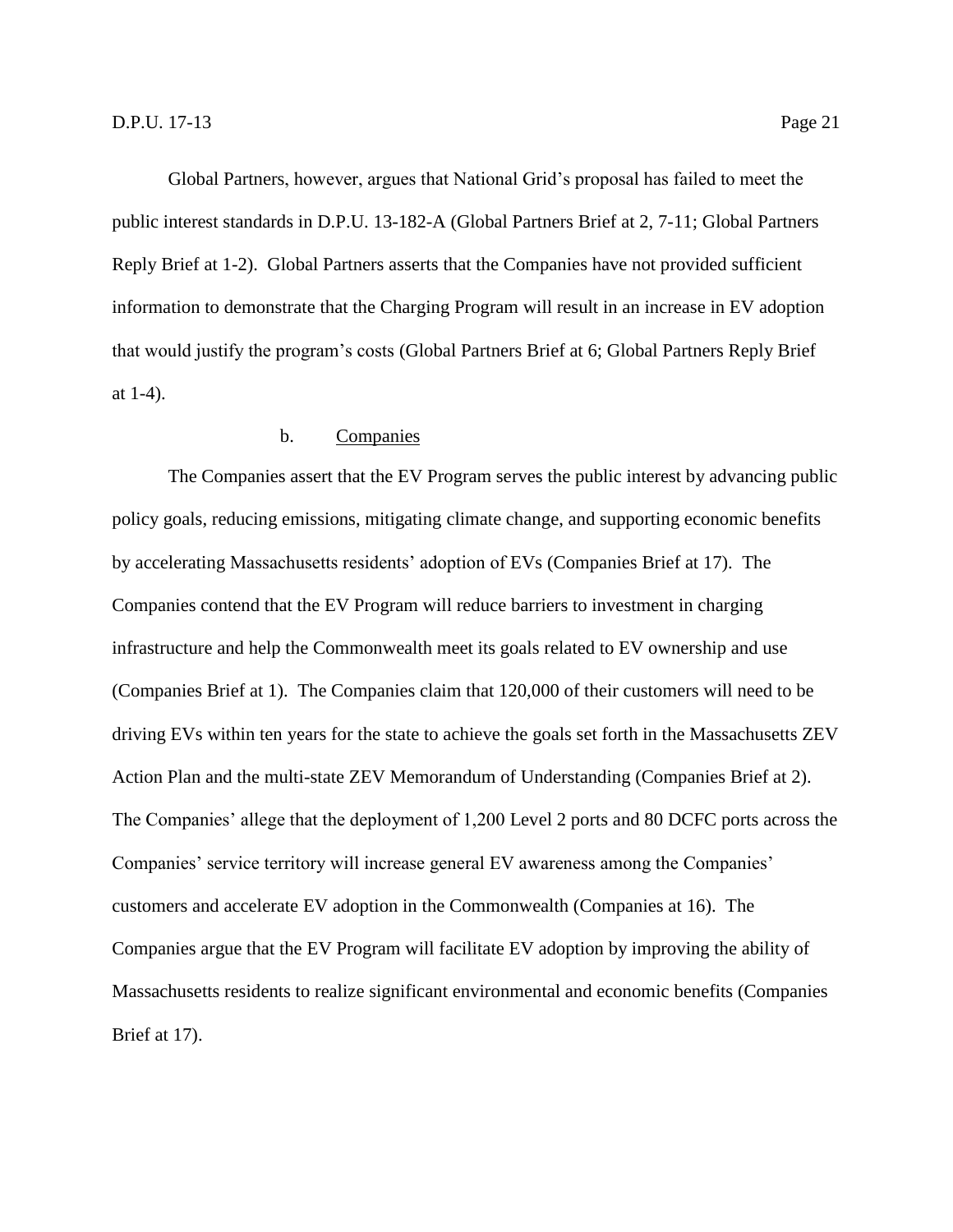In response to the intervenors' recommended additions and modifications to the EV Program, National Grid states its proposal is not intended to address all issues concerning the increased use of EVs in the Commonwealth in this proceeding (Companies Reply Brief at 3). The Companies maintain that the EV Program is a strategic market development initiative primarily focused on facilitating and accelerating charging infrastructure deployment over the next three years at a reasonable cost to customers (Companies Reply Brief at 3-4). The Companies implore the Department to evaluate the EV Program in that context (Companies Reply Brief at 4).

## 3. Analysis and Findings

<span id="page-25-0"></span>The Department finds that there is substantial evidence demonstrating that National Grid's proposal will likely result in a meaningful increase in the charging stations in the state (Exh. KAB/BJC-1 (Rev.) at 5, 7, 8). Further, the Department finds that there is substantial evidence demonstrating that, based on the current level of EVs in the state, the proposed increase in charging stations will likely stimulate the adoption of EVs, consistent with the Commonwealth's public policy goals (Exhs. KAB/BJC-1 (Rev.) at 9-13; DPU 1-14, DPU 1-25, DPU 1-31). Moreover, the record contains compelling evidence regarding the benefits that this proposal may provide to the Companies' customers, whether they use EVs or not, and the general public (Exh. KAB/BJC-1 (Rev.) at 14-15, 17-18, 23-24, 51-52). However, the support provided for specific components of the EV Program and the recommended modifications of the program put forth by the intervenors warrant further discussion below.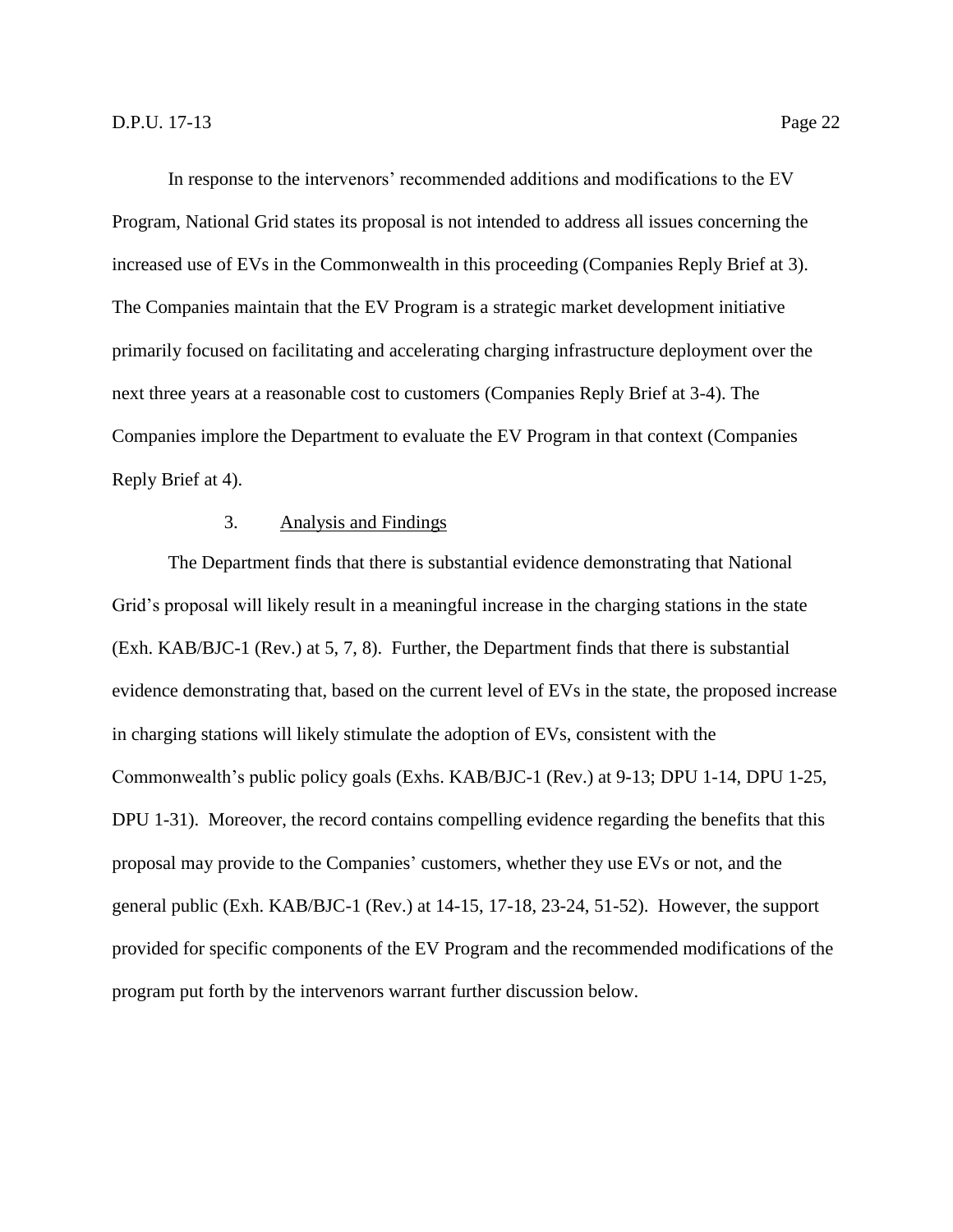#### i. Introduction

The Companies' goal is to facilitate the deployment of 140 sites in the first three years of the EV Program (Exh. KAB/BJC-1 (Rev.) at 30). To oversee the Charging Program, National Grid proposes to staff a Program Management Office ("PMO") that will recruit site hosts; consult on site design; oversee National Grid's construction of EDC equipment; qualify thirdparty contractors to install customer equipment; coordinate with site hosts and outside agencies to acquire funding for customer equipment; provide rebates for allowable customer equipment costs if no outside funding is available; and designate charging station suppliers, maintenance providers, and equipment specifications eligible for Level 2 EVSE rebates

(Exhs. KAB/BJC-1 (Rev.) at 28; KAB/BJC-3, at 2-8; AG 2-3; AG 2-6; AG 2-7; AG 2-12).

Since the Companies propose to require site hosts to commit to the operation and maintenance of the charging stations for five years, the PMO will remain staffed at a reduced level for years four through eight to continue to monitor the stations and site host compliance with their program responsibilities (Exh. KAB/BJC-1 (Rev.) at 37).

National Grid's Charging Program proposal describes the minimum requirements for potential site hosts to be eligible to participate (Exh. KAB/BJC-3, at 3). The Companies also list site attributes and estimated costs that the Companies will evaluate to prioritize applications that will best leverage program funding and maximize charging station utilization across the program (Exh. KAB/BJC-3, at 3). Further, the Companies propose to explain the types of site locations it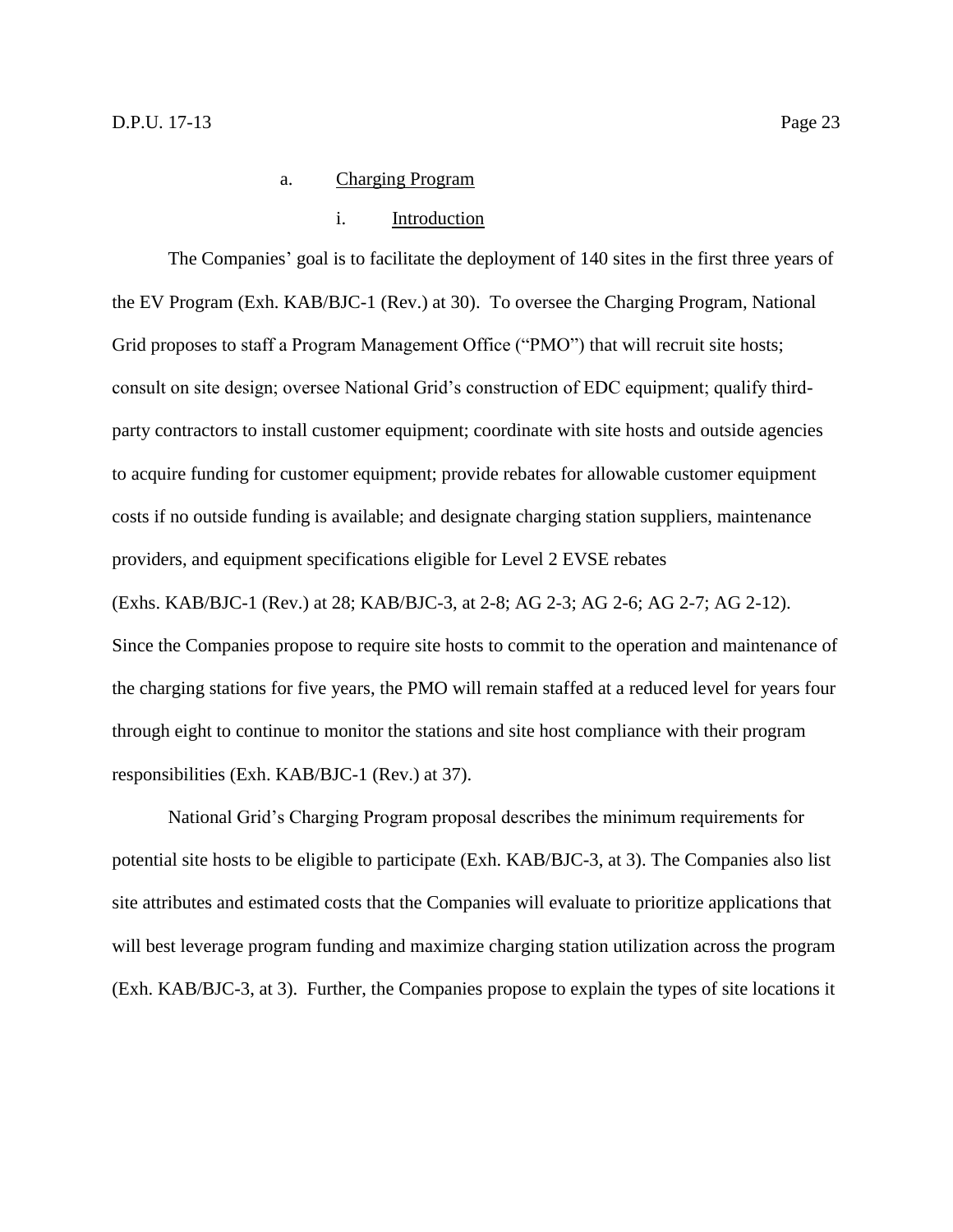tends to target for the two different types of charging equipment, "long dwell-time sites"<sup>14</sup> for Level 2 stations and "high-traffic"<sup>15</sup> for DCFC stations (Exh. KAB/BJC-1 (Rev.) at 39).

In addition, the EV Program proposal also describes how the Companies intend to recruit site hosts by providing financial assistance (Exh. KAB/BJC-1 (Rev.) at 33-36). The Companies intend to provide rebates to site hosts for the construction of EDC equipment and the customer equipment necessary for site hosts to install a charging station (Exhs. KAB/BJC-1 (Rev.) at 29; KAB/BJC-3 at 1-2, 7). Also, for Level 2 EVSE, the EV Program will fund rebates up to a 50 percent to workplace/business site hosts and up to 75 percent to multi-unit dwelling owners, public entities, and non-profits (Exh. KAB/BJC-1 (Rev.) at 35).

Additionally, National Grid proposes to develop ten percent of Level 2 charging sites in disadvantaged communities and will offer up to a 100 percent rebate for the EVSE to participants at these locations (Exh. KAB/BJC-1 (Rev.) at 35). The Companies define qualifying locations in disadvantaged communities as multi-unit dwellings in Environmental Justice ("EJ") communities where the Companies serve as the EDC (Exh. KAB/BJC-1 (Rev.) at 35).<sup>16</sup> Further, for the site to qualify as a location in a disadvantaged community, the Companies require that the site be located within the boundary of a population meeting two or more Massachusetts EJ

 $14$ Such as workplaces, multi-unit dwellings, mass transit stations, colleges, fleet parking, destination locations, municipal facilities and hotels (Exh. KAB/BJC-1 (Rev.) at 17).

<sup>15</sup> Such as highways and retail locations (Exh. KAB/BJC-1 (Rev.) at 17).

<sup>&</sup>lt;sup>16</sup> Generally, EJ communities are defined in terms of demographic and socioeconomic characteristics, with certain environmental policy implementation practices aimed at these communities because of race/ethnicity - class-based environmental inequities. Environmental Justice Policy of EOEEA (January 31, 2017).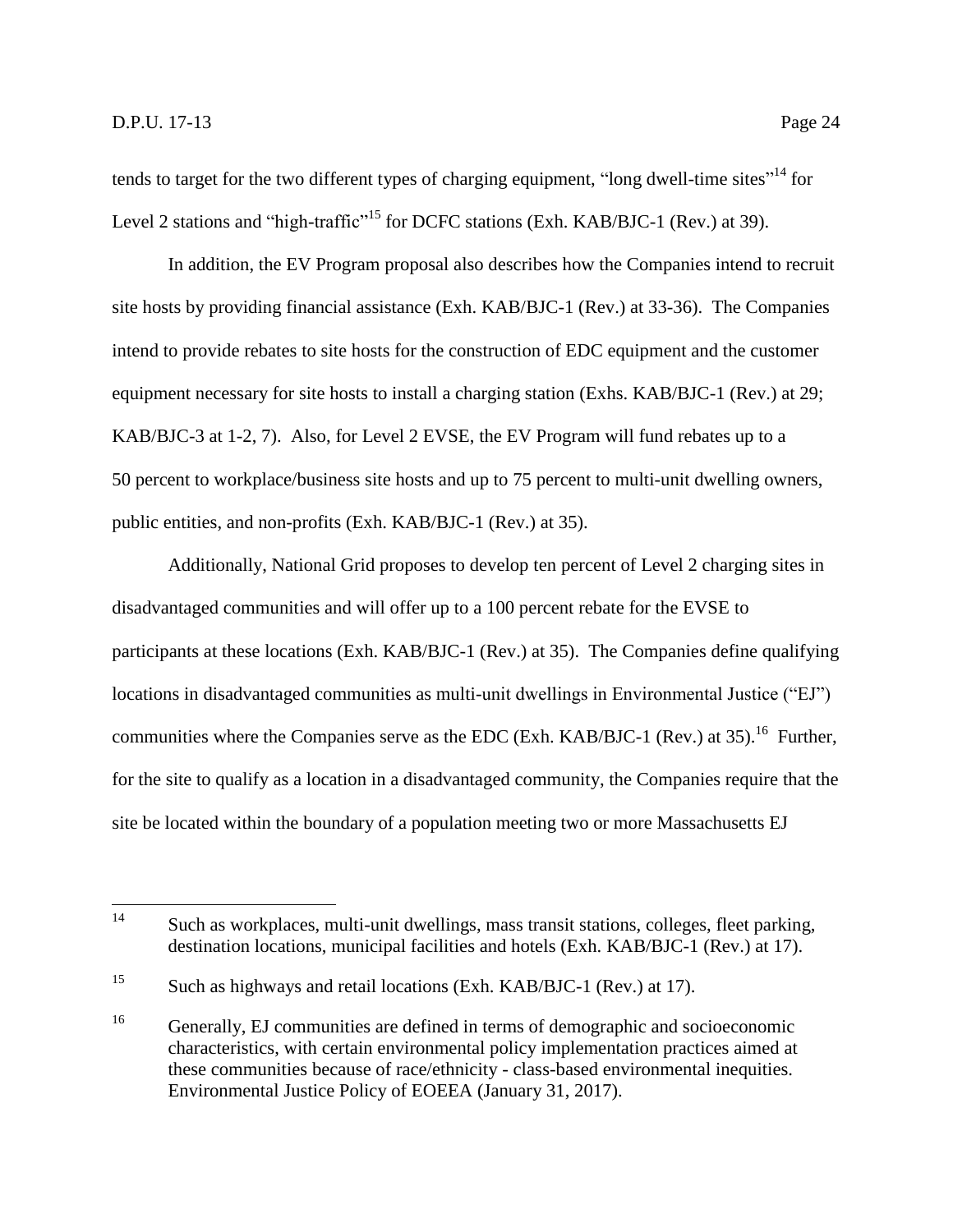criteria<sup>17</sup>: annual median household income is equal to or less than 65 percent of the statewide median (\$62,072 in 2010); 25 percent or more of the residents identify as minority; or 25 percent or more of households have no one over the age of 14 who speaks English only or very well - Limited English Proficiency (Exh. KAB/BJC-1 (Rev.) at 35).

## ii. Positions of the Parties

#### (A) Intervenors

Several intervenors argue that modifications to the Charging Program are necessary for the EV Program to meet the public interest standard. The Attorney General maintains that the Department should separate implementation of the Charging Program into two phases, with a formal review after the first phase to determine the need for the program to continue in the second phase (Attorney General Brief at 16). She proposes that the first phase last 18 months, during which time the Companies should deploy as many Level 2 sites as it can, but deploy only up to 25 percent of its target for DCFC sites (Attorney General Brief at 16). The Attorney General argues that a two-phase approach would provide protection for ratepayers by ensuring that the need for the program's target number of charging stations is reevaluated to see if market conditions change during the program (Attorney General Brief at 15-16).

CLF argues that proper location and design of charging infrastructure is critical to increased EV adoption (CLF Brief at 18). To ensure that charging sites are properly located, CLF argues that the Companies' siting criteria must be modified (CLF Brief at 18). First, CLF contends that the siting criteria must be clarified to prioritize infrastructure that supports

<sup>17</sup> In Massachusetts, a community is recognized as an EJ community if it meets any one of the criteria (Exh. KAB/BJC-1 (Rev.) at 35).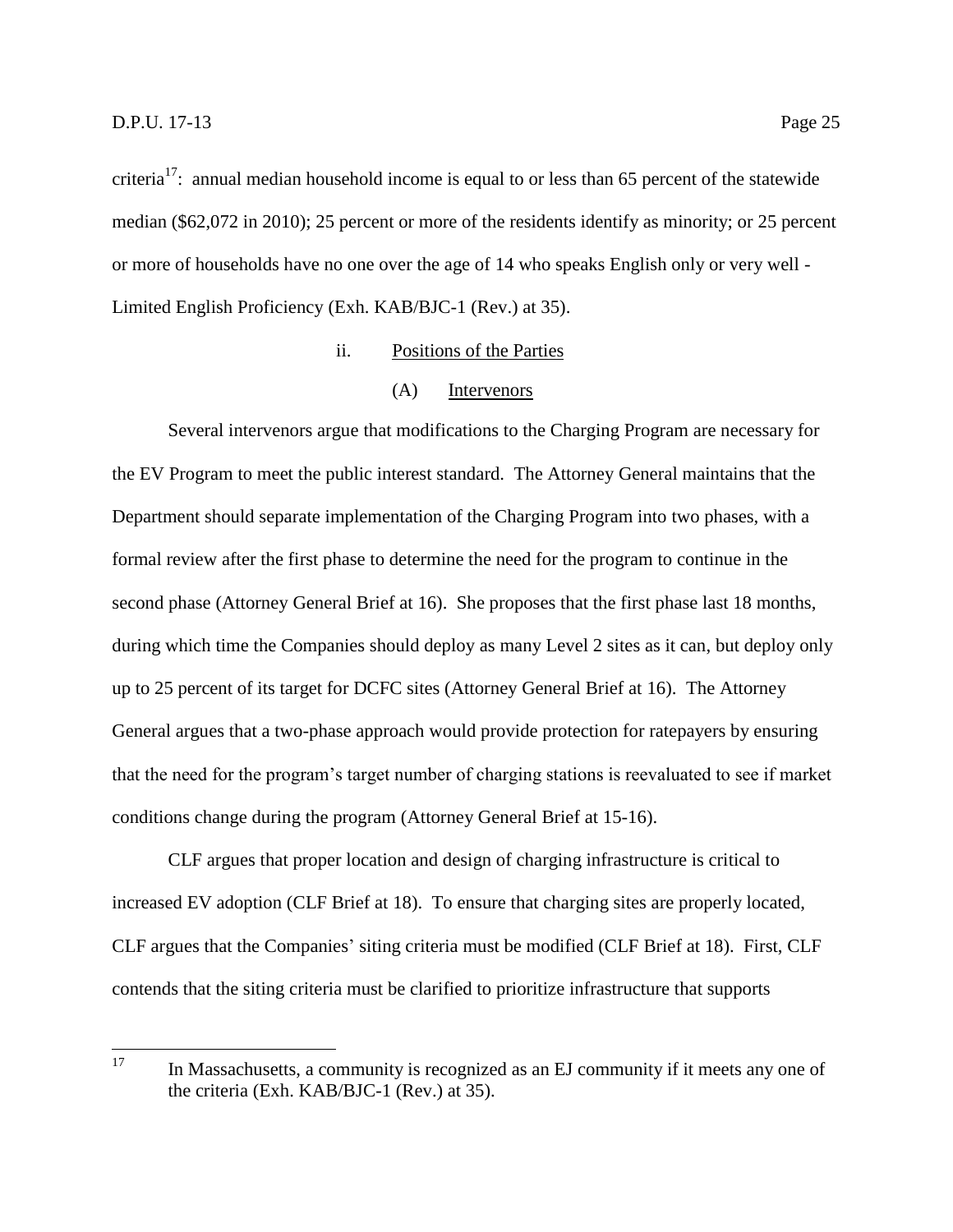recurrent parking, such as multi-unit dwellings and workplaces, and deemphasize other public parking places, such as shopping districts, hotels, and hospitals (CLF Brief at 18-19). Second, CLF asserts that the proposed siting criteria needs to specify a plan to locate DCFC stations that would serve drivers who do not have dedicated parking spaces in order for the proposal to successfully incent adoption of EVs amongst that demographic (CLF Brief at 19; citing Exh. ME-1, at 61). Lastly, CLF states that the Companies' proposal should include plans to facilitate Level 1 charging infrastructure where parking for longer than eight hours is expected (CLF Brief at 19, citing Exh. ME-1, at 78). Additionally, Mass Energy and Sierra Club argue that the Department must require National Grid to amend its proposed site host criteria to include prioritization for site hosts that would be regularly visited by individual EV drivers and establish

minimum proportions of sites that are workplaces or multi-unit dwellings (MESC Brief at 19). Mass Energy and Sierra Club also argue that to ensure deployment of charging stations

that equitably accounts for disadvantaged communities, National Grid's goal for targeting site hosts in EJ Communities should be a requirement (MESC Brief at 20). Further, Mass Energy, Sierra Club, and CLF assert that the Companies have presented unduly restrictive criteria for what qualifies as an EJ Community by requiring that they meet two of the three EEA criteria rather than any one of the criteria (MESC Brief at 21; CLF Brief at 20). DOER supports the Companies' plan to address the charging infrastructure needs of disadvantaged communities (DOER Brief at 7).

DOER argues that DCFC stations have not developed as quickly as Level 2 stations in the state, so there is a strong potential to realize significant public benefits should the Companies provide rebates for DCFC stations through their proposal (DOER Brief at 9-10). DOER argues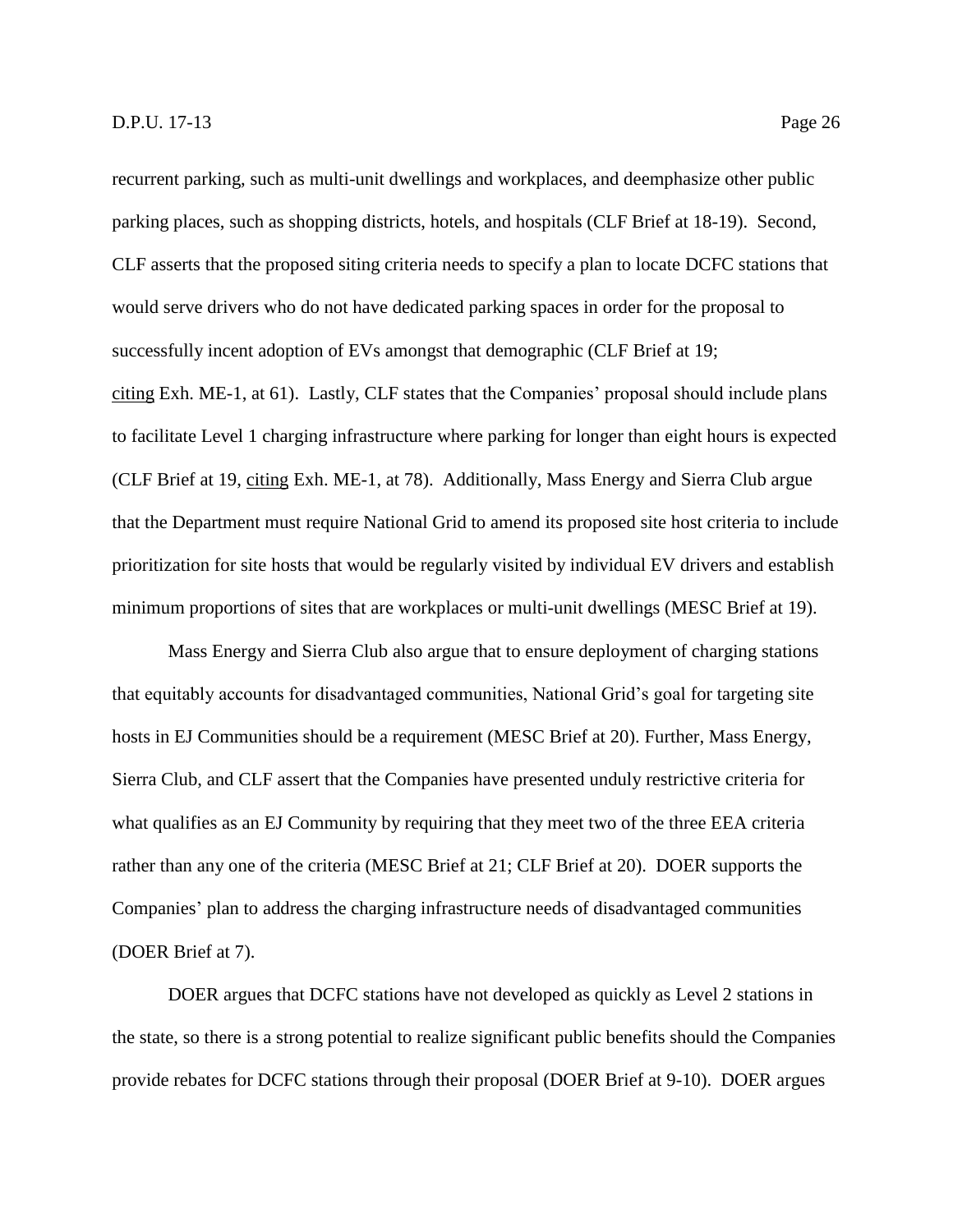that any unspent Level 2 rebate funds should be applied to DCFC rebates (DOER Brief at 10). DOER requests that the Department require the Companies to clarify that rebates shall be available for site hosts who chose to purchase and own EVSE (DOER Brief at 9). DOER requests that the Companies work with DOER to set guidance for applicants about the availability of public and independent funding (DOER Brief at 9). Acadia Center suggests that the Department should, in coordination with other state agencies, ensure that the rebates funded by ratepayers are not redundant with funding from other sources (Acadia Center Brief at 16).

NRDC argues that to successfully facilitate charging stations at multi-unit dwellings the Companies should increase the EVSE rebate available from 75 percent to 90 percent (NRDC Brief at 17). NRDC argues that an increased incentive for installations at multi-unit dwellings is necessary due to the split incentives between tenants and property owners (NRDC Brief at 17). ChargePoint argues that NRDC's analysis of multi-unit dwellings is deeply flawed because it lacks an equal comparison of the referenced pilot programs (ChargePoint Brief at 15).

## (B) Companies

The Companies argue that the short time frame and small scope of the EV Program make two phases unnecessary (Companies Reply Brief at 19). The Companies maintain that the Department will have the opportunity to monitor program spending through annual cost recovery filings (Companies Reply Brief at 19).

The Companies also assert that their siting criteria should remain flexible in order to better leverage funding and maximize EVSE charging station utilization (Companies Brief at 10). The Companies agree with Sierra Club and CLF that certain long-dwell time sites may end up being the best charging site solution to a particular user's needs, but argue that the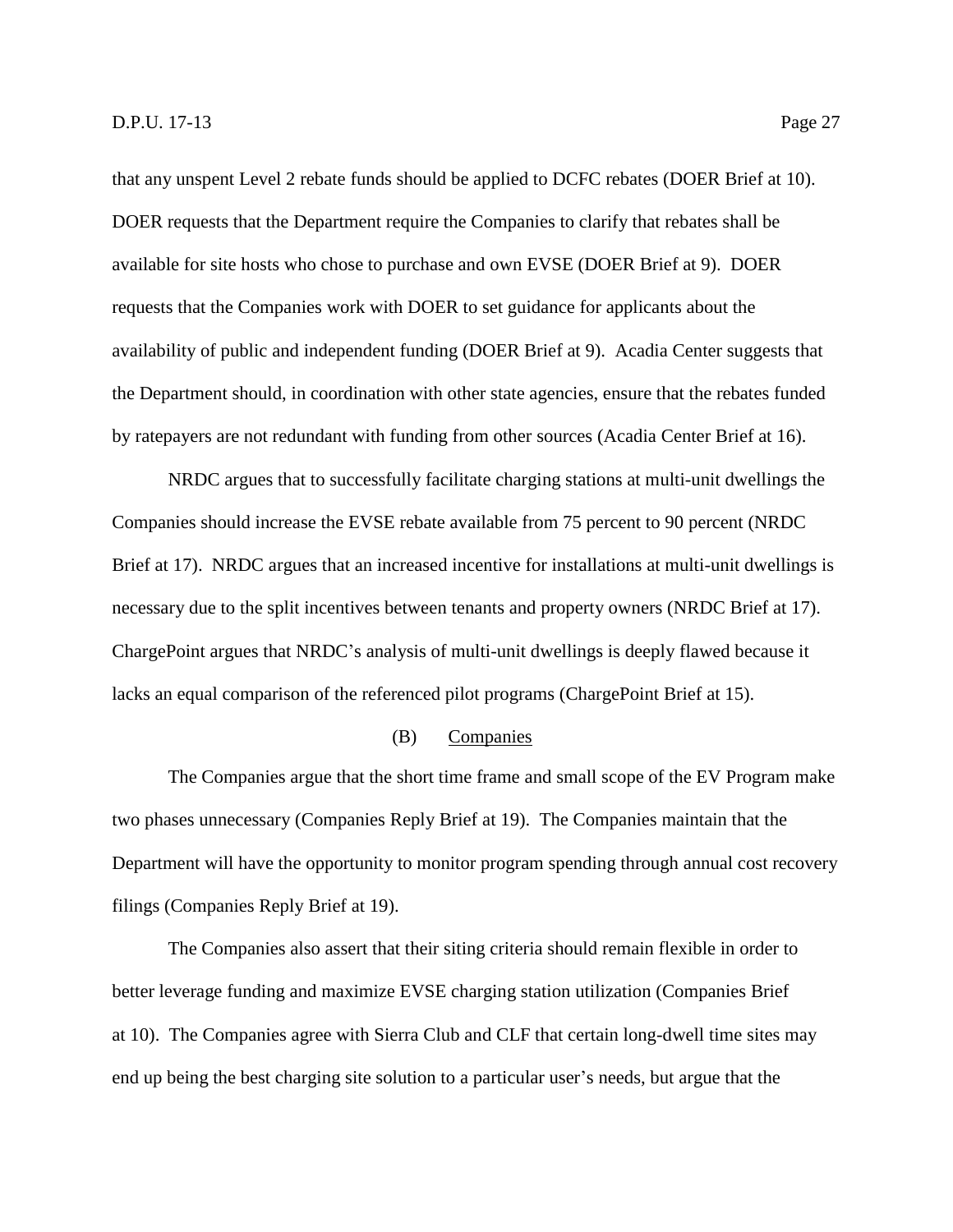proposal for site selection affords the Companies critical flexibility to evaluate all potential site hosts and select the best possible locations (Companies Reply Brief at 10-11). Therefore, the Companies argue against the additional siting criteria intervenors proposed (Companies Reply Brief at 10-11). For DCFC stations, the Companies maintain that they will target locations where fast charging is most needed using the Federal Highway Administration's Alternative Fuel Corridors<sup>18</sup> and input from state agencies (e.g., Massachusetts Department of Transportation, DOER) but expect to devote a portion of their DCFC initiative to locations that may be useful to drivers that lack access to dedicated parking spaces at their residences (Companies Reply Brief at 11). The Companies argue that the site selection criteria and guidelines set forth in their proposal are designed to best achieve their goals, and the Department should not restrict the Companies' discretion to select optimum sites (Companies Reply Brief at 11). The Companies assert that they will consider recommendations for disadvantaged community sites from local groups closely affiliated with those communities and also will work with DOER and EEA to identify disadvantaged community locations (Companies Reply Brief at 13).

In response to recommendations to revise the EVSE rebate levels, both in terms of increasing the rebates to cover a greater percentage of EVSE costs and setting a minimum percentage of rebates available for certain types of sites, the Companies maintain that the design of proposed rebates will create significant cost reductions for charging-infrastructure development, while also managing overall program costs (Companies Reply Brief at 13). The

<sup>18</sup> The U.S. Department of Transportation has designated national plug-in electric vehicle charging and hydrogen, propane, and natural gas fueling corridors in strategic locations along major highways to improve the mobility of alternative fuel vehicles. https://www.afdc.energy.gov/laws/11675.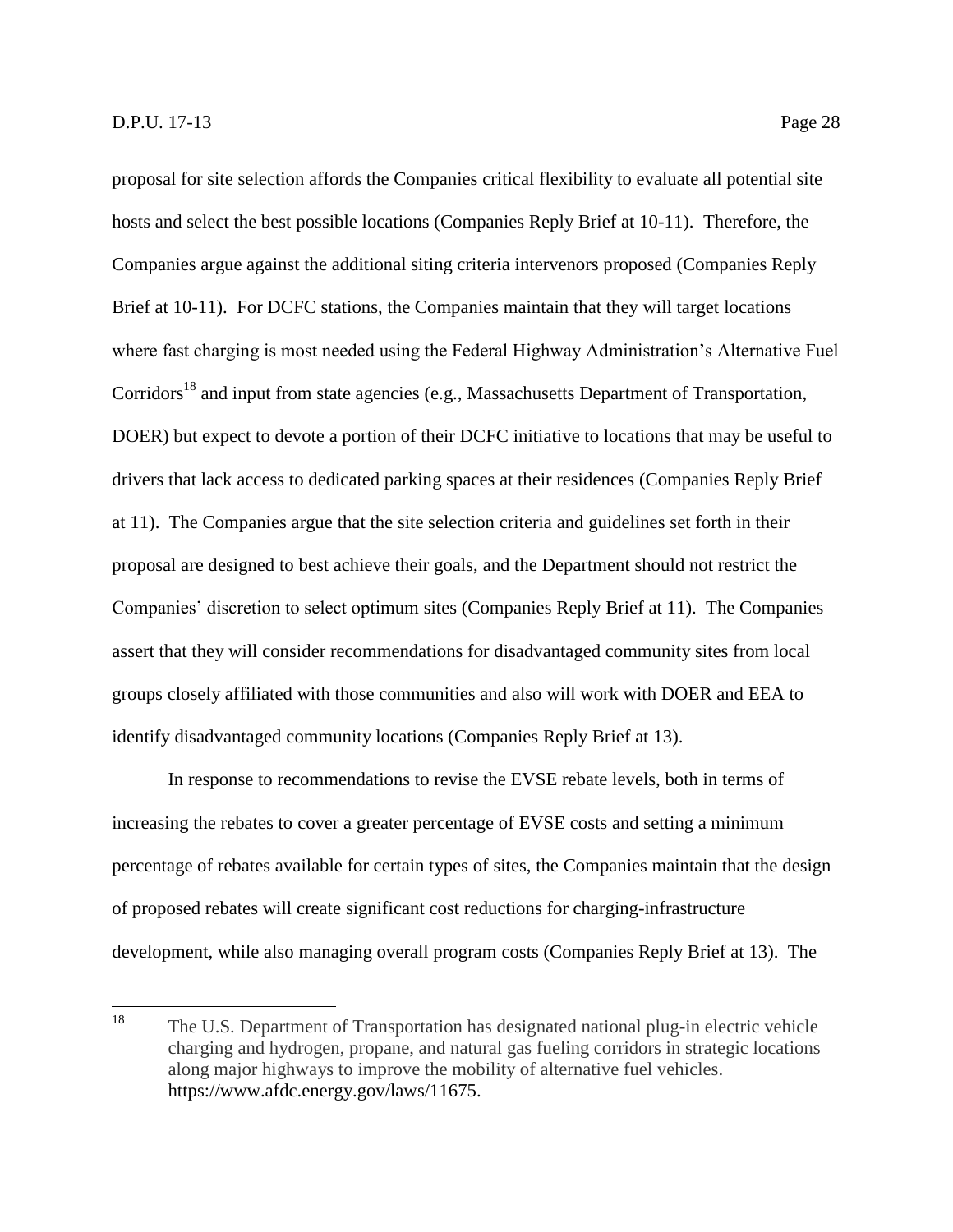Companies elected not to include rebates for DCFC stations in the program because they expect that there are other sources of funding available for those costs (Companies Brief at 20).

In response to concerns about duplicative funding, the Companies refer to the program's requirements (Companies Brief at 20-21). According to the Companies, the program mandates that, before site hosts can be eligible for Level 2 EVSE rebates, they must use public incentives and other funding sources (e.g., Massachusetts Electric Vehicle Incentive Program, Volkswagen Environmental Mitigation Trust) (Companies Brief at 20-21). Therefore, the Companies argue that the program balances contributions from the Companies' customers and other funding sources (Companies Brief at 20-21).

## iii. Analysis and Findings

We agree with the Attorney General that it is important to closely monitor the progress of the proposed EV Program. The Department finds that annual reconciliation filings for the EV Program and the future statewide EV stakeholder process will serve as appropriate venues for National Grid to inform stakeholders on its EV Program implementation, especially on the intervenors' issues and concerns. Therefore, the Department declines to separate the EV Program into two phases.

The Companies propose to target site hosts for Level 2 charging stations at locations with long-dwell time parking patterns that match the speed of charging with the existing parking patterns. These locations include public parking areas, multi-unit dwellings, and workplaces (Exh. KAB/BJC-1 (Rev.) at 39). The Department finds that multi-unit dwellings and workplaces are important charging locations because they provide owners with regular access to EV charging away from home (Exh. KAB/BJC-1 (Rev.) at 39). In consideration of the public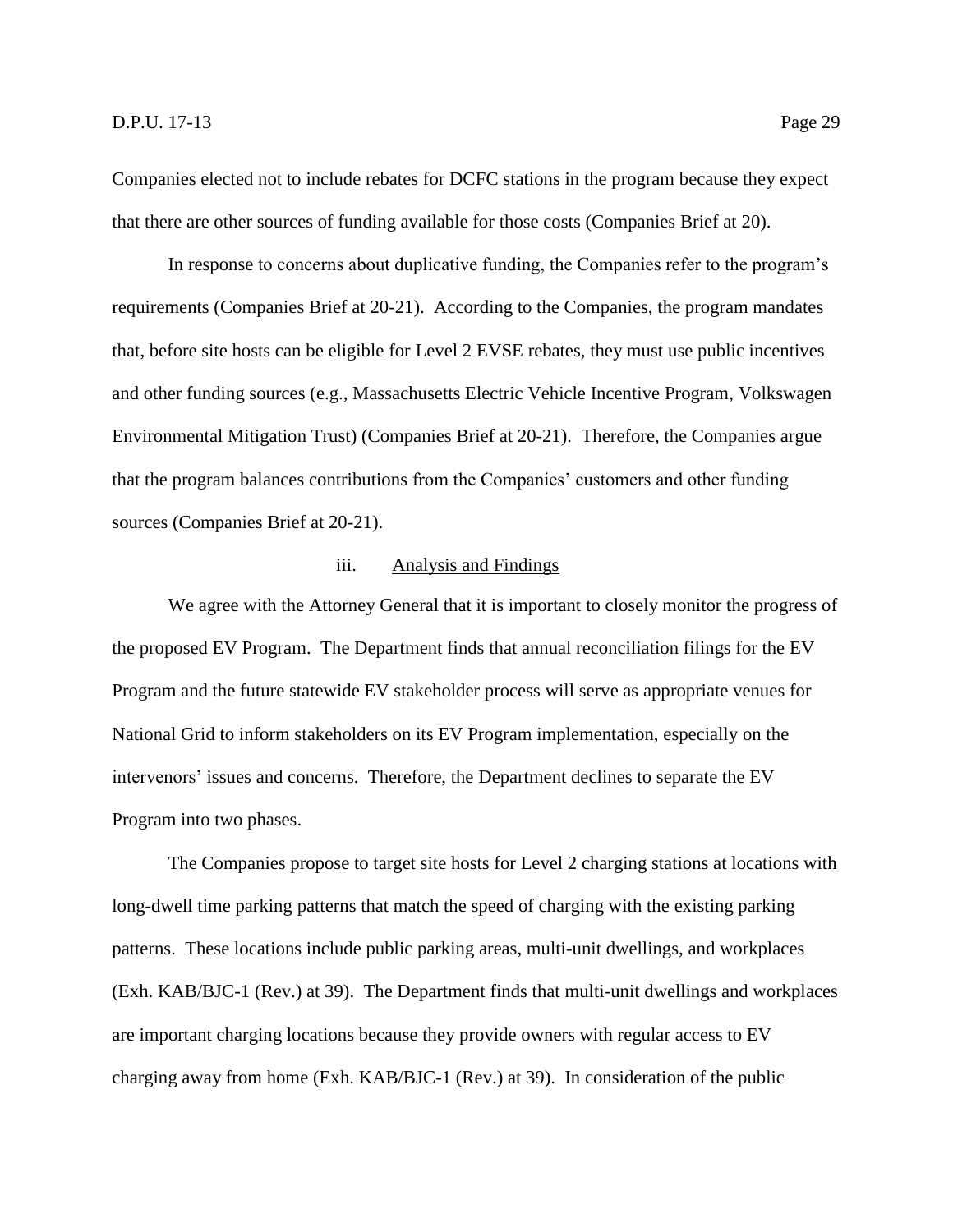interest, the Companies' proposed EV Program must demonstrate benefits for ratepayers. The success of the proposed EV Program is based on the Companies' ability to obtain site hosts, and, therefore, the Department will not restrict EV charging locations. However, the Department finds that it is in the public interest for the Companies to select site locations that are publicly accessible, and, therefore, the Companies shall give priority to site hosts who serve the public at large. The Department directs the Companies to prioritize the selection of Level 2 EV charging sites in the following order: (1) public parking areas such as garages, parks, stadiums, beaches, airports, train stations, hotels, hospitals, clinics, dining, entertainment and shopping venues; (2) workplaces and multi-unit dwelling parking areas that the public can access, including offices, colleges, universities, and government properties; and (3) parking areas at workplaces and multi-unit dwellings.

Some intervenors suggest that the Companies' definition of a disadvantaged community should be amended to require any one of the Commonwealth's EJ criteria rather than two or more (MESC Brief at 20; MESC Reply Brief at 11-12). The Department finds that the Companies provided a reasonable explanation for requiring that multi-unit dwellings be in locations that meet two EJ criteria in order to be eligible for a 100-percent rebate of Level 2 EVSE as opposed to a 75-percent rebate (Exh. NG-Rebuttal-1, at 28-29). At this point, the Department declines to make changes to National Grid's rebate eligibility criteria for charging locations at disadvantaged communities.

The Department finds that the proposed rebates serve to reduce the financial barriers to site hosts adopting EV charging stations, as a mechanism to help customers pay for the installation of their equipment and for EV supply equipment (Exhs. KAB/BJC-3 at 2;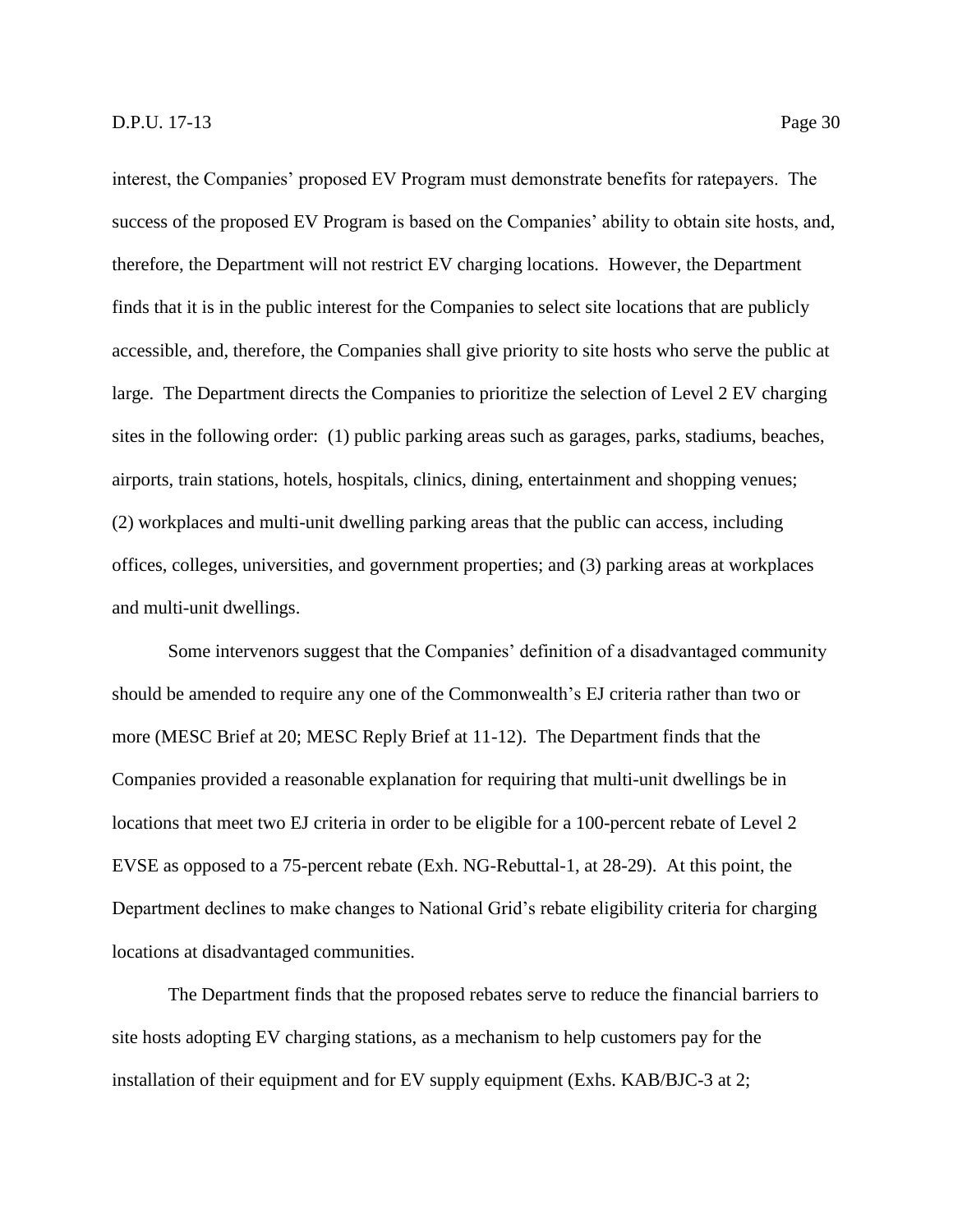KAB/BJC-1 (Rev.) at 27). In addition, the Department finds that it is reasonable to encourage site hosts to exhaust outside funding before applying for rebates from National Grid on the customer equipment and EVSE investments (Exh. KAB/BJC-3 at 1-2, 7). However, National Grid has not provided a clear description of what qualifies as exhausting outside funding (Exh. KAB/BJC-3 at 1-2, 7). National Grid states that it will work with the stakeholders, DOER in particular, to set guidance for applicants about the availability of public and independent funding (Companies Reply Brief at 19; DOER Brief at 8-9). Based on the above, and because of the early stage of EV infrastructure development, the Department declines to make changes to the proposed rebates, and accepts National Grid's commitment to work with the stakeholders on details of site selection criteria, including rebate eligibility and process.

#### b. MC&E Plan

## i. Introduction

National Grid proposes to recover the costs of an MC&E plan that includes two components, the Education Campaign and marketing for the Charging Program (Exhs. KAB/BJC-1 (Rev.) at 43, 47; KAB/BJC-2, line 7; KAB/BJC-6, line 30). The Education Campaign targets all electric customers in the Companies' service territory to educate them about EVs (Exh. KAB/BJC-1 (Rev.) at 44-47). The \$2.8 million cost estimate for the Education Campaign includes costs for staff, a call center, EV events, a website, social media and other digital marketing, billboards, radio, conferences, events, research, and content development (Exh. KAB/BJC-6). The rest of the MC&E plan involves marketing targeted at potential site hosts for the Charging Program (Exhs. KAB/BJC-1 (Rev.) at 48). The \$1.2 million cost estimate for Charging Program marketing includes costs for staff, ride and drive events, a website, social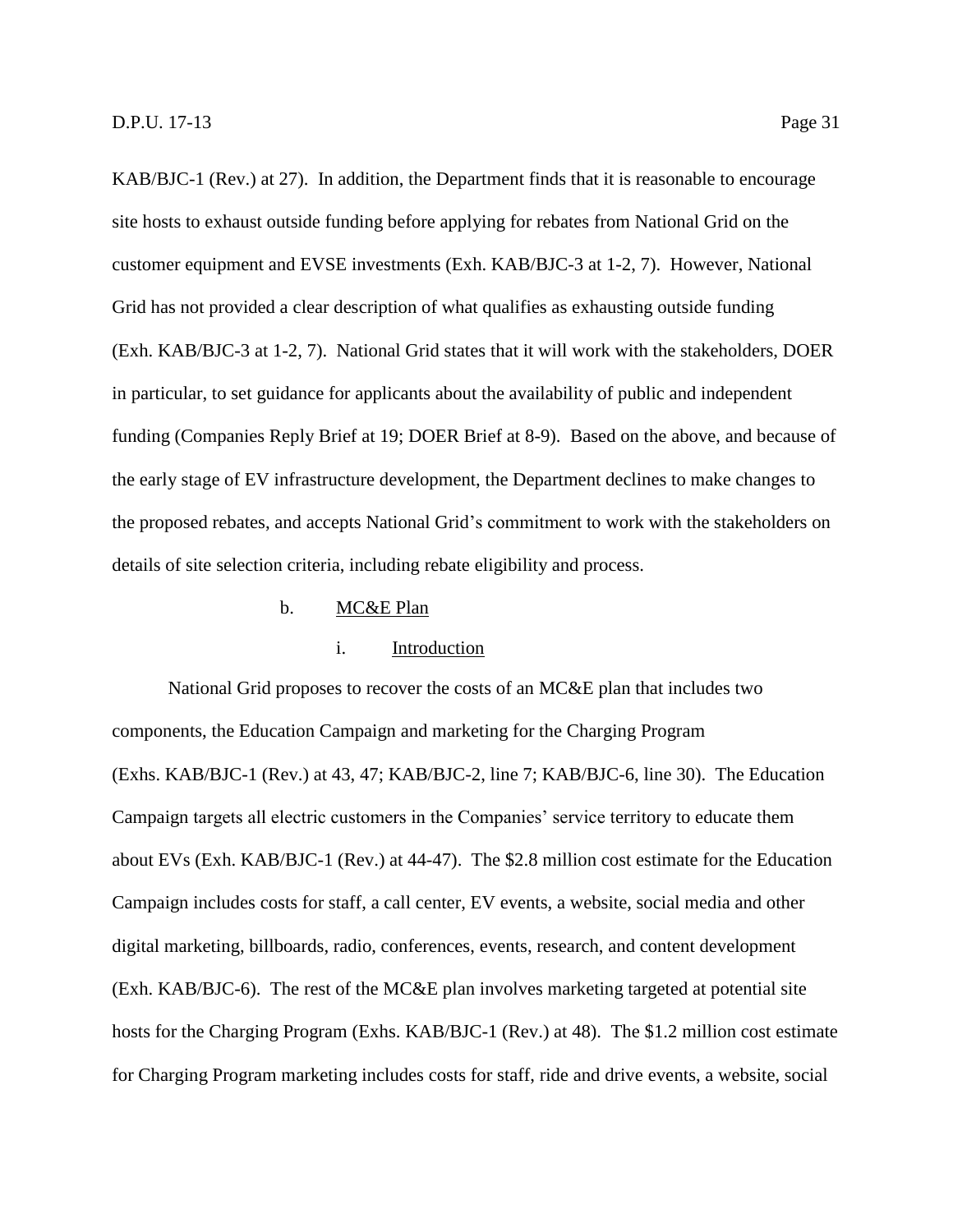media and other digital marketing, presentations, conferences, events, research, and content development (Exh. KAB/BJC-5).

## ii. Positions of the Parties

#### (A) Intervenors

The Attorney General argues that National Grid's efforts to coordinate with Eversource on consumer marketing have been inadequate (Attorney General Brief at 8). She maintains that considerable, earnest coordination is critical to the success of these programs (Attorney General Brief at 8-9). Acadia Center contends that the Companies' proposed Education Campaign functions as a general marketing campaign for EVs, which is not pertinent for a utility company to undertake (Acadia Center Brief at 16). Acadia Center recommends that unless specifically shown to be beneficial via a benefit-cost analysis, marketing should be confined to the promotion of the EV Program itself (Acadia Center Brief at 16). NRDC argues that National Grid's proposal to increase awareness regarding EVs is in the public interest (NRDC Brief at 8).

## (B) Companies

The Companies contend that it is in a unique position to leverage its existing communication channels and expertise to facilitate reaching the Commonwealth's EV objectives (Companies Brief at 22-23). The Companies assert that auto manufacturers are not incentivized to promote new EVs because EV sales provide lower margins relative to gasoline-powered vehicles (Companies Brief at 22). The Companies argue that the Education Campaign is essential to achieving meaningful gains in the adoption of EVs (Companies Brief at 22). The Companies maintain that the Charging Program marketing will help identify site hosts and drive participation in the Charging Program (Companies Brief at 22).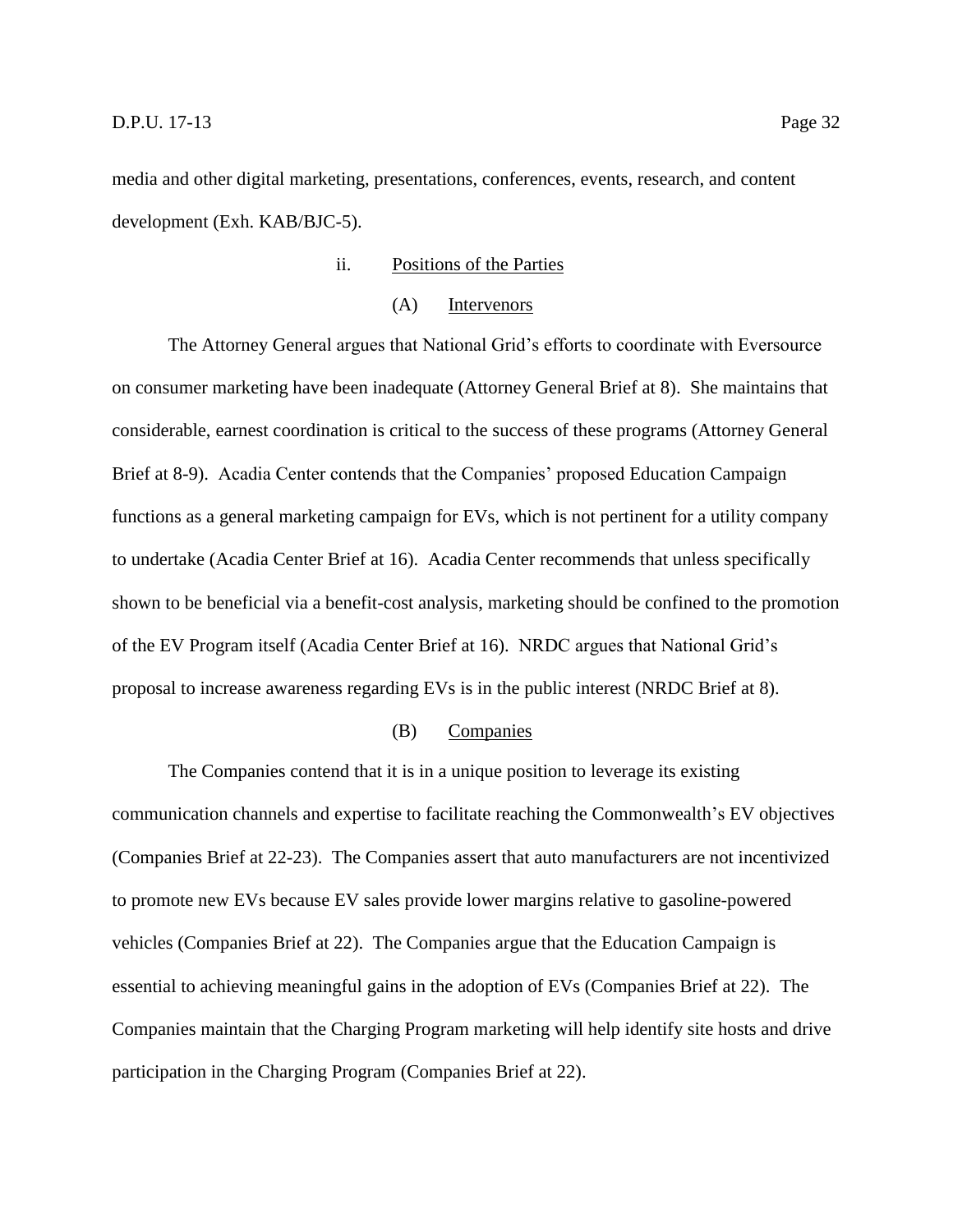#### iii. Analysis and Findings

In D.P.U. 17-05, at 499-500, the Department disallowed cost recovery for a consumer education plan similar to the Education Campaign proposed by the Companies because the record contained substantial evidence of the potential for overlap between the proposal and existing statewide marketing initiatives, and the record contained insufficient details to support the reasonableness of the proposed costs. In this case, record evidence demonstrates that: (1) automakers are expected to offer several new models of EVs and are expected to increase promotion of EVs over the next several years; and (2) there is potential to combine Education Campaign and program marketing activities to make the MC&E plan more cost efficient (Exh. KAB/BJC-1 (Rev.) at 14-15; Tr. at 92). Based on the record before us, the Department finds that the Companies have produced insufficient evidence to support the reasonableness of the Education Campaign's costs (Exh. KAB/BJC-1 (Rev.) at 14-15; Tr. at 92). For these reasons, the Department will not allow cost recovery for the proposed Education Campaign.

Regarding Charging Program marketing, the primary goal of the Companies' proposed EV Program is to increase the availability of charging stations; and recruiting site hosts through the marketing plan is necessary to achieve that goal (Exh. KAB/BJC-1 (Rev.) at 5-6, 47-48). The Department finds that there is substantial record evidence demonstrating that the marketing plan is a necessary component of the EV Program and that the proposed costs are reasonable (Exh. KAB/BJC-1 (Rev.) at 5-6, 47-48). Accordingly, the Department will allow the Companies to seek cost recovery for the marketing of the Charging Program described in its proposal.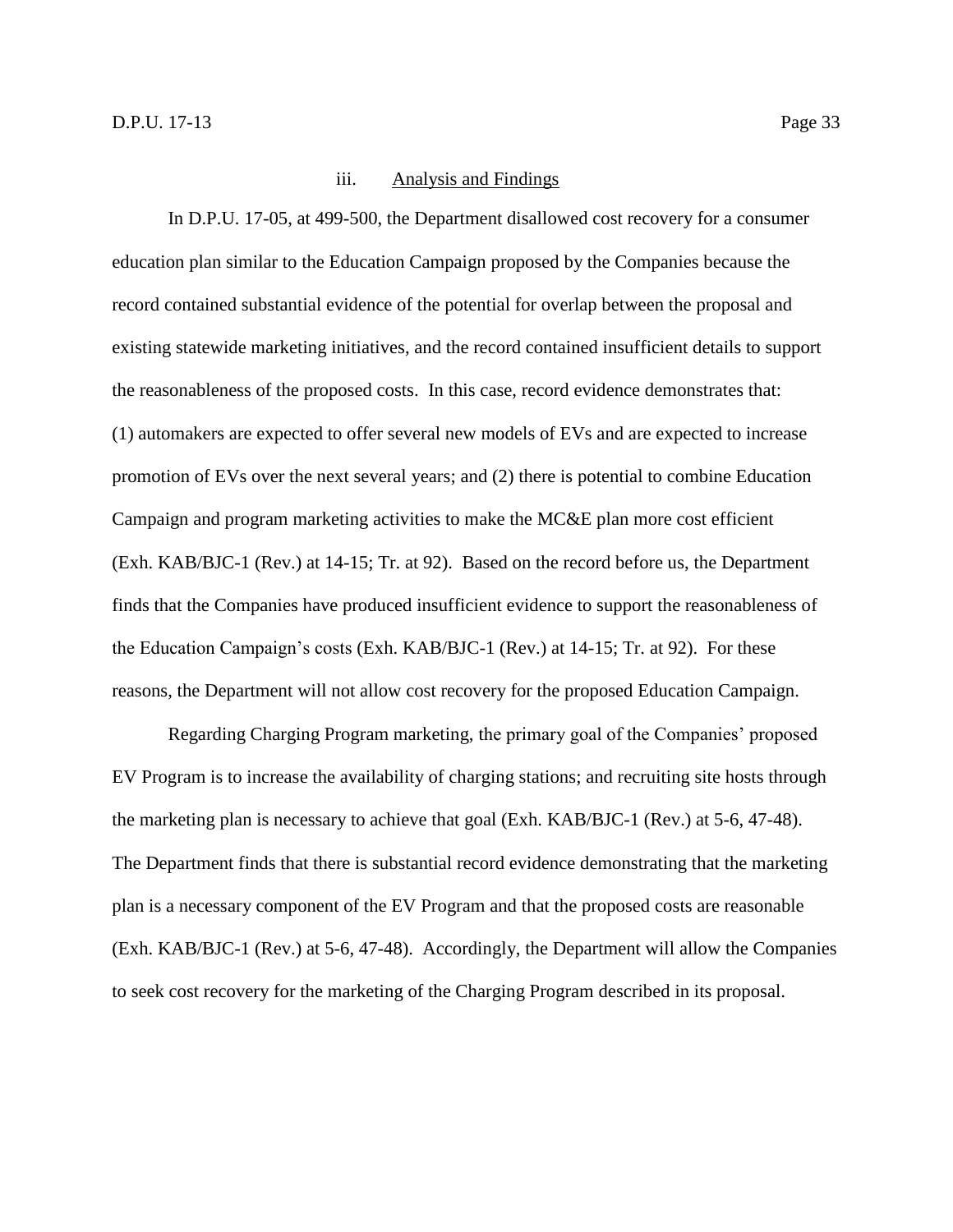#### i. Introduction

In the Companies' proposal, the EV Program will recover the costs of an R&D plan proposed to evaluate grid impacts of charging stations and potential demand response programs (Exh. KAB/BJC-1 (Rev.) at 52). National Grid's proposal for the Charging Program requires site hosts to install Level 2 or DCFC EVSE capable of reporting utilization and transaction data and receiving and executing real-time instructions of demand response

(Exhs. KAB/BJC-1 (Rev.) at 53; KAB/BJC-3 at 7-8). The first component of the R&D plan is the analysis of the site hosts' EVSE data (Exh. KAB/BJC-1 (Rev.) at 52). The second and third components of the R&D Plan are to research future potential demand response programs that can be conducted via charging equipment and direct communication to vehicles, respectively (Exh. KAB/BJC-1 (Rev.) at 52). Lastly, the EV Program will recover the costs necessary to install five DCFC stations on National Grid's properties to test the potential to manage the demand impacts of these stations through on-site technology (Exh. KAB/BJC-1 (Rev.) at 52).

- ii. Positions of the Parties
	- (A) Intervenors

The Attorney General suggests that the Department should reject the Companies' proposal to recover the cost of installing five DCFC stations on the Companies' properties because National Grid has failed to articulate a specific need for this aspect of its R&D budget (Attorney General Brief at 11-12). Further, the Attorney General maintains that it is unclear whether the data from DCFC stations on National Grid's properties would be helpful to researching DCFC charging behavior and potential demand response technology for DCFC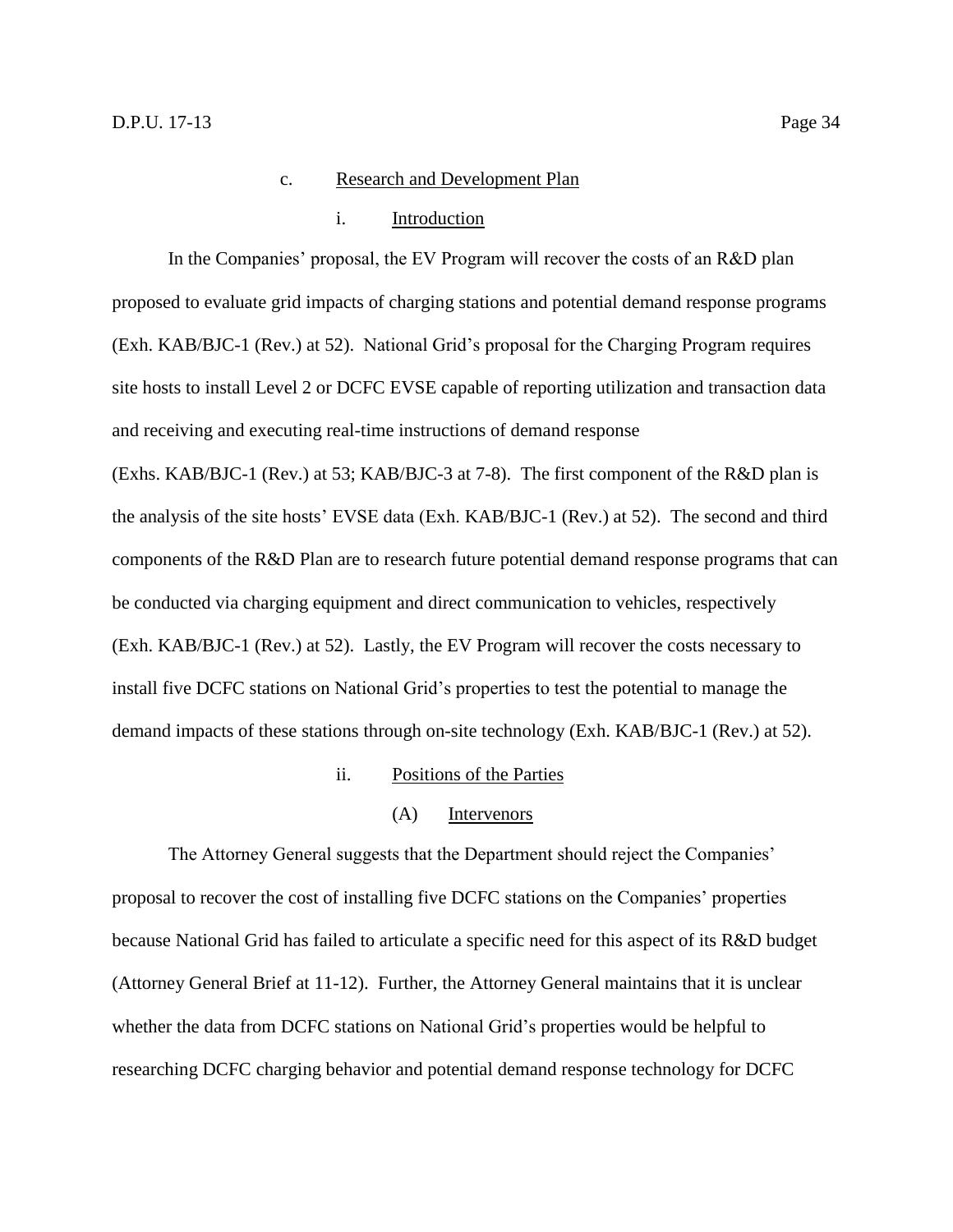EVSE since driving behavior on the Companies' properties would be much different than the driving behavior typical of high traffic locations, i.e., the primary locations where DCFC EVSE are deployed (Attorney General Brief at 11-12). ChargePoint argues that the Companies' R&D plan has been sufficiently justified and should be approved (ChargePoint Reply Brief at 12).

#### (B) Companies

The Companies argue that the proposed R&D plan will inform the demand response offerings they anticipate offering in the future (Companies Reply Brief at 7-9, citing Exhs. KAB/BJC-1 (Rev.) at 55; NG-Rebuttal-1, at 25). The Companies also state that the proposed R&D plan seeks to analyze grid impacts of EVs and to evaluate potential approaches to mitigate costs or obtain benefits for the distribution grid from EV charging (Companies Reply Brief at 8).

The Companies state that the proposal to own and operate five DCFC stations as part of its R&D plan should be allowed because owning the stations will allow the Companies to conduct more innovative research (Companies Reply Brief at 9). The Companies argue that they intend to operate the five DCFC stations for purely R&D purposes (Companies Reply Brief at 9). The Companies believe that the best way to conduct R&D is to own and operate the stations independently so that they are not subject to any conditions imposed by an external charging operator that would restrict the Companies' research efforts (Companies Reply Brief at 9).

#### iii. Analysis and Findings

EDCs have a public service obligation to provide safe and reliable service to their customers. D.P.U. 11-01/D.P.U. 11-02, at 19, citing Commonwealth Electric Company v. Department of Public Utilities, 397 Mass. 361, at 368 n.4 (1986); Fitchburg Gas and Electric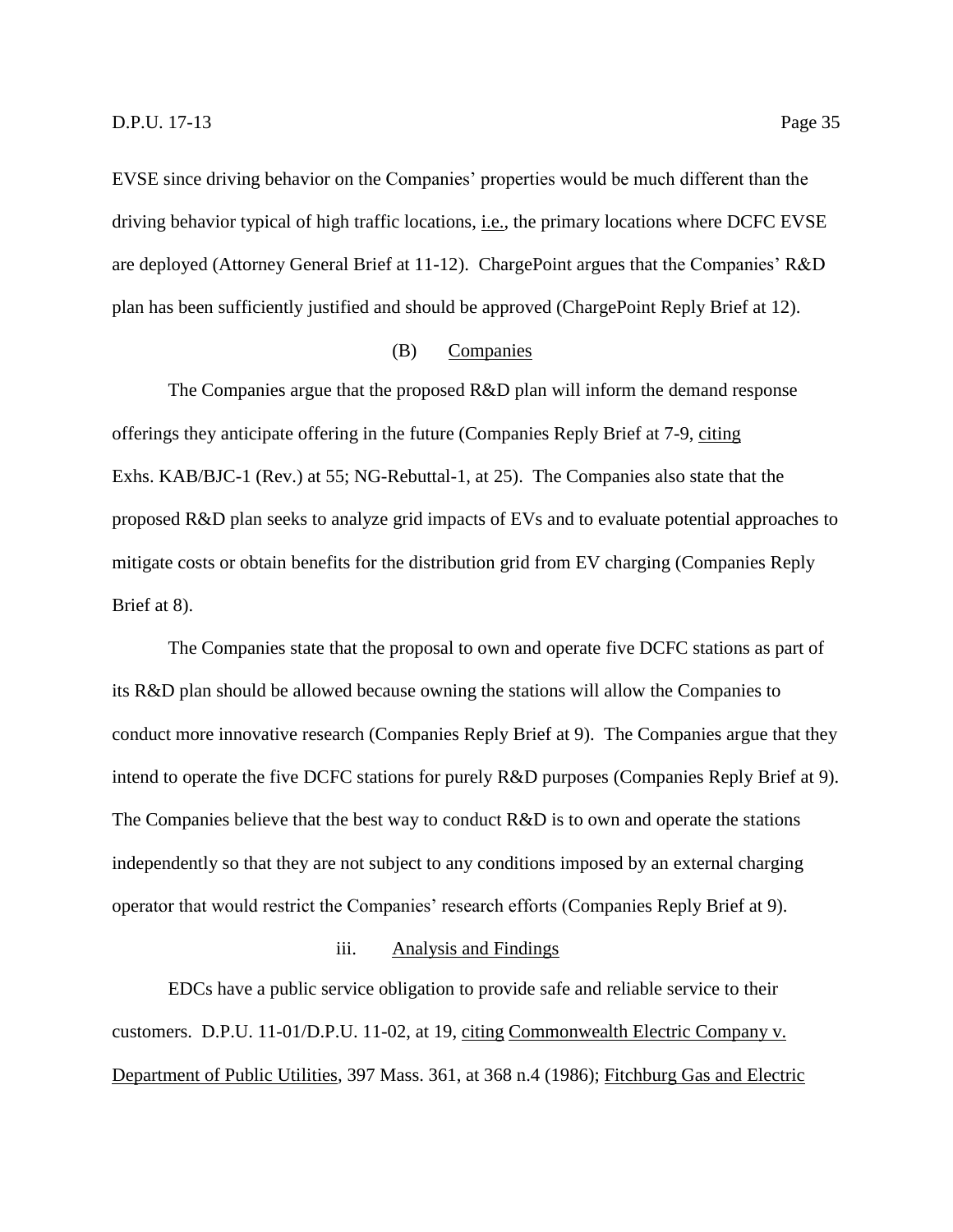Light Company v. Department of Public Utilities, 394 Mass. 671 (1985)). The Department's goal as the oversight agency of electric distribution companies is to ensure that such companies provide safe and reliable service in the Commonwealth. D.P.U. 11-01/D.P.U. 11-02, at 19 & n.10. The record contains substantial evidence demonstrating that at higher EV adoption levels, the demand from EVSEs will impose a significant impact upon the electric grid during peak hours, and the failure to prepare for the increased demand from EVSEs would jeopardize some of the benefits of increased EV adoption (Exhs. KAB/BJC-1 (Rev.) at 52-53; NG-Rebuttal-1, at 18-19; AG-MH at 43; ME-1, at 34, 46-47, 56). Consequently, the Department finds that there is substantial evidence demonstrating the first three R&D plan components are reasonable and in the public interest (i.e., the analysis of site hosts' EVSE data, research on potential future demand response programs, and direct communications to vehicles).

In its proposal for the Charging Program, National Grid justifiably reasons that high-traffic locations, such as highway corridors and retail locations, should be targeted for DCFC EVSE given the fit between drivers' behavior in those locations (i.e., parking for less than one hour), the capability of the technology (i.e., up to 200 miles of range per hour of charging), and the cost of DCFC EVSE (i.e., DCFC EVSE is higher cost, so for long-dwell sites Level 2 EVSE may be more cost effective) (Exh. KAB/BJC-1 (Rev.) at 16, 18, 40, 41). For the purpose of studying the data from the five R&D DCFC stations, however, National Grid proposes to build the charging stations at its own properties, which do not meet the criteria of high-traffic locations (Exh. KAB/BJC-1 (Rev.) at 55; Tr. at 107). Since the five R&D DCFC stations would not serve the same charging needs as DCFC stations in their most suitable locations, the assertion that the use of the DCFC stations would provide useful data for future demand response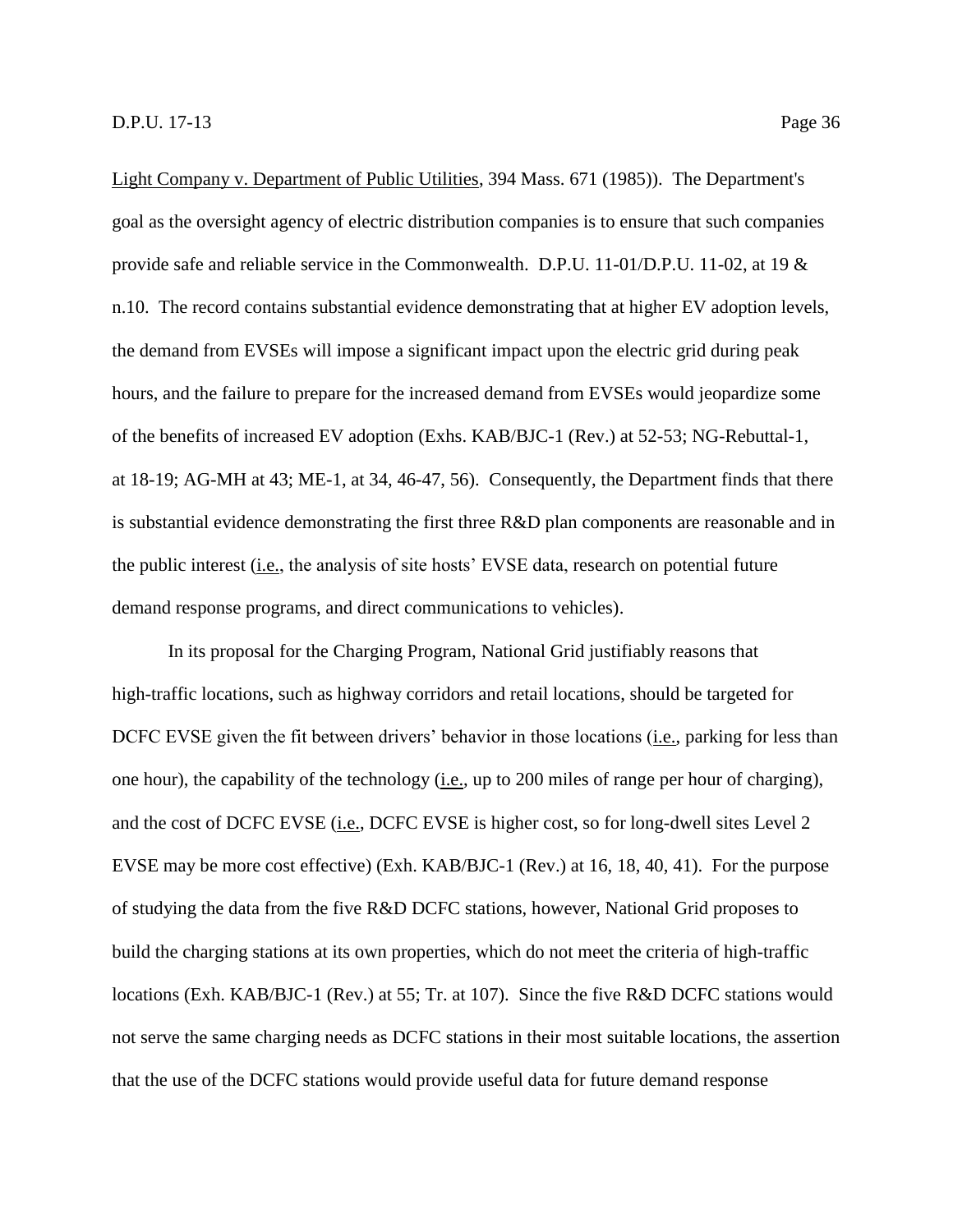hosts to operate DCFC equipment capable of reporting utilization and transaction data and receiving and executing real-time instructions of demand response (Exh. KAB/BJC-1 (Rev.) at 53; Exh. KAB/BJC-3 at 7-8). Thus, the Companies will be able to analyze the data from the DCFC stations deployed through its Charging Program, instead of the five R&D DCFC stations. Lastly, to the extent that the Companies seek to test the potential to manage the demand impacts of these stations through on-site technology such as solar panels, the Companies can recruit site hosts for the Charging Program where such testing would be possible. Based on record evidence, the Department finds that the Companies have provided insufficient evidence to demonstrate that the cost of the proposed deployment of five DCFC stations for R&D is reasonable or in the public interest.

In sum, the Department will allow cost recovery for analyzing EVSE data and researching potential demand response programs<sup>19</sup> as proposed in the R&D plan and disallow cost recovery for the five DCFC stations proposed in the R&D plan (Exhs. KAB/BJC-8; KAB/BJC-9).

## d. Evaluation Plan

## i. Introduction

National Grid proposes an evaluation plan that includes (1) periodic surveys of a broad sample of residential customers, (2) pre and post surveys of residents and site host employees, (3) surveys or interviews of participating and non-participating sites, and (4) analysis of program

<sup>19</sup> The Department anticipates that the Company will coordinate its  $R&D$  plan with its evaluation plan as to not duplicate research efforts.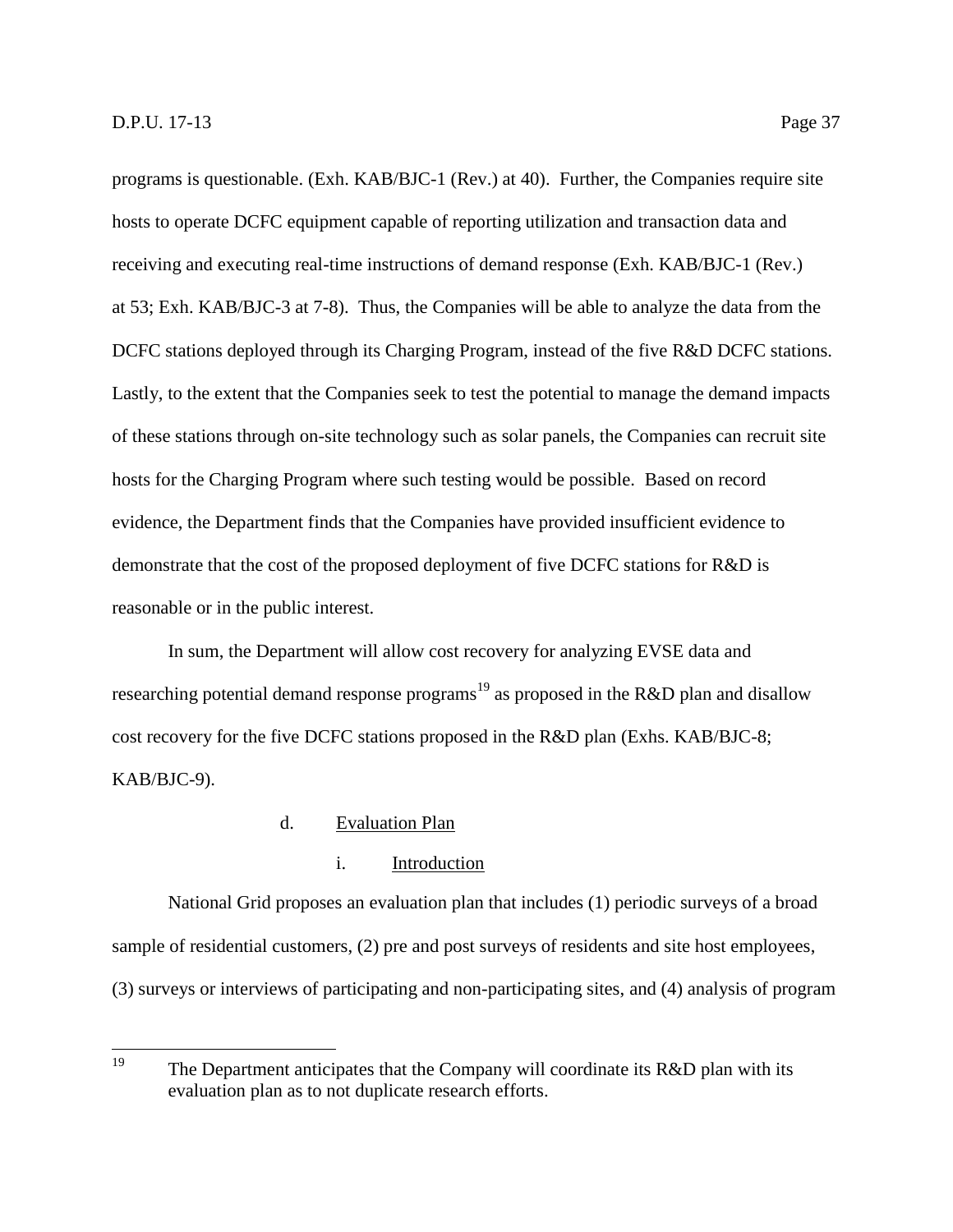data (Exh. KAB/BJC-1 (Rev.) at 56-57). National Grid plans to hire an independent evaluation expert to complete this work (Exhs. KAB/BJC-1 (Rev.) at 56-57; KAB/BJC-10, at 1-4). The goals of the proposed evaluation plan are to assess the impact of the Education Campaign and increased charging station availability on consumer awareness, attitudes, and behaviors; to understand the characteristics and experiences of site hosts and program recruits that chose not to participate; and to measure technical impacts such as utilization and costs (Exhs. KAB/BJC-1 (Rev.) at 57; KAB/BJC-10, at 1-4). The proposed evaluation plan aims at addressing such questions as how much increased availability of charging infrastructure increases consumer purchases or leases of EVs; what are the impacts of charging stations on the electric distribution system including the Companies' system peak; what are the impacts of charging stations on site hosts' electric demand; and what are feasible and cost-effective options for managing station demand based on driver usage patterns (Exhs. KAB/BJC-1 (Rev.) at 57-58; KAB/BJC-10, at 1-4).

## ii. Positions of the Parties

## (A) Intervenors

NRDC supports the evaluation plan, stating that it will provide valuable opportunities to inform future utility EV proposals (NRDC Brief at 8). Charge Point maintains that the Companies should supplement the proposed customer surveys and program review in the EV Program evaluation plan with a process to receive input from industry stakeholders in an open dialogue, and to develop alternative approaches to load management (ChargePoint Brief at 11-12). CLF maintains that the National Grid proposal must include robust data collection,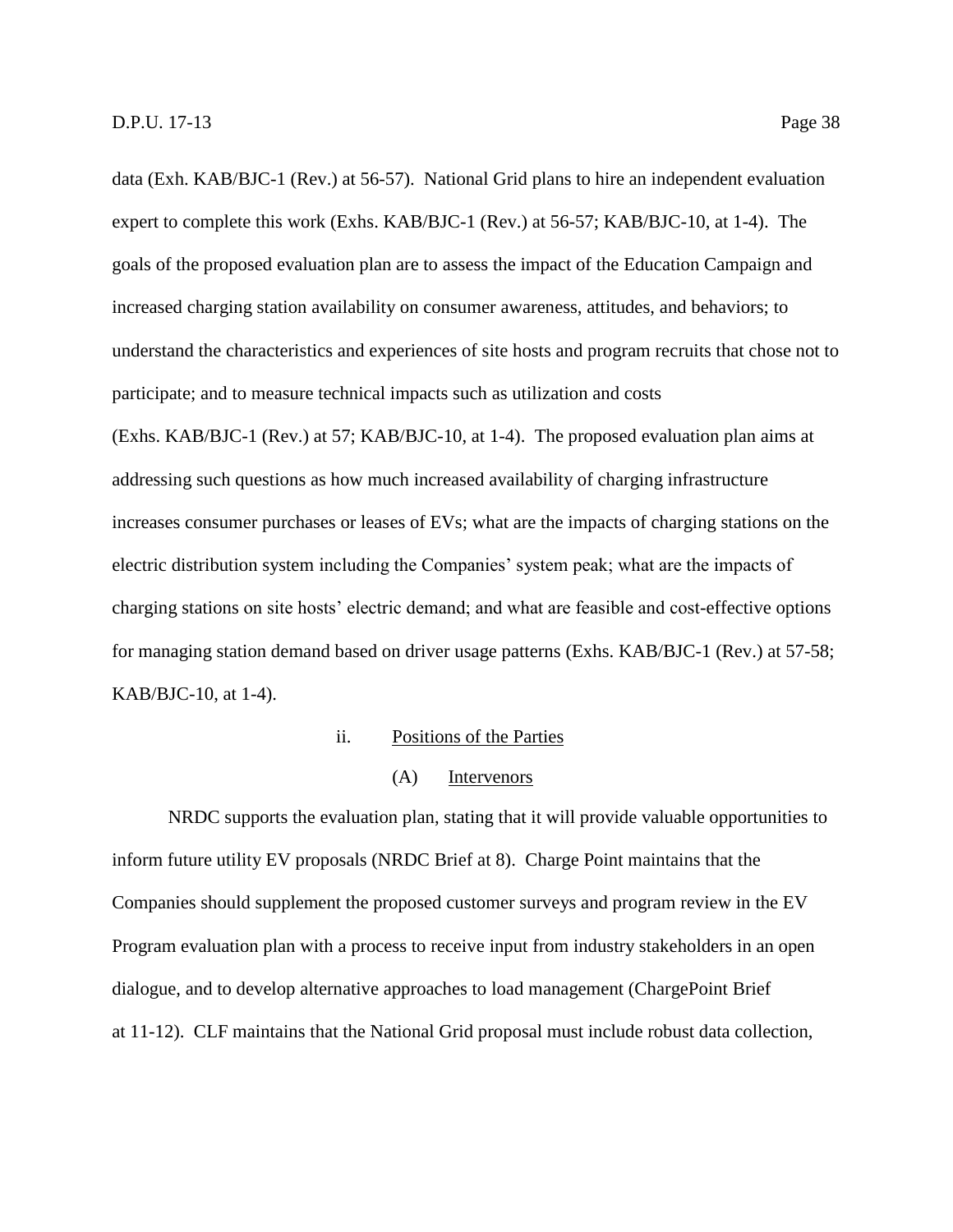reporting, and review requirements to support sufficient learning and program adjustment (CLF Brief at 22).

## (B) Companies

The Companies argue that the cost of the evaluation plan is reasonable and sufficiently supported (Companies Brief at 13, 28).

#### iii. Analysis and Findings

Ongoing evaluation of the EV Program is essential to ensure that the program's components fulfill their intended purpose and to provide opportunities to make adjustments to the program that may improve results. The Department finds that the Companies have sufficiently demonstrated the importance of the evaluation plan to the EV Program's success and that the proposal to recover the costs of the evaluation plan is reasonable.

#### e. Performance Incentive

## i. Introduction

National Grid proposes to earn performance incentives based on the number of EV charging sites developed and activated by site hosts as part of the proposed EV Charging Program (Exh. KAB/BJC-1 (Rev.) at 58-62). National Grid proposes that if it achieves the target of developing 140 EV charging sites within three years it would receive a \$1 million performance incentive (Exh. KAB/BJC-1 (Rev.) at 60). In order to receive any performance incentive, National Grid needs to develop at least 105 EV charging sites, or 75 percent of the performance target (Exh. KAB/BJC-1 (Rev.) at 60). With each additional site developed after achieving 75 percent of the performance target, the performance incentive percentage would increase proportionally, until it reaches 125 percent (175 EV charging sites) at which point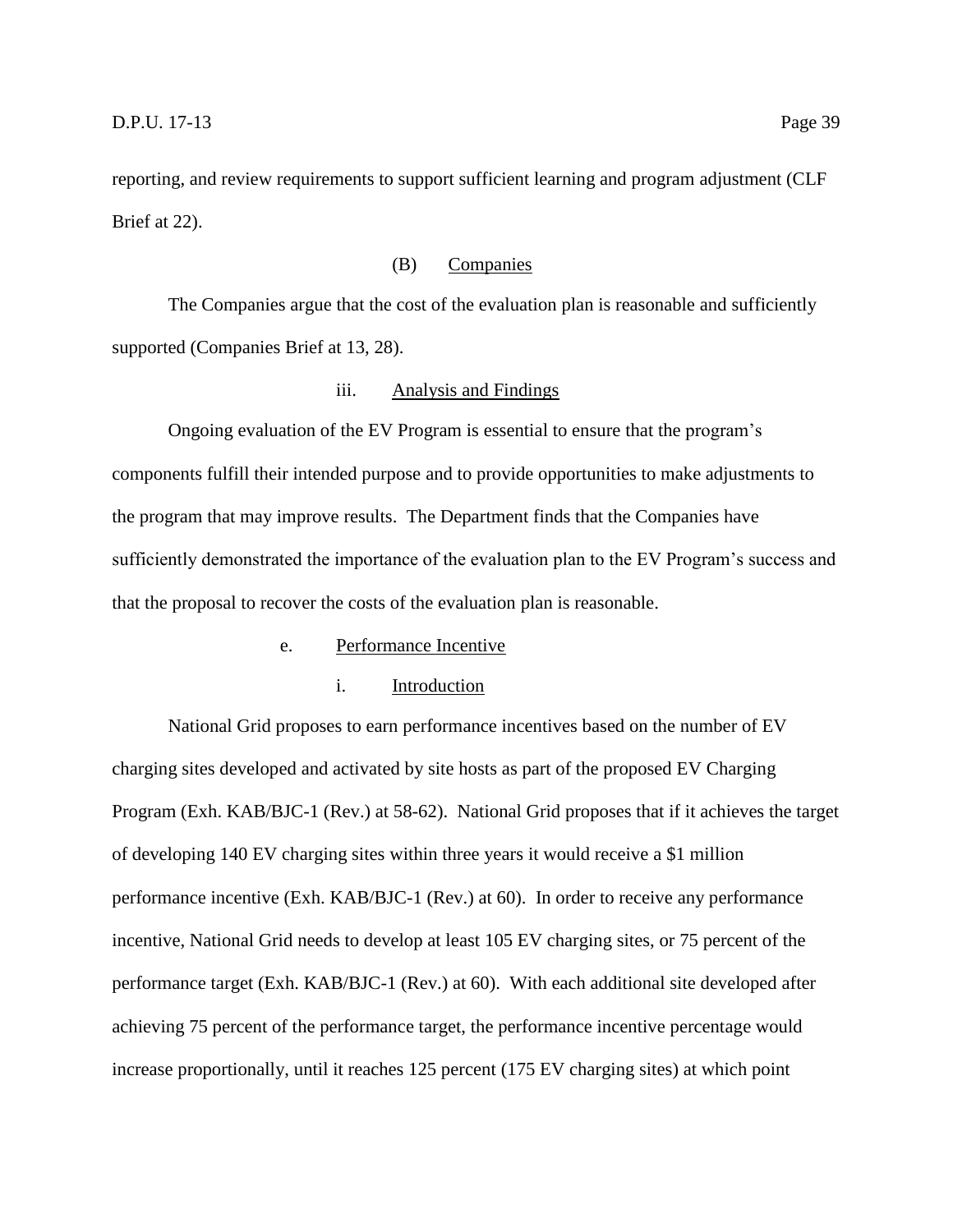#### **D.P.U.** 17-13 Page 40

National Grid would earn the maximum performance incentive of \$1.25 million (Exh. KAB/BJC-1 (Rev.) at 60).

## ii. Positions of the Parties

#### (A) Intervenors

The Attorney General is not opposed to the Companies' receiving a performance incentive for achieving particular goals, but argues that relying on the number of sites as the sole target is not sufficient to determine the success of the Companies' program because an increase in EV charging sites in the Companies' service territory does not necessarily mean that those sites are in the most optimal locations or are being used at all (Attorney General Brief at 13-15). The Attorney General asserts that the Companies should tie the performance incentive to their ability to control costs because National Grid's costs per charging port (\$18,610) are 41 percent higher than Eversource's costs, and higher than all three utility-run EV infrastructure programs in California (Attorney General Brief at 14, 17). A few intervenors suggest that aligning performance incentive with increased EV adoption and EV miles traveled would help ensure that the Companies' program is working in furtherance of the Commonwealth's ZEV goals (Attorney General Brief at 13; CLF Brief at 24-26; Acadia Center Brief at 14-15; Acadia Center Reply Brief at 4-5; Global Partners Brief at 9; Global Partners Reply Brief at 3).

Mass Energy and Sierra Club argue that there are fatal flaws in the Companies' proposed performance incentive (MESC Brief at 23; CLF Brief at 25). They contend that a performance incentive may be appropriate in some instances (MESC Brief at 24). In this instance, however, they argue that an incentive is not appropriate because there is no disincentive for the Companies to develop charging sites (MESC Brief at 24). Alternatively, if the Department approves a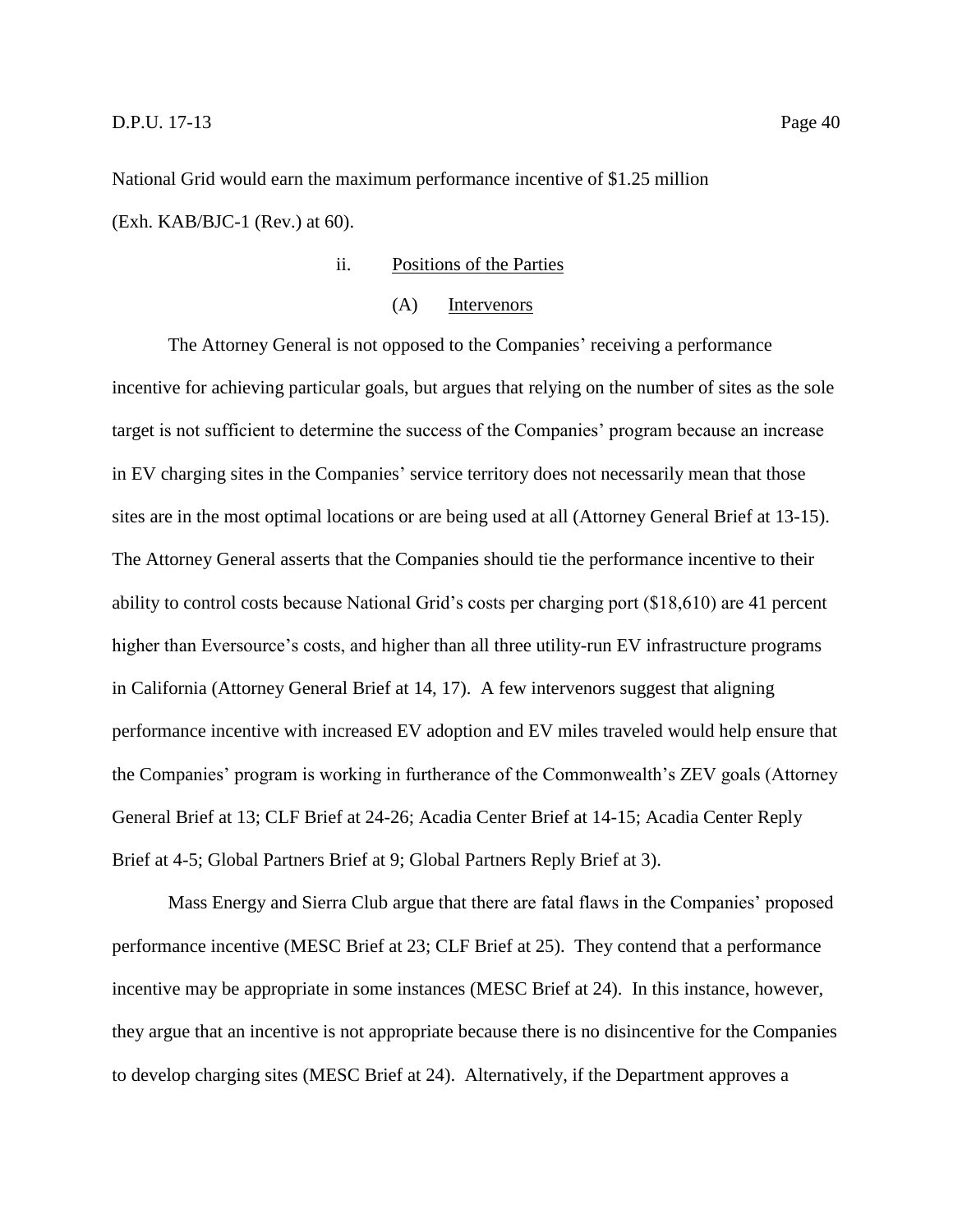performance incentive, Mass Energy and Sierra Club argue that the incentive must be tied to different metrics, such as increased EV deployment and charging station use, and they content that the target goal should represent a stretch for the Companies to achieve (MESC Brief at 24; CLF Brief at 25-26).

Acadia Center asserts that a well-crafted performance incentive can be a very effective tool (Acadia Center Brief at 14, citing Exh. ME-1, at 49; Acadia Center Reply Brief at 4-5). Acadia Center argues that the Companies' proposed single-metric performance incentive, however, is neither well-crafted nor effective because it does not incent the achievement of a stretch goal or counteract a disincentive that the utility would otherwise face (Acadia Center Brief at 14, citing Exh. ME-1, at 49; Acadia Center Reply Brief at 4-5).

## (B) Companies

To support its proposed incentive, National Grid compares its EV Program to energy efficiency programs (Companies Brief at 32). National Grid contends the EV Program is similar to energy efficiency programs in that it is designed to provide benefits for customers and society that would not be achieved absent a program administered by the Companies (Companies Brief at 32). Also, the Companies argue that the amount of incentive is consistent with the amount allowed in the similar energy efficiency programs (i.e., 5.5 percent of the Companies' budget) (Companies Brief at 34). Further, the Companies contend that the performance incentive rewards the Companies for taking on activities that are outside of its normal business and that while the EV Program does not earn a return for the Companies, it contributes toward the Commonwealth's energy, climate, and transportation policy goals (Companies Brief at 32).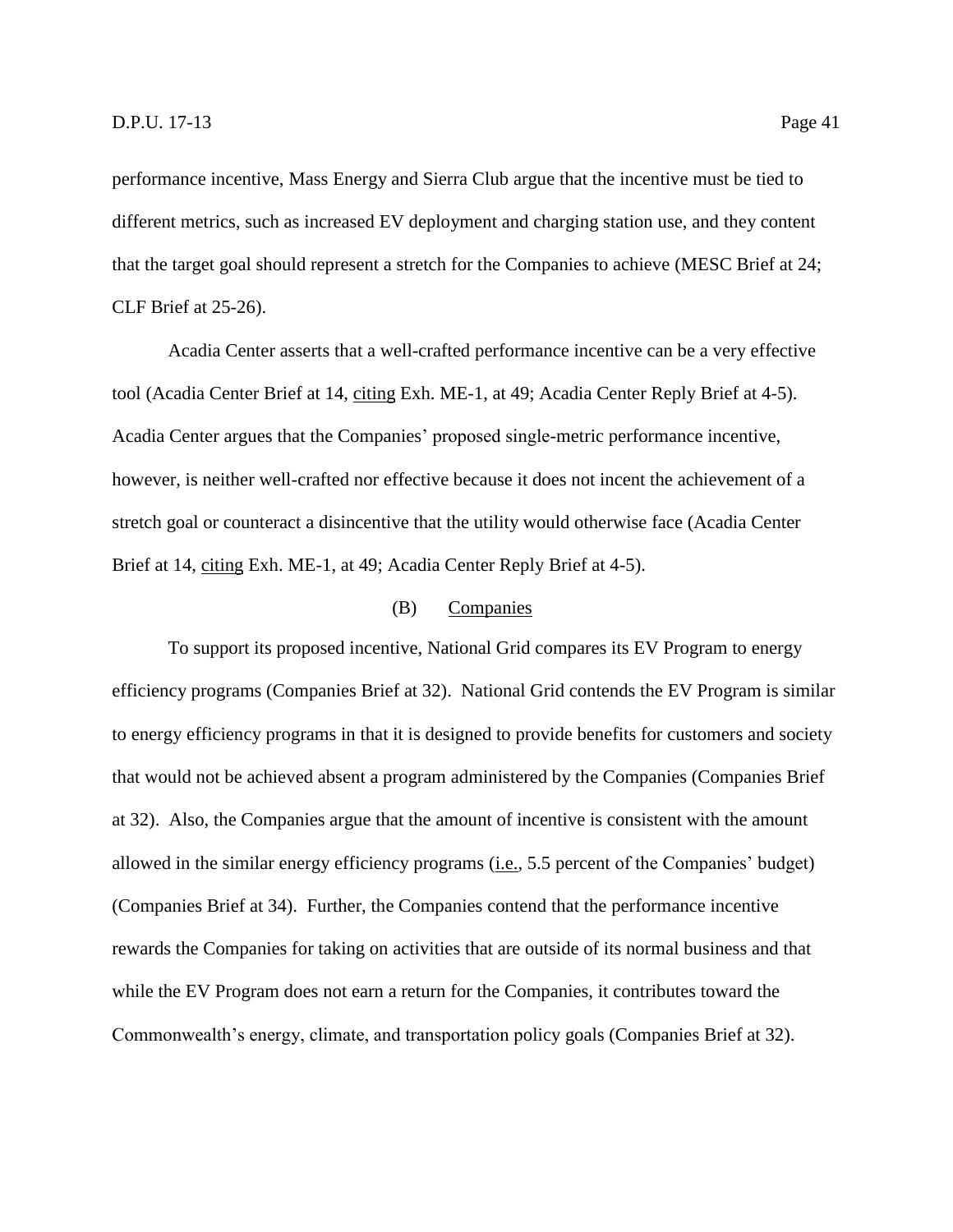Also, the Companies argue that the performance incentive encourages the Companies to prioritize the achievement of the program's goals (Companies Brief at 32).

The Companies contend that Department precedent regarding incentive proposals requires petitioners to "demonstrate the incentive is more likely than current regulation to advance the Department's traditional goals of safe, reliable, and least-cost energy service and to promote the objectives of economic efficiency, cost control, lower rates, and reduced administrative burden in regulation" (Companies Brief at 32-33, citing Incentive Regulation, D.P.U. 94-158, at 57 (1995). The Companies argue that their proposal is compliant with the requirements established by the Department in D.P.U. 94-158 because the incentive is: (1) not focused on cost recovery issues; (2) tied to specific, measurable results with clear targets in place; (3) verified by an independent evaluation expert; and (4) proposed to incentivize the Companies to achieve benefits for customers and society that would not otherwise be achieved absent a program (Companies Brief at 34).

## iii. Analysis and Findings

The focus of our investigation in D.P.U. 94-158 was broad-based incentive regulation as an alternative to cost-of-service/rate-of-return regulation, and not on a form of narrowly-targeted incentives like the performance incentive presented by National Grid in its EV Program. D.P.U. 94-158, at 52; see Boston Edison Company/Cambridge Electric Light Company/Commonwealth Electric Company, D.T.E./D.P.U. 06-107-B at 23 (2009). Nonetheless, the Department has since looked to the guidelines and principles established in D.P.U. 94-158 to ensure that a company's proposed performance incentive is appropriately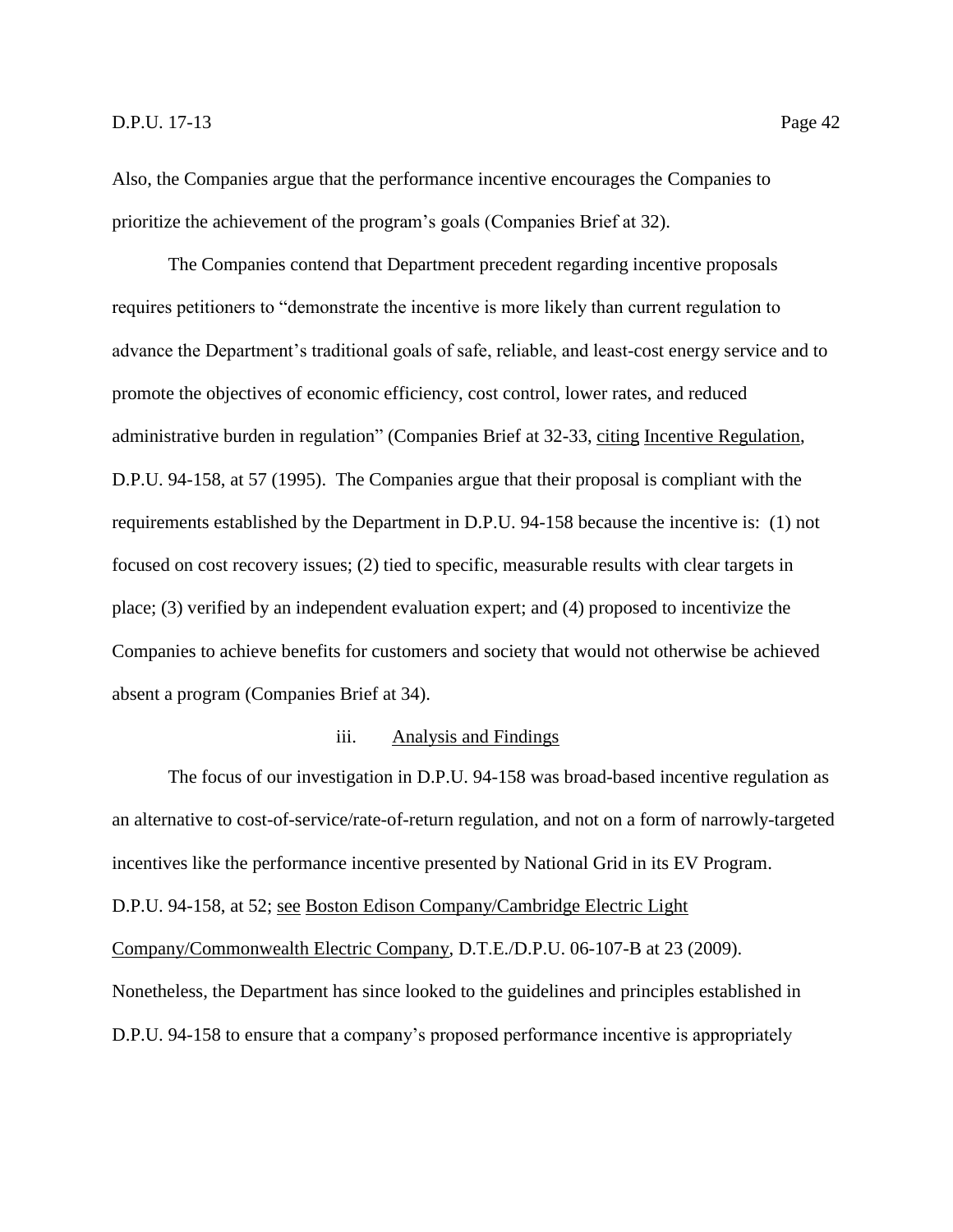designed and results in just and reasonable rates. D.T.E./D.P.U. 06-107-B at 23; see D.P.U. 94-158, at  $52.^{20}$ 

In D.P.U. 94-158, the Department recognized that first and foremost incentive plans must assign benefits to customers, whether in the form of lower prices or increased service. D.P.U. 94-158, at 54. As discussed above, the record contains substantial evidence demonstrating that the deployment of charging stations through the EV Program will provide direct benefits to National Grid's customers that use or wish to use EVs in the form of increased service (Exh. KAB/BJC-1 (Rev.) at 13, 18-19). There is also substantial record evidence demonstrating that the EV Program will stimulate EV adoption—thereby providing benefits for all of National Grid's customers in the form of diluted fixed costs of transmission and distribution services and lower electricity rates, the reduction of GHG emissions, public health benefits, fuel security, and economic benefits (Exhs. KAB/BJC-1 (Rev.) at 9-13, 18, 19, 63-64; NG-Rebuttal-1, at 4; ME-1, at 15-24; NRDC-1, at 5-9).

Moreover, National Grid has demonstrated that its proposed performance incentive results in a lower cost to ratepayers compared with the revenue requirement National Grid would be entitled to under traditional ratemaking if it were to capitalize the EDC Equipment portion of the Charging Program (Exhs. KAB/BJC-1 (Rev.) at 61-62; AG-1-20, Att.).<sup>21</sup>

<sup>20</sup> Here, the Department does not consider all the elements of incentive regulation discussed in D.P.U. 94-158, which was issued at a time of regulatory changes and in consideration of the increasing influence of competitive market forces. See D.T.E./D.P.U. 06-107-B at 25 n.30, citing, D.P.U. 94-158, at 40, 51. In addition to complementing the changes then underway, the Department sought to develop guidelines that would also adjust to future changes. D.P.U. 94-158, at 40.

<sup>&</sup>lt;sup>21</sup> Based on the Companies' "EV Revenue Requirement Calculation," the net present value of the return and taxes under an historic capital adjustment method would be \$1,051,253,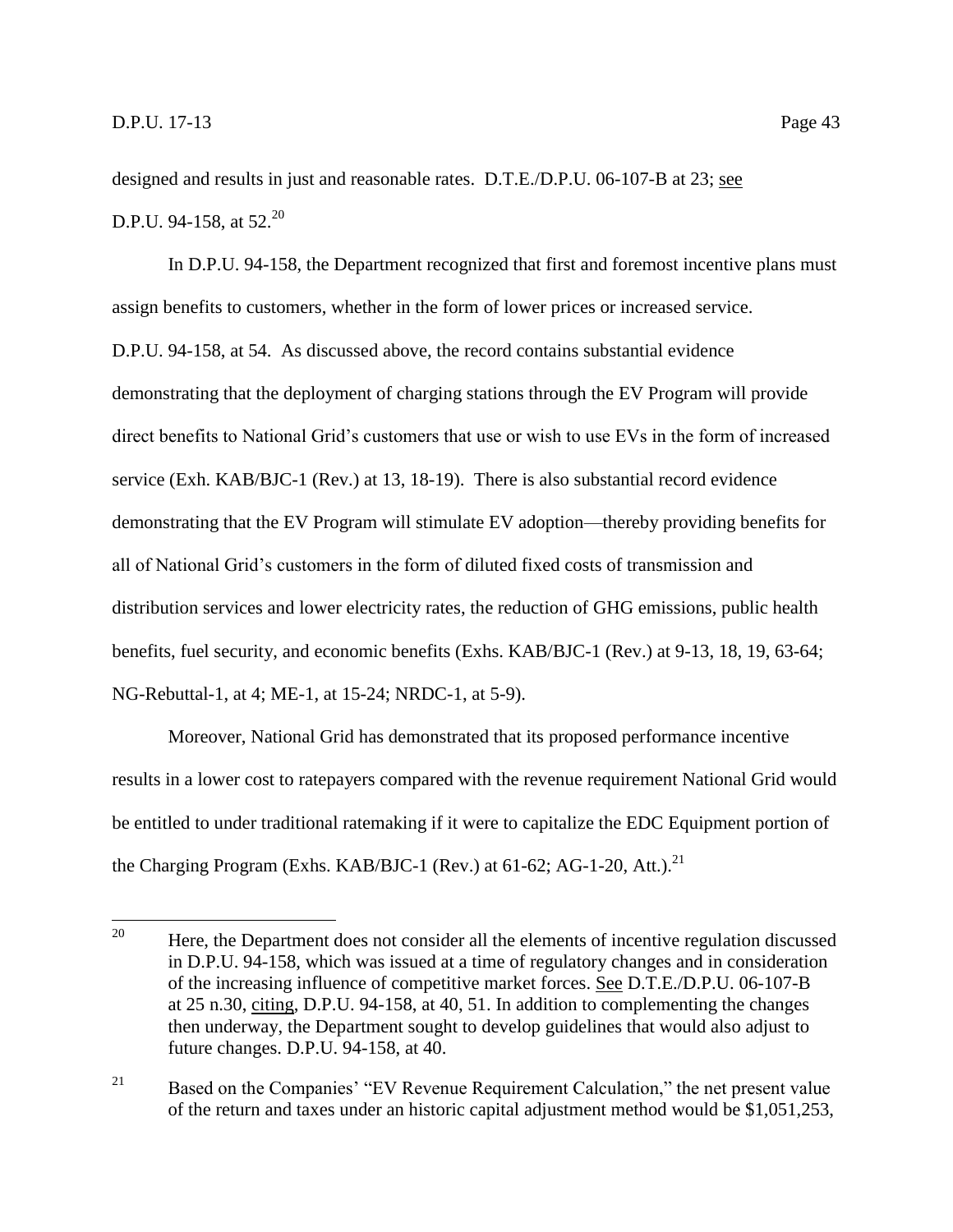$\overline{a}$ 

Even considering potential lower costs, we are concerned with the Companies' proposal to earn the performance incentive based on the number of sites developed. The Companies state that the EV Program aims to increase the availability of charging stations; the Companies set the Charging Program goals to develop 140 sites, 680 stations, and 1,280 ports in order to effectuate "a significant impact on the amount of available charging in its service territory"

(Exhs. KAB/BJC-1 (Rev.) at 5, 30; CLF 1-1). Nonetheless, based on the minimum number of ports required for a site to be developed under the Charging Program, it would be possible for the Companies to significantly underachieve the Charging Program's goals of stations and ports deployed while still developing the minimum number of sites to trigger the performance incentive (Exh. KAB/BJC-1 (Rev.) at  $61$ ).<sup>22</sup> As a result, the Department finds it more appropriate to set the number of stations in use as the target the Companies must achieve to earn the performance incentive, with a target goal of 680 stations to receive a \$1 million performance incentive (see Exh. KAB/BJC-1 (Rev.) at 60). $^{23}$ 

Accordingly, the Department will allow the Companies to earn a performance incentive based on the number of EVSE charging stations in use as a result of the Charging Program. Consistent with the Companies' proposal, at least 75 percent of the target goal (i.e., 510 stations)

with the capital additions depreciated over 29 years; the net present value of a \$1 million performance incentive collected in year 4 of the program would be \$659,919 (Exh. AG 1-20, Att.).

<sup>23</sup> The target goal of 680 charging stations is based on National Grid's target of 600 Level 2 stations and 80 DCFC stations (Exh. KAB/BJC-1 (Rev.) at 60).

 $22$  On brief, Mass Energy and Sierra Club present a credible analysis, with record cites, of this potential misalignment of the performance incentive with the EV Program goals (MESC Brief at 24 n.6).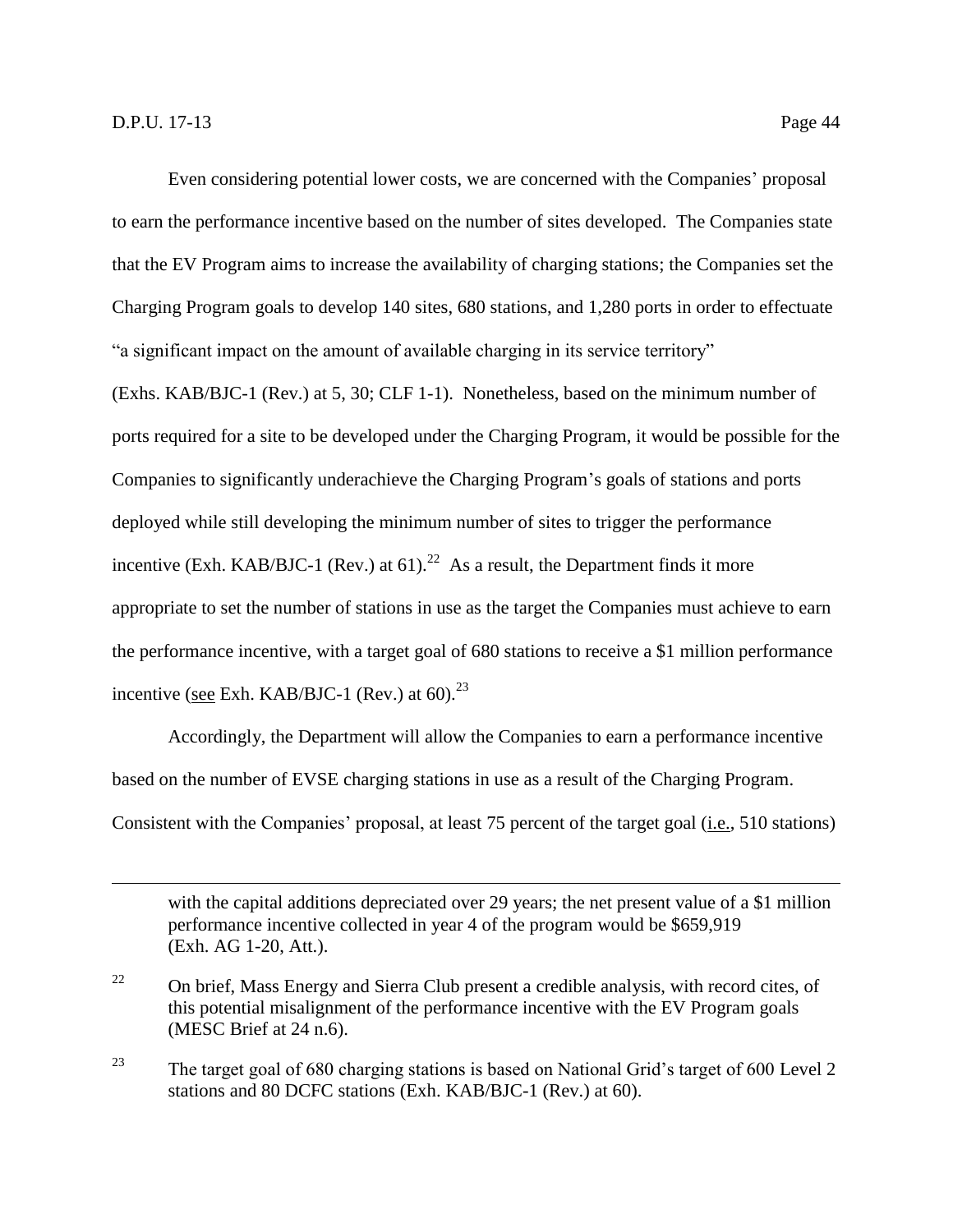must be deployed through the EV Program before National Grid is eligible to collect any performance incentive (Exhs. KAB/BJC-1 (Rev.) at 30, 62; KAB/BJC-4; AG-1-20, Att.).<sup>24</sup> Also, the performance incentive earned will reflect the percentage of the target number of charging stations developed; with each additional station developed after the minimum of 510 stations, the performance incentive will increase proportionally within the following range: \$750,000 for 75 percent of the target goal and \$1.25 million for 125 percent of the target goal (i.e., 850 stations) (see Exh. KAB/BJC-1 (Rev.) at 60).

Regarding the cost of the proposed EV Program, we acknowledge that the Attorney General argues that the proposed program cost is much higher than other existing EV charging programs in the country (Attorney General Brief at 14). The Department notes that, in particular, the capital investment and rebates for customer equipment and EV supply equipment only account for approximately half of the proposed total cost of the proposed EV Program (Exh. KAB/BJC-2). As discussed in the Cost Recovery section, National Grid will need to demonstrate that its spending is reasonable and prudent for final cost recovery. Nevertheless, the Department urges the Company to consider performance incentive designs in the future that encourage cost containment, including containment for non-capitalized costs. Further, we will closely monitor National Grid's spending practices through the annual cost recovery filings and the stakeholder process.

<sup>24</sup> The minimum of 510 charging stations is based on National Grid's target of 450 Level 2 stations and 60 DCFC stations (Exh. KAB/BJC-1 (Rev.) at 60).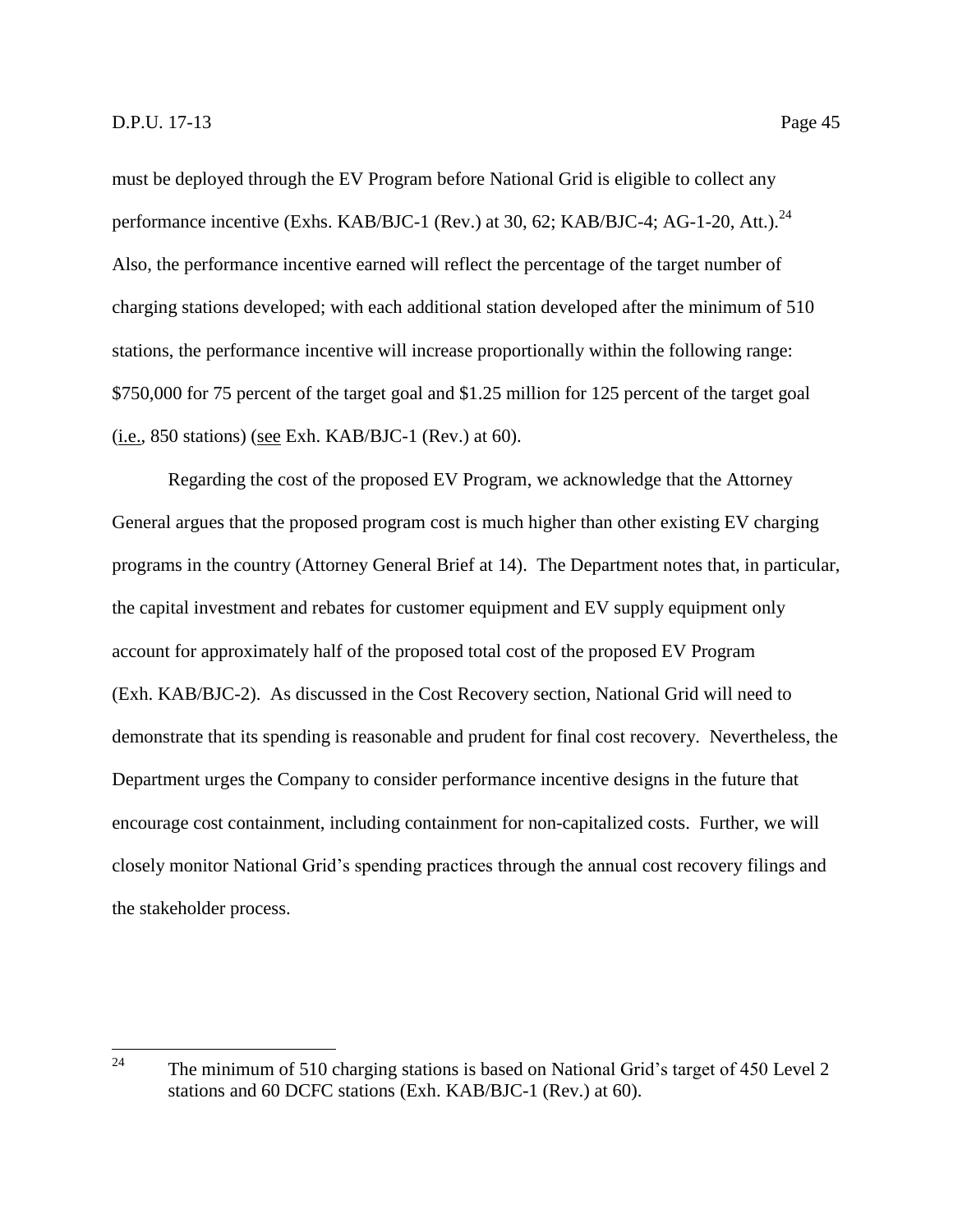In sum, we determine that it is appropriate for National Grid to receive an incentive payment for the work that it carries out in the proposed EV Program.<sup>25</sup> Importantly, our determination is significantly influenced by: (1) the fact that the performance incentive is earned following the successful implementation of a limited-term proposal that we encouraged the Companies to develop in order to effect progress toward the Commonwealth's EV goals and (2) the fact that the incentive is proposed in lieu of the return on capital investment that could cost the ratepayers more than the incentive (Exhs. KAB/BJC-1 (Rev.) at 11-12, 61-62; DPU 1-34; DPU 1-35; DPU 2-1).

## f. Recommended Additions to the EV Program

## i. Load Management, Demand Response, and Time-of-use or Time-varying Rates

(A) Introduction

As discussed above, the proposal requires site hosts to select from EVSE capable of

participating in future demand response programs, and the Companies propose to collect data

from EVSEs to help them understand how charging stations are used by drivers

(Exhs. KAJ/BJC-1, Rev. at 53; NG-Rebuttal-1, at 10). However, the Companies do not propose

<sup>25</sup> <sup>25</sup> In an effort to persuade the Department to allow the performance incentive, the Companies compare the EV Program to energy efficiency programs. The Department, however, finds that there are more differences between the two programs than similarities. For instance, unlike the proposed EV Program, energy efficiency programs have to be cost-effective. Also, performance incentives for energy efficiency programs are permitted by statute, but there is no statute permitting incentives for EV charging infrastructure. To be clear, in allowing the Companies' performance incentive as modified above, the Department does not hold that a proposed performance incentive mechanism designed to accomplish a public policy goal may be allowed simply because it is similar to the energy efficiency programs in that regard, nor does the Department expand the energy efficiency programs to include this EV-related proposal.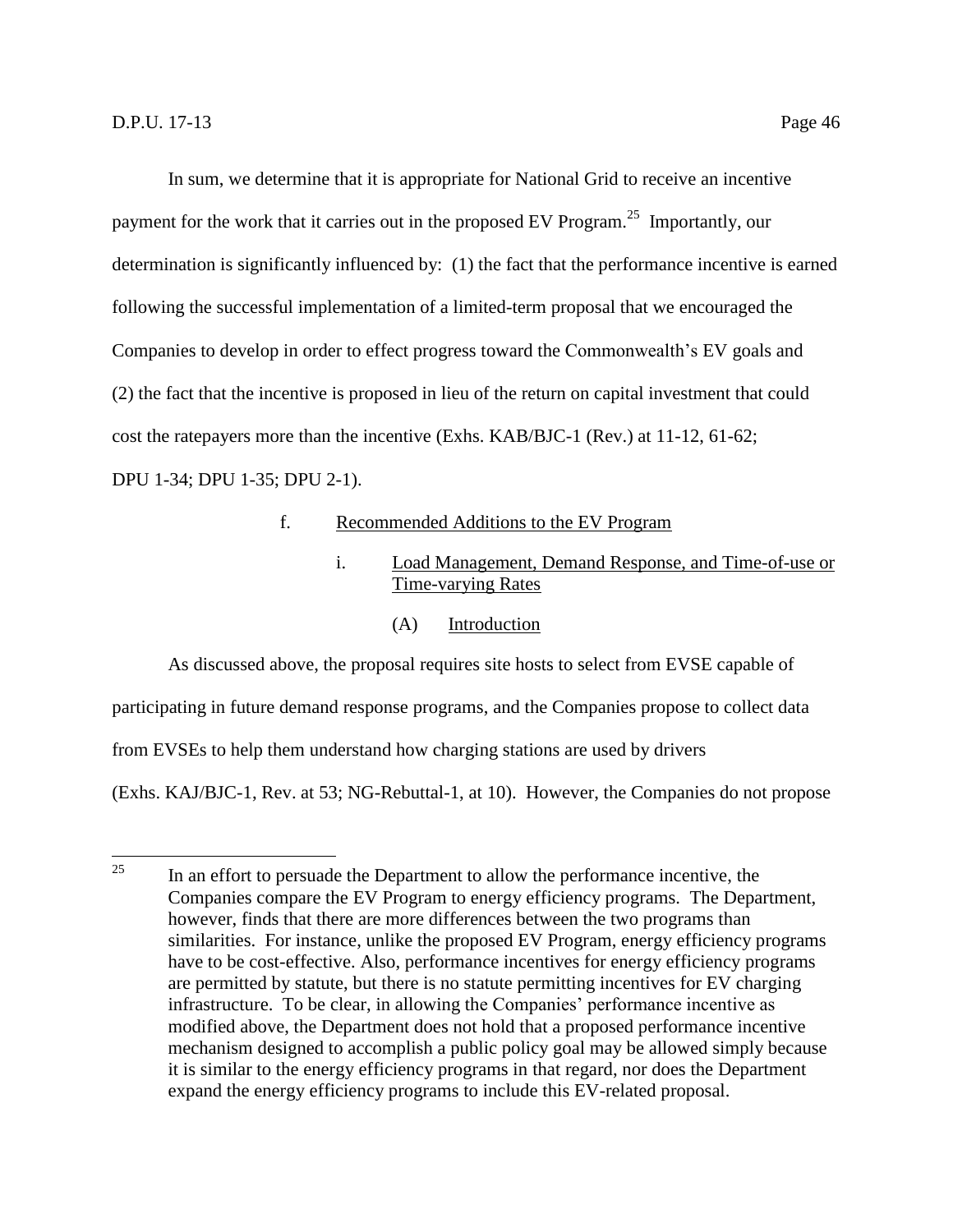to conduct demand response during the course of the program (Exh. KAJ/BJC-1 (Rev.) at 55). The Companies do not expect a significant amount of new load on the distribution system because the program is limited in scope and duration (Exh. NG-Rebuttal-1, at 18). The Companies state that implementation of new rates will increase the administration expense of the program and delay its implementation (Exh. NG-Rebuttal-1, at 19). Also, the proposal does not include any new rate design or structures related to EVs (Exh. NG-Rebuttal-1, at 3). The Companies also state that it is premature to adopt new rates for EVs until EV charging use has been further studied and the Company develops its broader strategy for time-varying basic service rates under the Department's framework in Policy Framework For Time-Varying Rates, D.P.U. 14-04-C (2014) (Exh. NG-Rebuttal-1, at 3, 8, 26). The Companies explain that site hosts eligible for the Time-of-Use Rate G-3 for delivery service would be able to take advantage of that time-varying rate, and site hosts interested in time-varying commodity charges can seek that service through their competitive supplier (Exh. NG-Rebuttal-1, at 19).

- (B) Positions of the Parties
	- (1) Intervenors

A few intervenors maintain that the Companies' current rate design is not optimized for EV charging, and that the Companies should propose EV time-of-use ("TOU") rates without delay as such rates can influence EV driver charging behavior and provide public benefits (Attorney General Brief at 17; MESC Brief at 16-17; MESC Reply Brief at 10-11; CLF Brief at 15-16; Acadia Center Brief at 17-18; Global Partners Reply Brief at 4; NRDC Brief at 9-10;). CLF argues that the Companies should exclude demand charges from rates charged to site hosts because they disincentivize EV usage and distort fueling costs for EV drivers (CLF Brief at 17).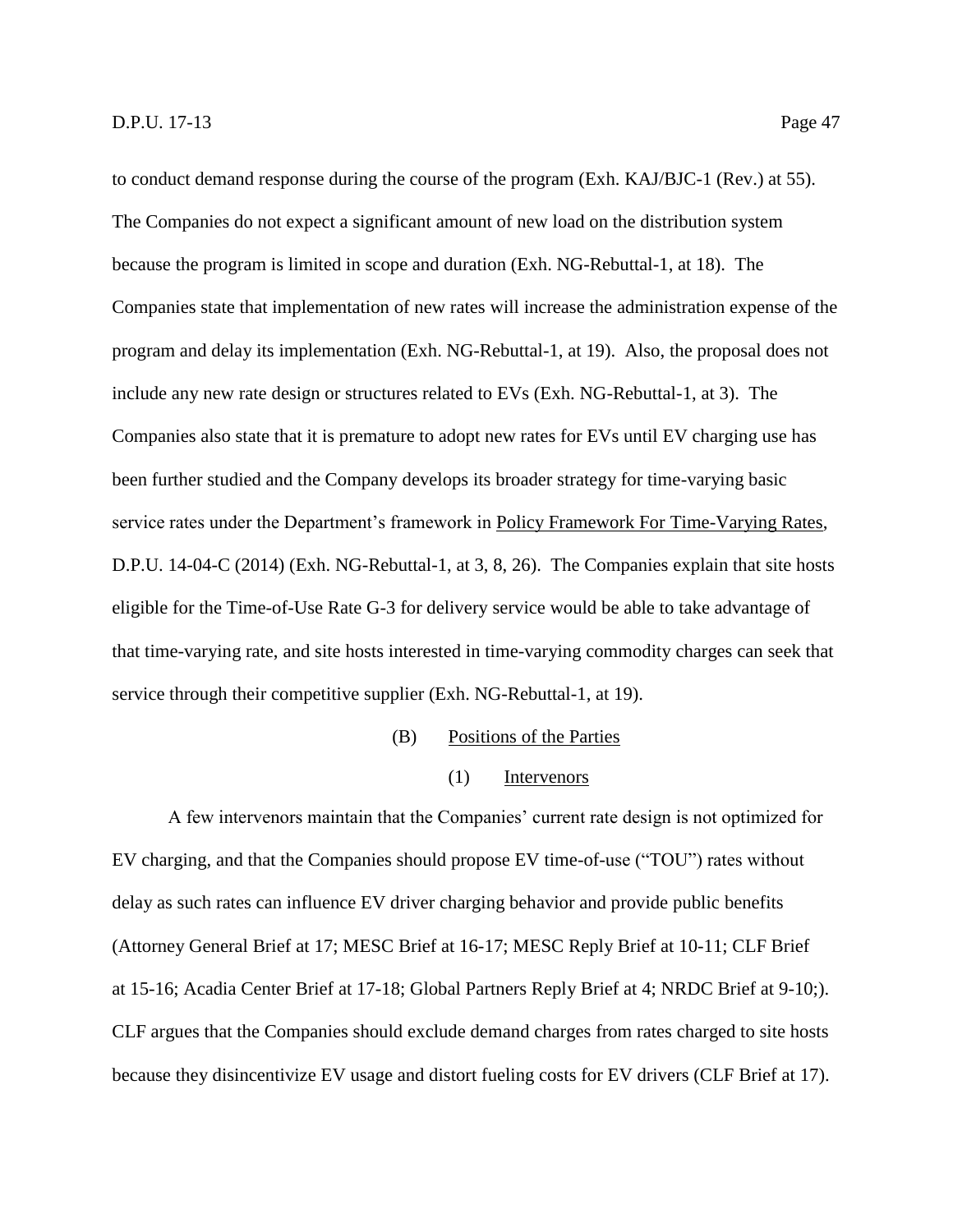Similarly, Charge Point asserts that while TOU rates can influence site host and driver behavior, EV rate structures should be appropriately adapted to different EV charging use cases, including pilots for single-family residential smart charging programs and DCFC commercial rate structures (Charge Point Reply Brief at 9-12). Charge Point also suggests a special tariff for DCFC (Charge Point Brief at 12-13). Charge Point contends that advanced technical specifications, including collecting 15-minute interval data and two-way communication capability, are necessary to assist the Companies in future distribution planning and design (Charge Point Brief at 7-8).

Several intervenors raise concerns over commercial customer demand charges that site hosts may receive, arguing that demand charges may become a barrier to EV charging, especially for DCFC (Acadia Center Brief at 18; Global Partners Reply Brief at 4; NRDC Brief at 16).

## (2) Companies

The Companies state a new EV-specific TOU rate is not part of the proposal and should not be required by the Department because developing a new rate design would unnecessarily delay implementation of the program and, therefore, delay progress toward the Commonwealth's public policy goals; and nothing in their EV Program prevents implementation of a new rate design at a later time (Companies Reply Brief at 4-5). The Companies argue that designing a new rate is a complicated matter, and that they are open to the design of an EV-specific rate design within a separate proceeding (Companies Reply Brief at 5).

## (C) Analysis and Findings

Effective rate design for EV charging and the integration of demand response with EV charging will promote efficient charging behavior and can assist in securing societal benefits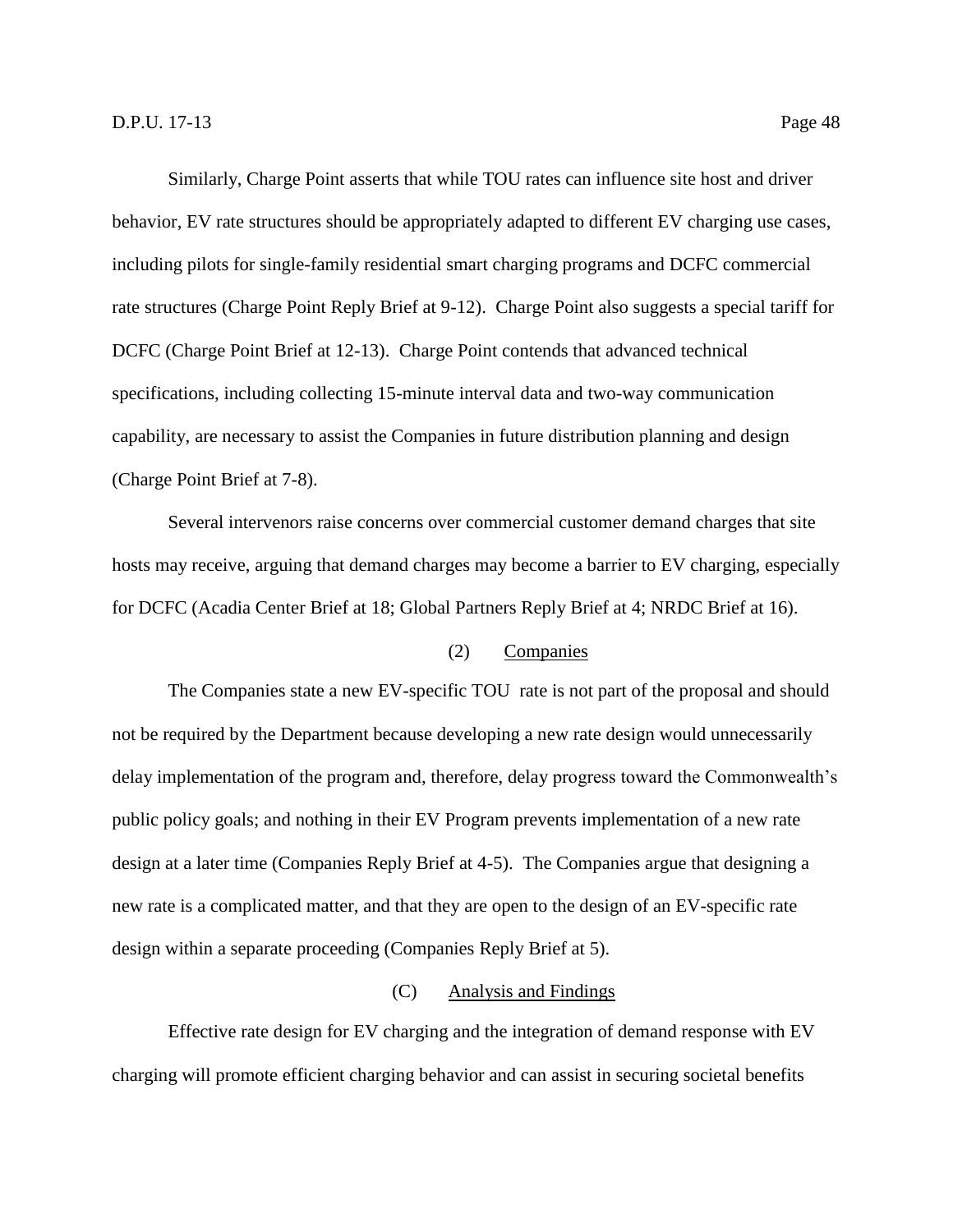related to EV infrastructure deployment. The Department recognizes that the Companies need time to collect data and information from site hosts before they can design and implement effective rate design and EV demand response programs. The initial goal of the Companies' proposed EV Program is to increase the availability of EV charging stations in the Companies' service territory by recruiting and working with site hosts (Exh. KAB/BJC-1 (Rev.) at 5; Companies Reply Brief at 4). Without site hosts, the Companies will not be able to collect data or develop effective rate design and EV demand response programs (Exh. KAB/BJC-1 (Rev.) at 6, 52). The Department finds that there is substantial evidence that the Companies will not experience a significant increase in load on the distribution system as a result of the EV Program because of its limited scope and duration (Exh. NG-Rebuttal-1, at 18). Therefore, the Department will not require the Companies to adopt the intervenors' rate design, demand response, or load management modifications at this time. During the EV Program, the Department directs the Companies, to collect EV charging data that can be used to develop TOU rates and a potential EV demand response program (Exh. KAB/BJC-1 (Rev.) at 54, 57-58).

The Department anticipates that the Companies will work closely with stakeholders during the data collection process (Exh. KAB/BJC-1 (Rev.) at 56-58). Specifically, the Department finds that data collection is essential in the development of EV charging TOU rates, alternative demand charges, and potential demand response programs.<sup>26</sup> See Order Adopting

<sup>26</sup> For example, in its grid modernization Order the Department decided to open an investigation to consider the next steps for cost-effective deployment of customer-facing grid modernization investments. This investigation will include exploring a targeted deployment of advanced metering functionality to certain customer groups such as new net metering and electric vehicle customers. National Grid shall fully participate in this investigation and coordinate its EV charging TOU rate design efforts accordingly. D.P.U. 15-120; D.P.U 15-121; D.P.U. 15-122, at 135-136.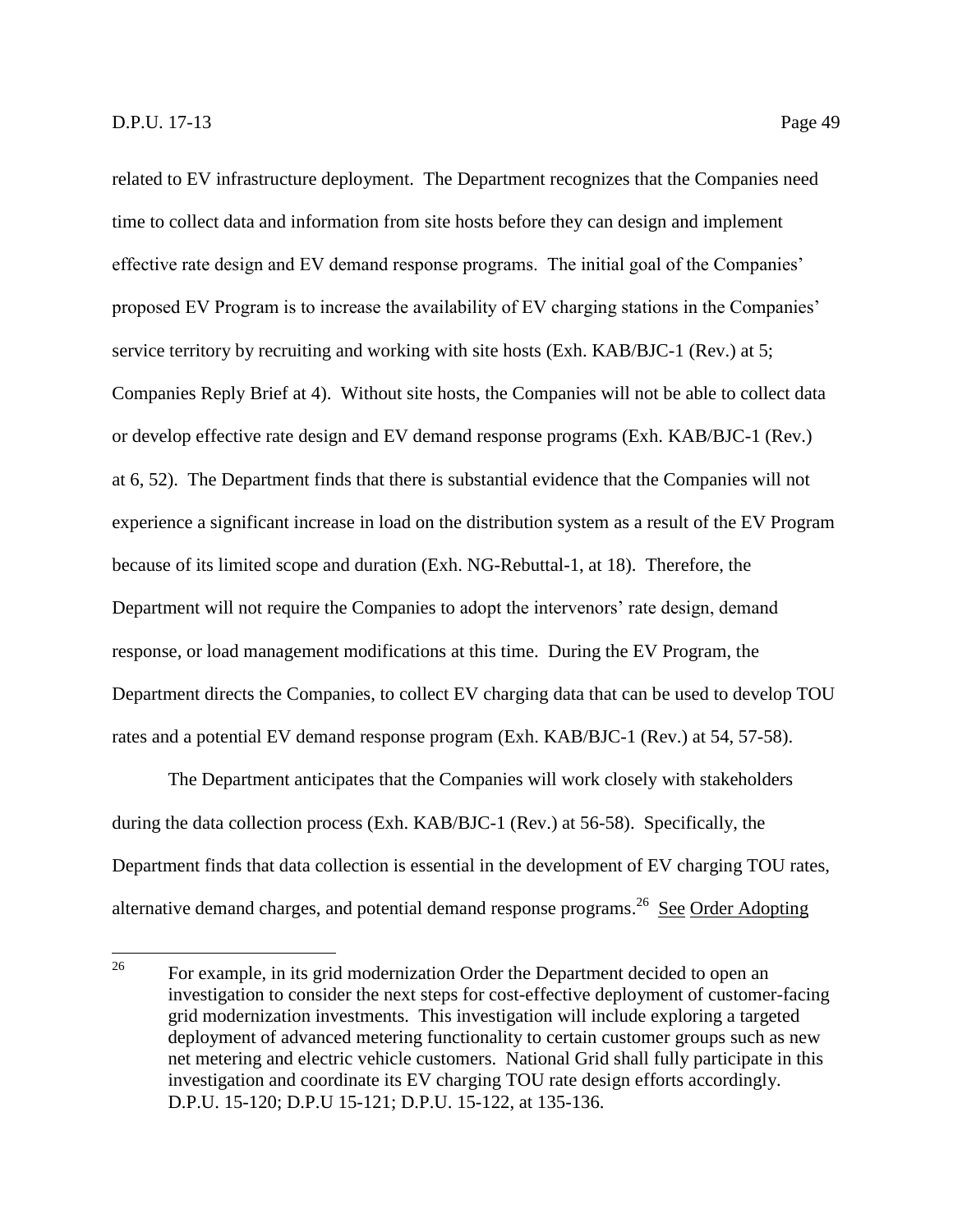Policy Framework for Time Varying Rates, D.P.U. 14-04-C at 7-8 (2014). In addition, the Companies plan to require site hosts to install EV supply equipment that is capable of reporting utilization and transaction data and receiving and executing real-time instructions of demand response (Exh. KAB/BJC-3, at 7-8). To that end, the Companies shall deploy service meters capable of two-way communications with the Companies' grid system when installing a new service meter on newly constructed EV charging sites, in order to avoid stranded costs (see Exh. KAB/BJC-3, at 1-2).

ii. EVSE Terms of Service

## (A) Introduction

Under the Companies' proposal, whether a site host will charge a fee for drivers to use the EVSEs or otherwise restricts the use of the ESVEs will be at the discretion of the site host not governed by the Companies (Exh. KAJ/BJC-1 (Rev.) at 39).

(B) Positions of the Parties

## (1) Intervenors

Some intervenors suggest that the Department should establish safeguards for rates charged to EV drivers such as limiting the effective mark-up on electricity that site hosts can impose (MESC Brief at 13-15; MESC Reply Brief at 8-9; CLF Brief at 17-18; NRDC Brief at 10-12).

Charge Point argues that the Department has no jurisdiction to impose conditions on the terms of service provided by site hosts, including conditions on how site hosts set charging prices (Charge Point Brief at 10-11, Charge Point Reply Brief at 4-5). Charge Point maintains that site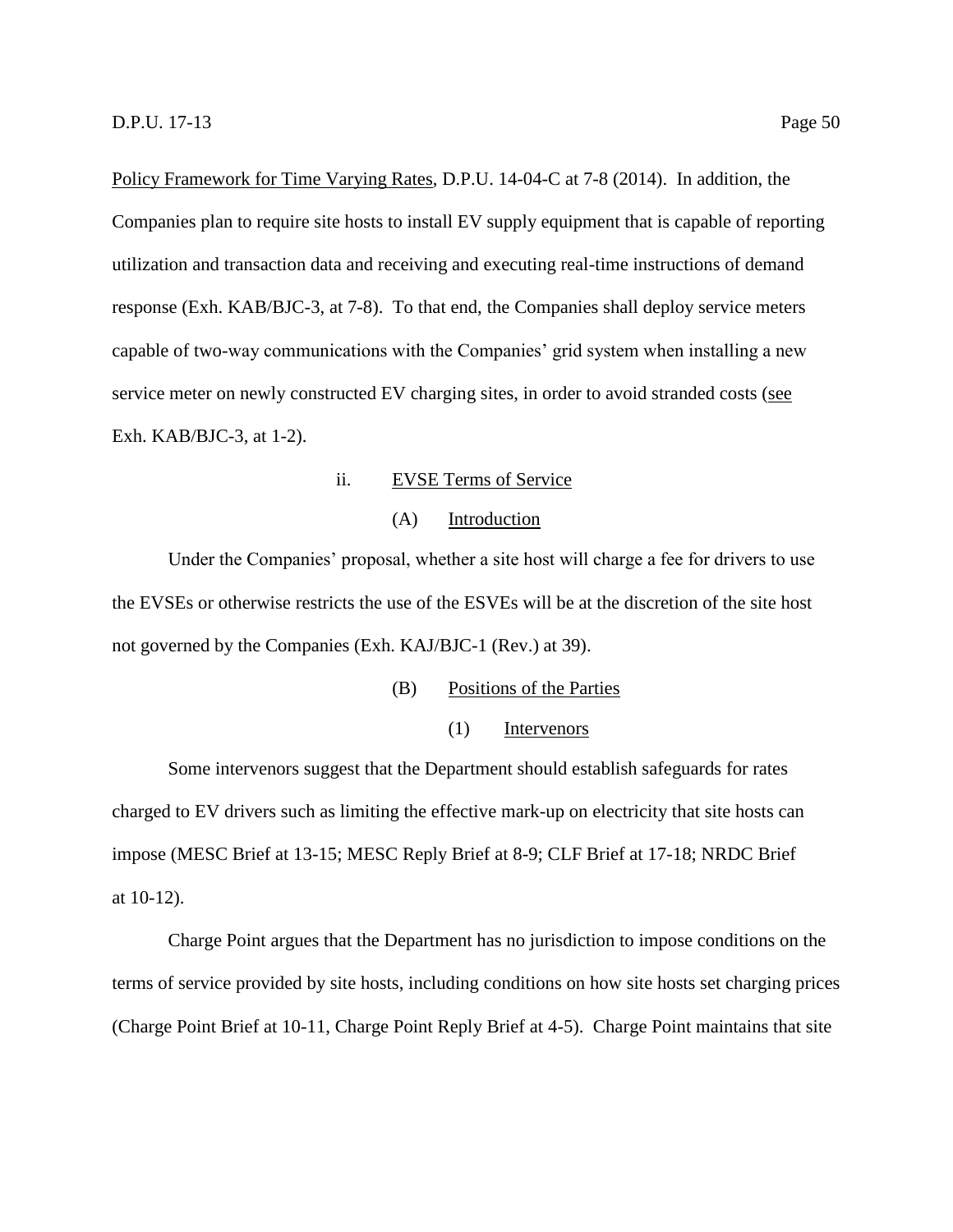hosts should have flexibility in how they provide charging service based on their unique business needs (Charge Point Reply Brief at 5-7).

## (2) Companies

The Companies assert that restrictions on pricing charged by site hosts are not appropriate as regulating end-use pricing charged by non-utility operators of EVSE is not within the Department's authority (Companies Reply Brief at 5). The Companies contend that pricing restrictions may disincentivize EV Program participation by site hosts (Companies Reply Brief at 6-7). The Companies emphasize that they will collect and report EV Program pricing data that may be used to inform pricing structure design in the future (Companies Reply Brief at 7).

#### (C) Analysis and Findings

The Department has determined that an EVSE owner/operator is selling a service and not electricity within the meaning of G.L. c. 164, and that the provision of EV charging service is not within the Department's jurisdiction under G.L. c. 164. D.P.U 13-182-A at 9. Accordingly, it is not within the Department's jurisdiction to regulate the terms of service for charging services that are not owned or operated by an EDC. D.P.U 13-182-A at 9. Therefore, the Department will not adopt the intervenors' suggestions.

## iii. Coordination with Stakeholders and Reporting Requirements

#### (A) Introduction

The Companies state that they coordinated with Eversource on the design of the EV Program and have discussed coordinating education campaigns with Eversource (Exhs. KAJ/BJC-1 (Rev.) at 47; NG-Rebuttal-1, at 6). The Companies propose to seek observations from stakeholders on an ongoing basis as part of program planning and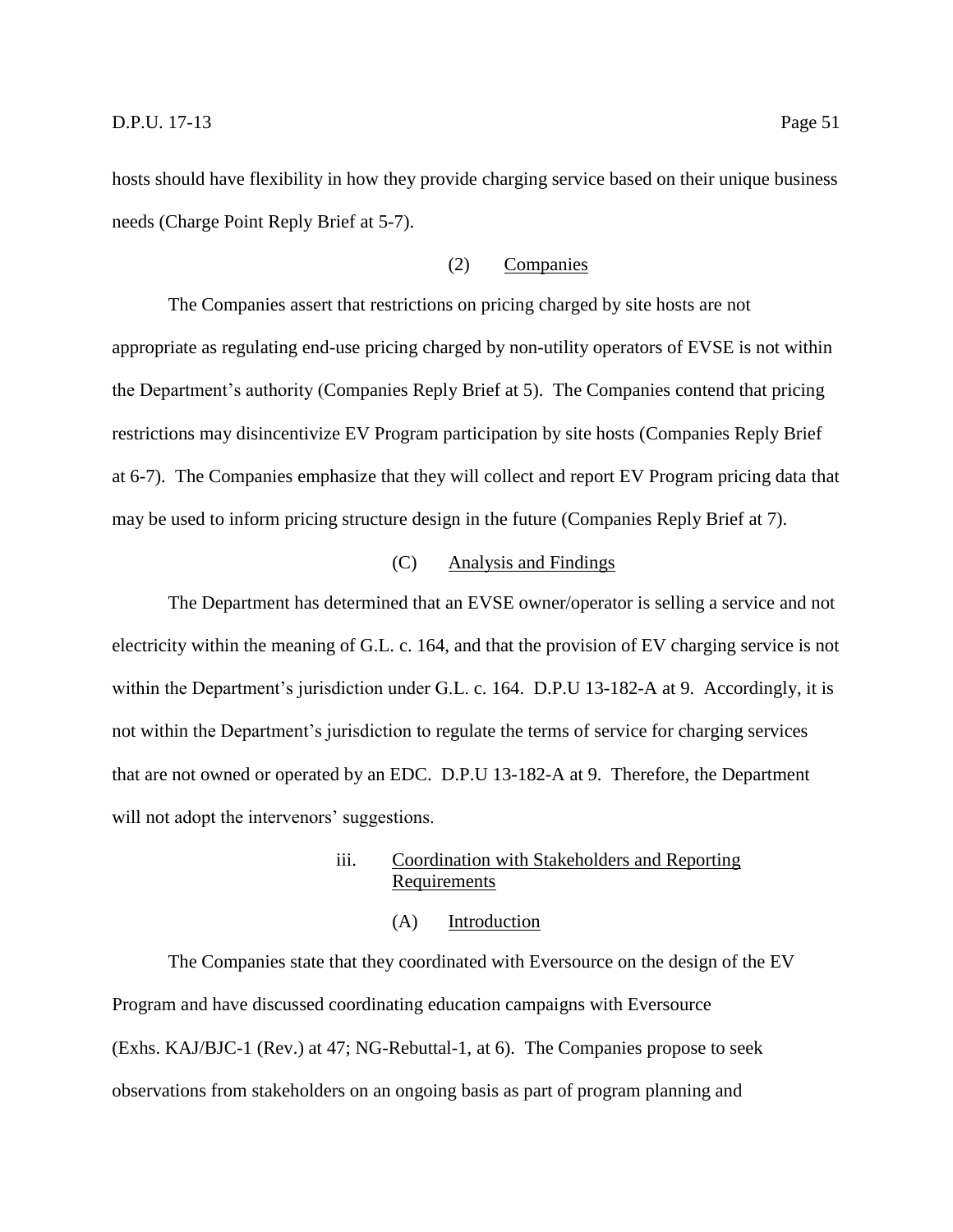implementation to identify improvements needed in the program (Exh. KAJ/BJC-1 (Rev.) at 26). The Companies propose to report the data collected through its R&D plan as part of its evaluation (Exh. KAJ/BJC-1 (Rev.) at 54). The Companies believe that sharing analysis and evaluation surveys will be essential to learning from the EV Program and proposes to do so on an annual basis (Exh. NG-Rebuttal-1, at 27). During the program, the Companies will collect and report on the fee paid to site hosts by drivers using charging stations (Exh NG-Rebuttal-1, at 32).

## (B) Positions of the Parties

#### (1) Intervenors

The Attorney General and DOER recommend that the Department require National Grid to coordinate its efforts with Eversource and other entities involved in EV initiatives and report on these efforts in its annual EV Program cost recovery proceeding (Attorney General Brief at 8-11; DOER Brief at 8). Further, DOER recommends that the Companies work with DOER to set guidance for the availability and definition of public and independent funding sources (DOER Brief at 8-9). DOER states that it is imperative for the Companies to coordinate their efforts with other EDCs as well as other state, regional, and national initiatives (DOER Brief at 8). ChargePoint requests that the Department establish a stakeholder review and input mechanism as part of the evaluation plan (ChargePoint Brief at 11). ChargePoint asserts that the stakeholder review mechanism should take the form of a collaborative process to develop alternative approaches to load management, such as rate design, and ensure that stakeholder concerns are addressed and fully considered (ChargePoint Brief at 12).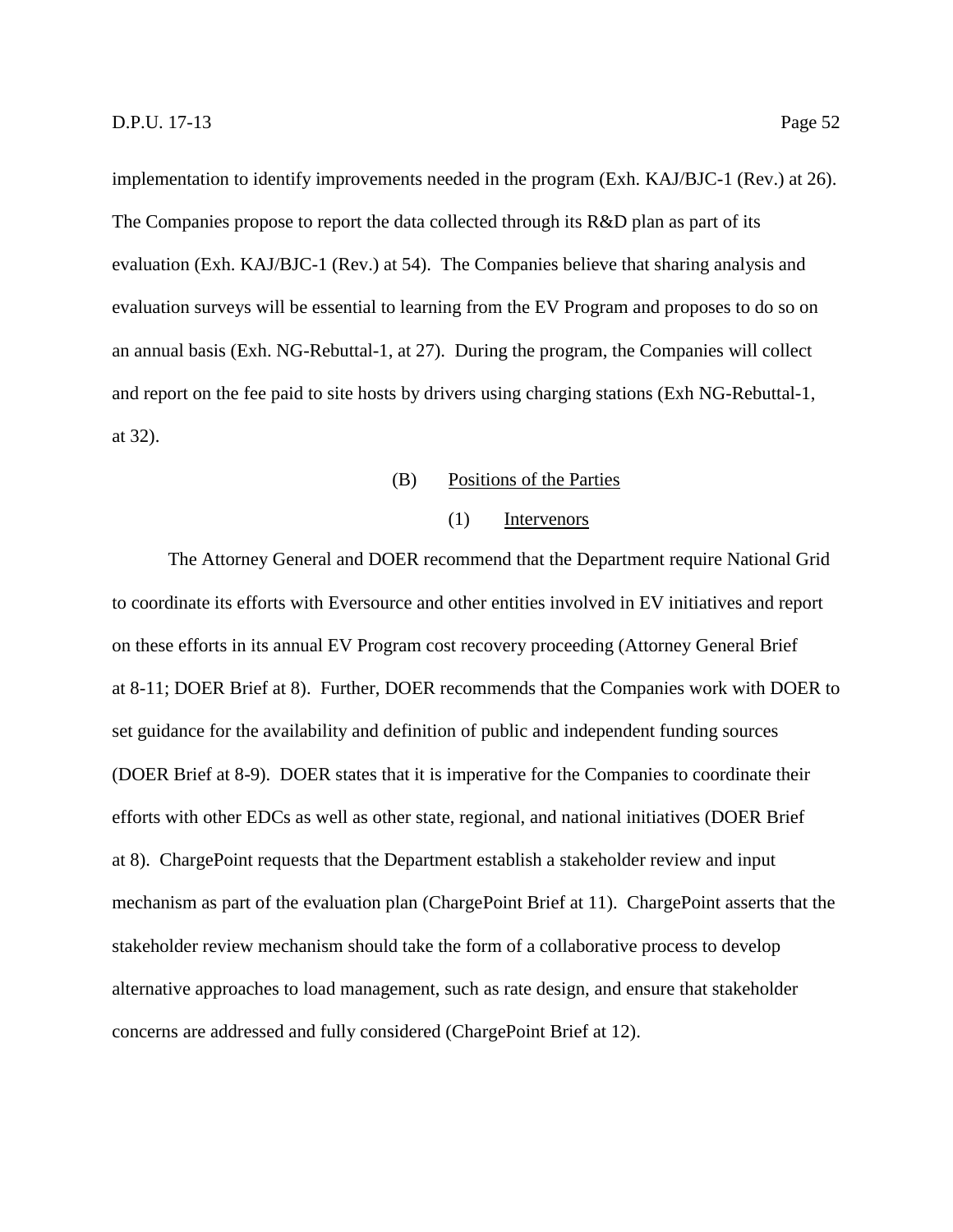Mass Energy, Sierra Club, and CLF recommend that the Department schedule a formal review of National Grid's program based on data collected and reported during the first two years of the EV Program's implementation (MESC Brief at 23; CLF Brief at 24). Mass Energy and Sierra Club recommend that the Department formalize National Grid's data collection and reporting commitments with a reporting interval no less than semi-annually alongside an opportunity for stakeholder feedback (MESC Brief at 23-24; MESC Reply Brief at 12). CLF argues that the Department must condition approval of the EV Program on incorporation of adequate and sufficiently frequent stakeholder engagement (CLF Brief at 22-23). CLF maintains that more and better metrics and establishment of a formal stakeholder engagement process would allow the Department and stakeholders to rigorously assess the performance of the EV Program (CLF Brief at 23). Further, CLF requests that the Department direct the Companies to coordinate with local governments, EJ community service providers, and other trusted community leaders and liaisons to develop initiatives to ensure that all Massachusetts residents have access to the benefits of the EV Program (CLF Brief at 22)

## (2) Companies

National Grid states that it will continue to coordinate with Eversource and other stakeholders on program design and implementation, and National Grid claims that it has measures in place to ensure that its incentives are not duplicative of other available funding sources (Companies Brief at 20-21; Companies Reply Brief at 19, citing Exh. NG-Rebuttal-1, at 5-6). National Grid also states its willingness to work with DOER to set guidance for applicants about the availability of public and independent funding (Companies Reply Brief at 19).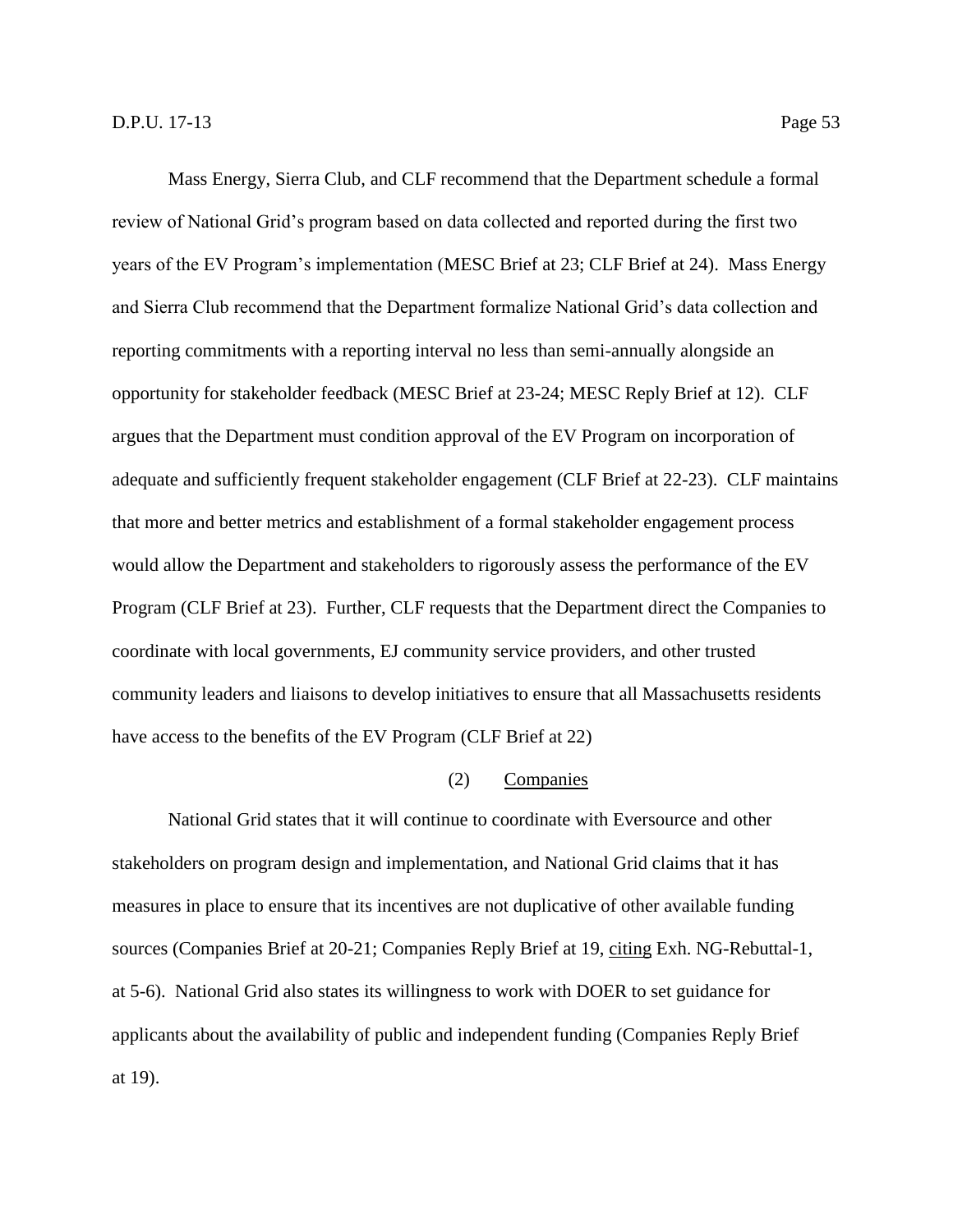#### (C) Analysis and Findings

As discussed above, the Department recognizes the value of stakeholders' contribution in initiatives to increase the adoption of EVs in the Commonwealth, and the Department will include all EDCs in the forthcoming EV metrics stakeholder process. Rather than delaying the implementation of the proposed EV Program until a formal proceeding on coordination can begin, the Department directs the Companies to continue their ongoing coordination with other EDCs and state and regional programs to make the best use of available resources to advance EV charging infrastructure development in the Commonwealth. Further, the Department directs the Companies to include a complete and detailed description of its coordination activities in their annual cost recovery filings consistent with their proposals, including coordination with (1) DOER to set guidance for applicants about the availability of public and independent funding; (2) stakeholders on the selection of site locations, especially DCFC sites, and site host selection criteria; and (3) local groups closely affiliated with EJ communities to consider recommendations on their unique charging needs (Companies Reply Brief at 19; see Exh. KAB/BJC-1 (Rev.) at 36, 39-40). Moreover, to ensure that the benefits of coordination are fully realized and to promote opportunities to learn from the EV Program, the Department directs the Companies to include with their annual cost recovery filings the data collected from the R&D plan and the survey results from the evaluation plan. Also, the Department directs the Companies to submit their analysis of the demand response research and EVSE data from the R&D plan with its proposed final evaluation report (Exh. KAB/BJC-10, at 4).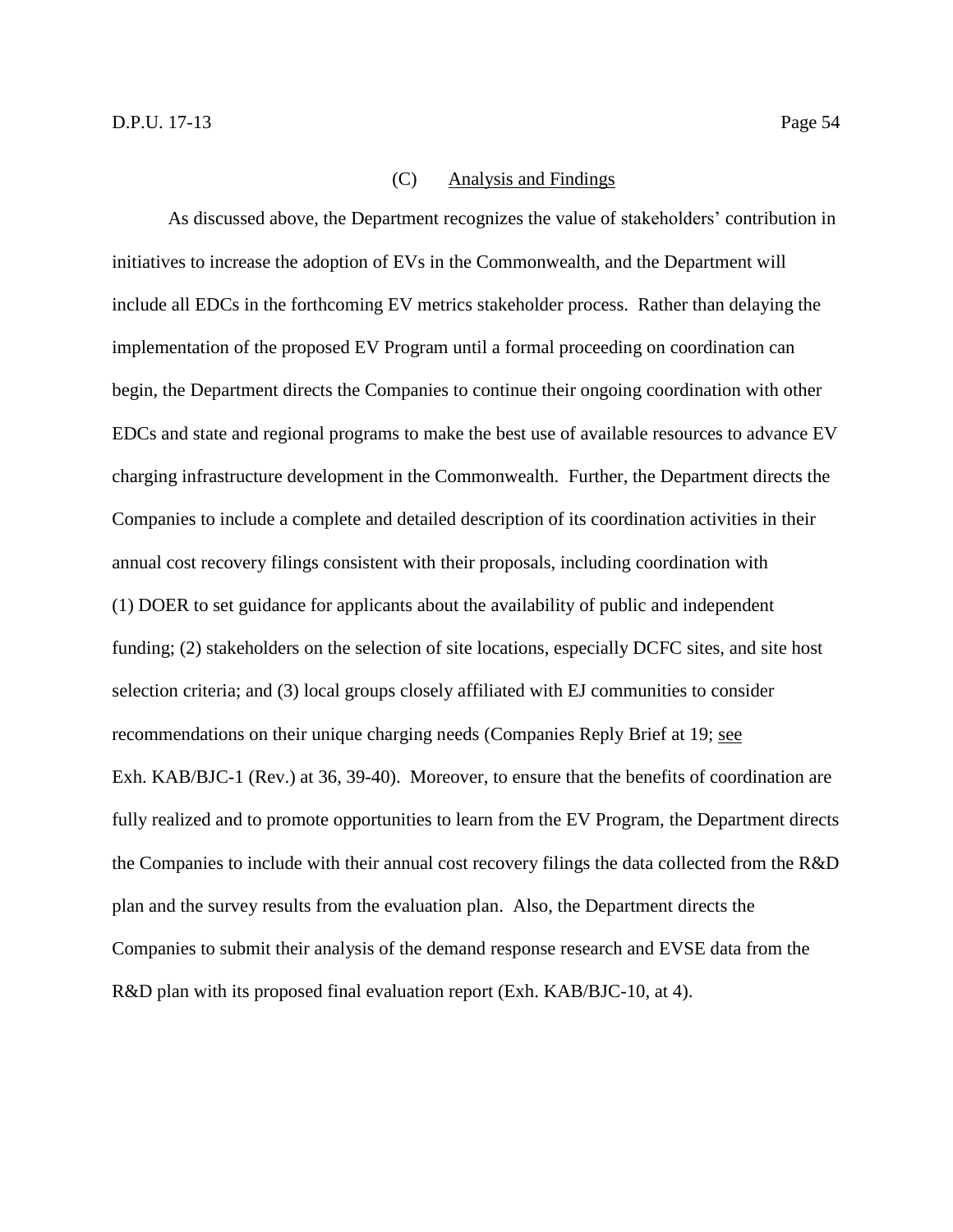#### 4. Conclusion

<span id="page-58-0"></span>With the modifications described above, we find that National Grid's proposed EV Program is in the public interest. D.P.U. 13-182-A at 75.

#### <span id="page-58-2"></span><span id="page-58-1"></span>VII. COST RECOVERY

#### A. Introduction

To recover program costs, National Grid proposes to implement EV factors on a reconciling basis that recover the costs discussed above (Exh. JAL-1, at 3). The Companies propose that the site hosts will not be responsible for any contribution in aid of construction ("CIAC") and that the full amount of any capital investment or O&M costs incurred for each site host be funded as an EV Program expense (Exh. JAL-1, at 4). Therefore, the Companies will not record in its general ledger any capital investment associated with the EV Program (i.e., the capital investment will be recorded in the general ledger at a zero value; and will be recorded as a regulatory asset) (Exh. JAL-1, at 4).

## <span id="page-58-3"></span>B. Positions of the Parties

1. Companies

<span id="page-58-4"></span>National Grid argues that it has demonstrated that its proposed EV Program Provision and associated cost recovery method are reasonable (Companies Brief at 30). According to the Companies, they have provided ample evidence in support of their cost estimates that show the costs, including those devoted to program management, are reasonable (Companies Reply Brief at 14). Moreover, National Grid asserts that it will diligently manage the program to control incentive costs and program management costs in order to achieve the program's goals for the number of sites activated within the projected program budget (Companies Brief at 29; Companies Reply Brief at 14). Further, National Grid contends that actual costs are subject to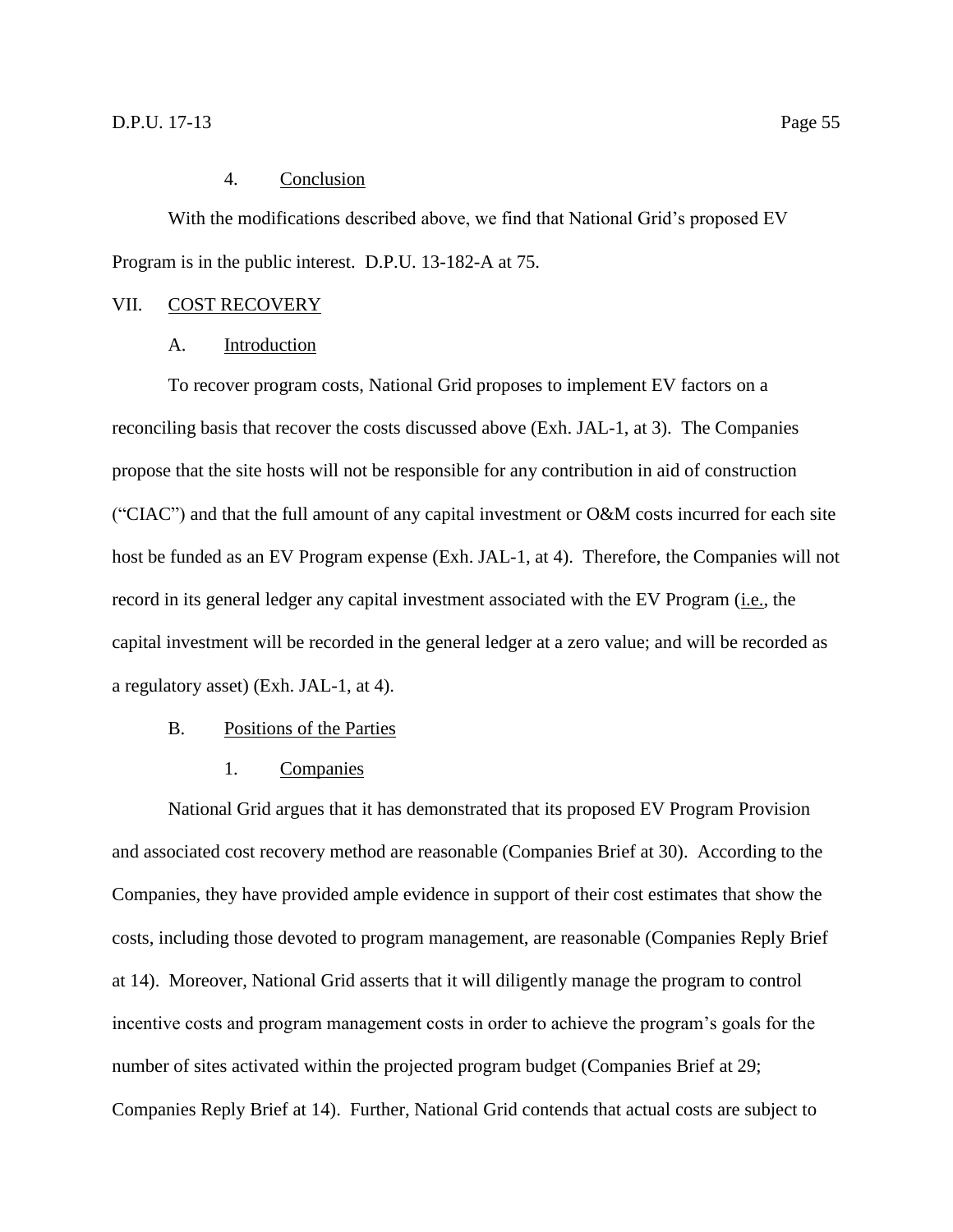review (Companies Reply Brief at 14, citing Exh. JAL-1, at 3). The Companies assert that the Department will have an opportunity to conduct a thorough investigation to determine if the Companies' actual program costs are prudent as part of the Companies' filings for approval of EV Program cost recovery following the end of each program year (Companies Reply Brief at 14, citing Exh. JAL-1, at 5). Therefore, the Companies maintain that, given the nature of this program, its limited scope, and the diversified benefits associated with increased adoption of EVs, their proposed EV Program Provision is just and reasonable (Companies Brief at 32). No other party addressed the Companies' proposed tariff or cost recovery proposal.

## 2. Analysis and Findings

#### a. Costs Eligible for Recovery

<span id="page-59-0"></span>Only EV Program capital investments and incremental O&M expenses are eligible for cost recovery through the EV Factors. First, with respect to capital investments, EV Program capital investments may be treated as incremental if their primary purpose is to accelerate progress in achieving the objectives of the Companies' EV Program.

The capital investment necessary to implement the EV Program will be recorded in the Companies' general ledger at zero dollar value through an accounting process similar to an eligible customer paying a CIAC for 100 percent of the costs associated with any utility makeready work for the EVSE (Exhs. DPU 1-34; DPU 1-35).<sup>27</sup> The funds collected through the EV Factor pay for the construction costs that would normally be recovered directly from the customer in the form of a CIAC (Exh. DPU 2-1). National Grid will establish a regulatory asset

<sup>27</sup> This process will also reimburse the Company for any O&M costs incurred (Exh. DPU 1-35).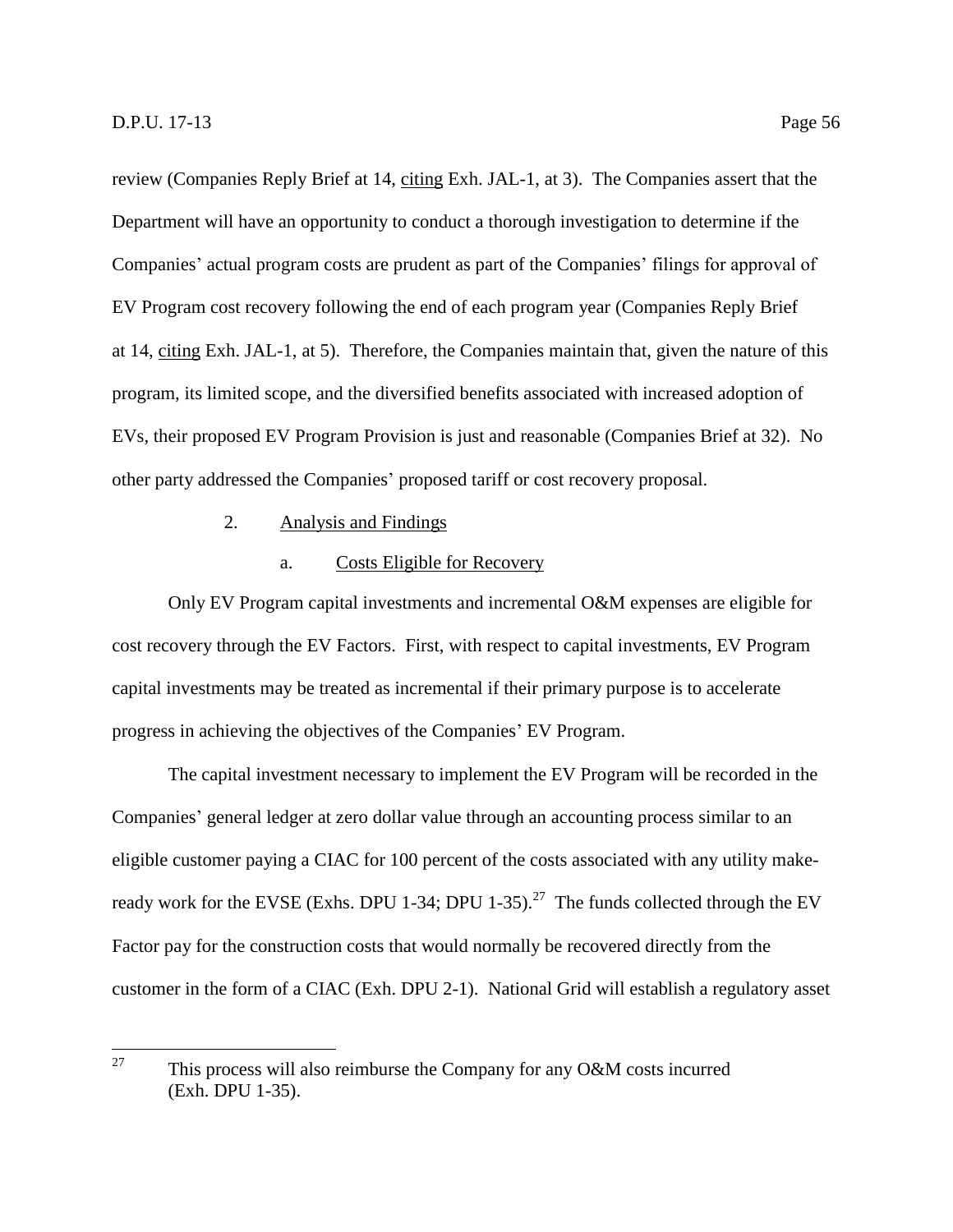on its balance sheet (Exh. DPU 2-1). The Companies will credit this account each month with revenue billed to customers through the EV Factors (Exh. DPU 2-1). When a construction project has been completed on a site host's premises, the Companies will transfer the cost of the construction from the general ledger plant and expense accounts to the regulatory asset account (Exh. DPU 2-1). This accounting will be accomplished through a journal entry that will debit the regulatory asset account for the capital costs associated with the installation of infrastructure necessary to support the installation of EV charging stations and will credit Account 107, Construction Work In Progress (Exh. DPU 2-1). If the work order includes costs that are expensed, rather than capitalized, these costs will be recorded in the appropriate O&M account (Exh. DPU 2-1). The journal entry for this transaction will record a debit to the regulatory asset for the amount of the expense and a credit to the O&M account (Exh. DPU 2-1). The Companies will recover their EV Program investment through the EV Factors, not through base distribution rates or any through other reconciling mechanism (Exh. DPU 1-34).

With respect to O&M expenses, National Grid must demonstrate that all O&M expenses proposed for recovery through the EV Factors are (1) incremental to the representative level of O&M expenses recovered through base distribution rates and (2) solely attributable to preauthorized EV Program expenses.

A representative level of O&M costs already is recovered through base distribution rates. Allowing recovery of costs through a targeted cost recovery mechanism increases the risk that a company could recover a portion of these costs more than once. D.P.U. 12-76-B at 23; D.P.U. 15-120/D.P.U. 15-121/D.P.U. 15-122, at 218. In order to prevent this result, as described in detail below, National Grid must develop a rigorous method to demonstrate that only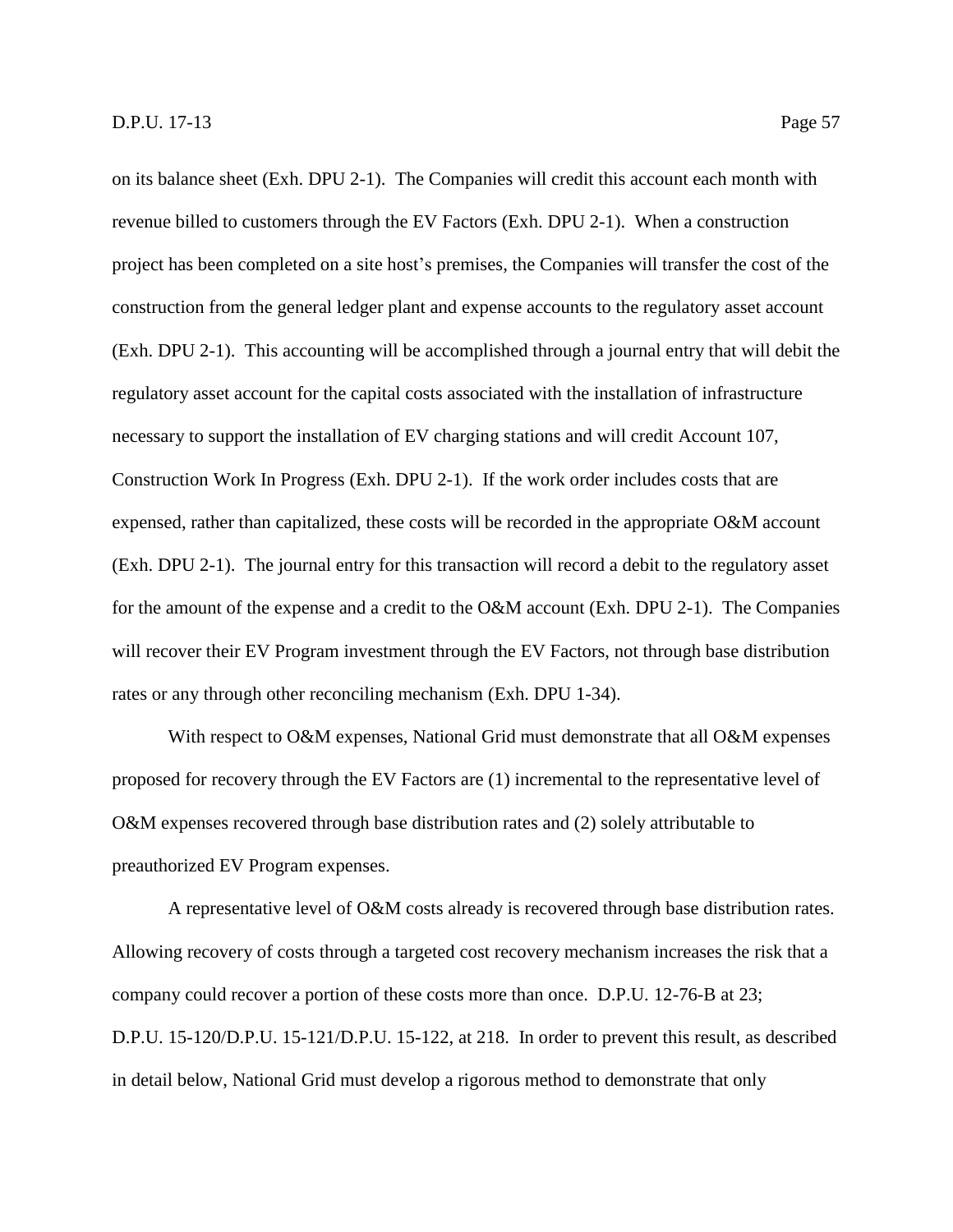incremental EV Program-related costs are proposed for targeted cost recovery, subject to our findings above. See D.P.U. 15-120/D.P.U. 15-121/D.P.U. 15-122, at 218.

As is the case with any costs to be recovered from ratepayers, all EV Program expenditures must be prudently incurred to be eligible for targeted cost recovery. The Department's standard of review on prudence involves a determination of whether a company's actions, based on all that it knew or should have known at that time, were reasonable and prudent in light of the existing circumstances. Attorney General v. Department of Public Utilities, 390 Mass. 208, 229 (1983). Department preauthorization of the EV Program means that the Department will not revisit the prudence of the Companies' decision to proceed with those categories of investments. The Department will, however, review the prudence of National Grid's implementation of these investments. D.P.U. 15-120/D.P.U. 15-121/D.P.U. 15-122, at 220. The Department will review EV Program expenditures annually to review the actual expenditures to determine if they are reasonable and prudently incurred. All costs recovered from ratepayers for any expenditures determined to be imprudent shall be refunded through the reconciliation component of the EV Factors, with associated carrying charges.<sup>28</sup>

Moreover, the Department emphasizes the importance of the Companies' developing and maintaining systematic, ample, and contemporaneous documentation of all EV Program costs for which they seek targeted cost recovery. A failure to provide clear, cohesive, and reviewable evidence demonstrating eligibility will result in disallowance of targeted cost recovery of the expenditures in question. Massachusetts Electric Company, D.P.U. 95-40, at 7 (1995); Boston

<sup>28</sup> The Companies' proposed Electric Vehicle Market Development Provision provides for interest at the customer deposit rate (M.D.P.U. No. 1334, Sheet 3).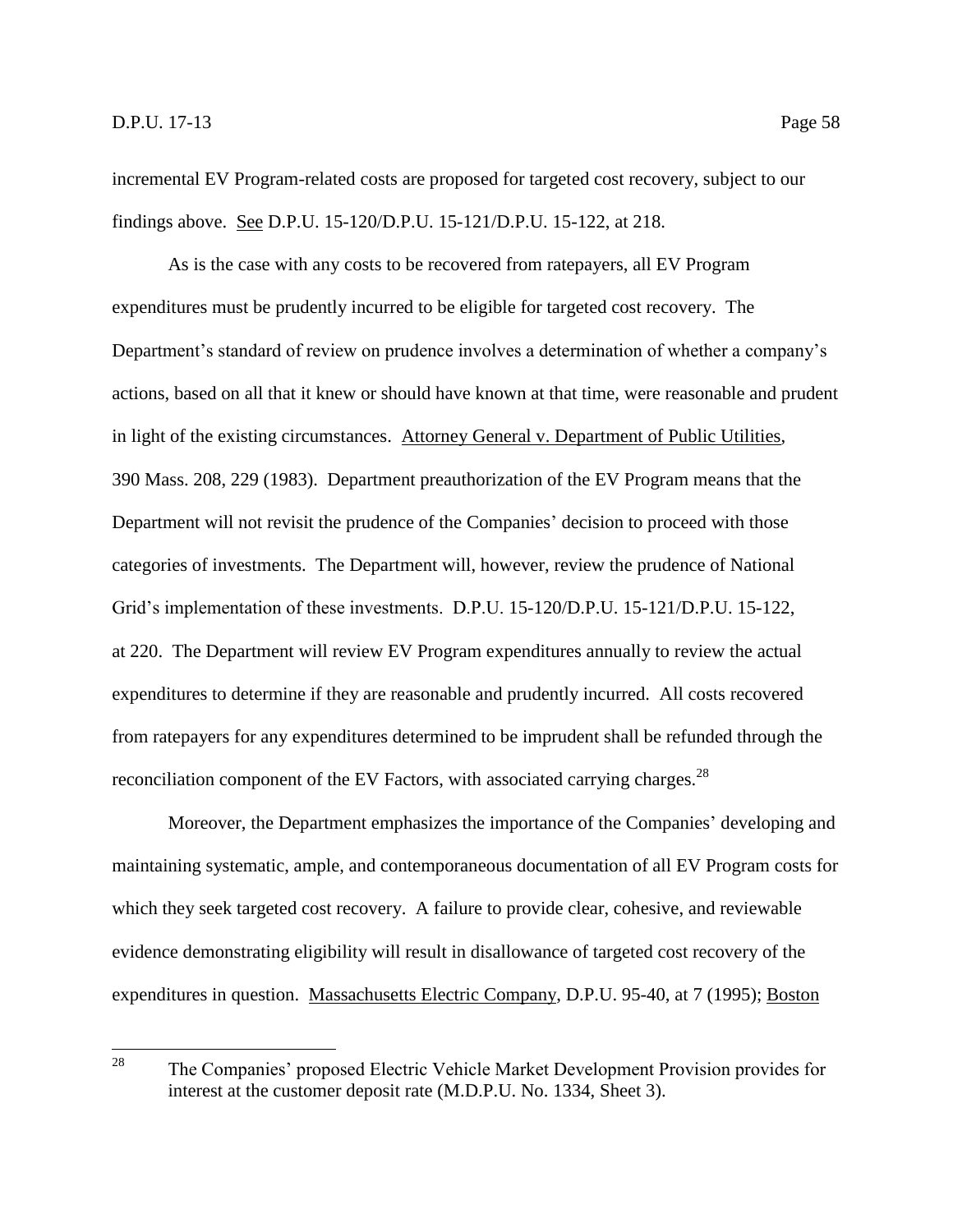Gas Company, D.P.U. 93-60, at 26-27 (1993); The Berkshire Gas Company, D.P.U. 92-210, at 24 (1993). National Grid must submit contemporaneous project documentation and other evidence demonstrating that each of these conditions has been met. The Department will review the Companies' submissions and disallow targeted cost recovery of all expenses where the proper showing has not been made.

To assist the Department in our review of EV Program costs, and to ensure that double recovery does not occur, the Department directs the Companies to develop and propose a rigorous protocol to demonstrate that the expenses are incremental to the costs already recovered through base distribution rates. See, e.g., D.P.U. 15-120/D.P.U. 15-121/D.P.U. 15-122, at 222. National Grid shall include its proposed protocol together with the compliance tariff filed in compliance with this Order.

Although we will not prescribe in this Order all elements of the protocol to demonstrate that EV Program costs are incremental to the costs already recovered through base distribution, the Department identifies certain expectations. First, the Department will limit eligible O&M labor expense to new positions created after the issuance of this Order, unless the Companies can demonstrate that the associated costs are attributed solely to EV Program activities and are not otherwise recovered through base distribution rates. Accordingly, the Companies must be prepared to identify and track the costs for positions created to perform EV Program activities since the test-year in its most recent rate case. Expenses for existing employees who have been moved to a new position performing EV Program activities will not be eligible for recovery through the EV Factors, as these costs already are recovered through base distribution rates. In addition, there shall be a presumption that all overhead and burdens are ineligible for recovery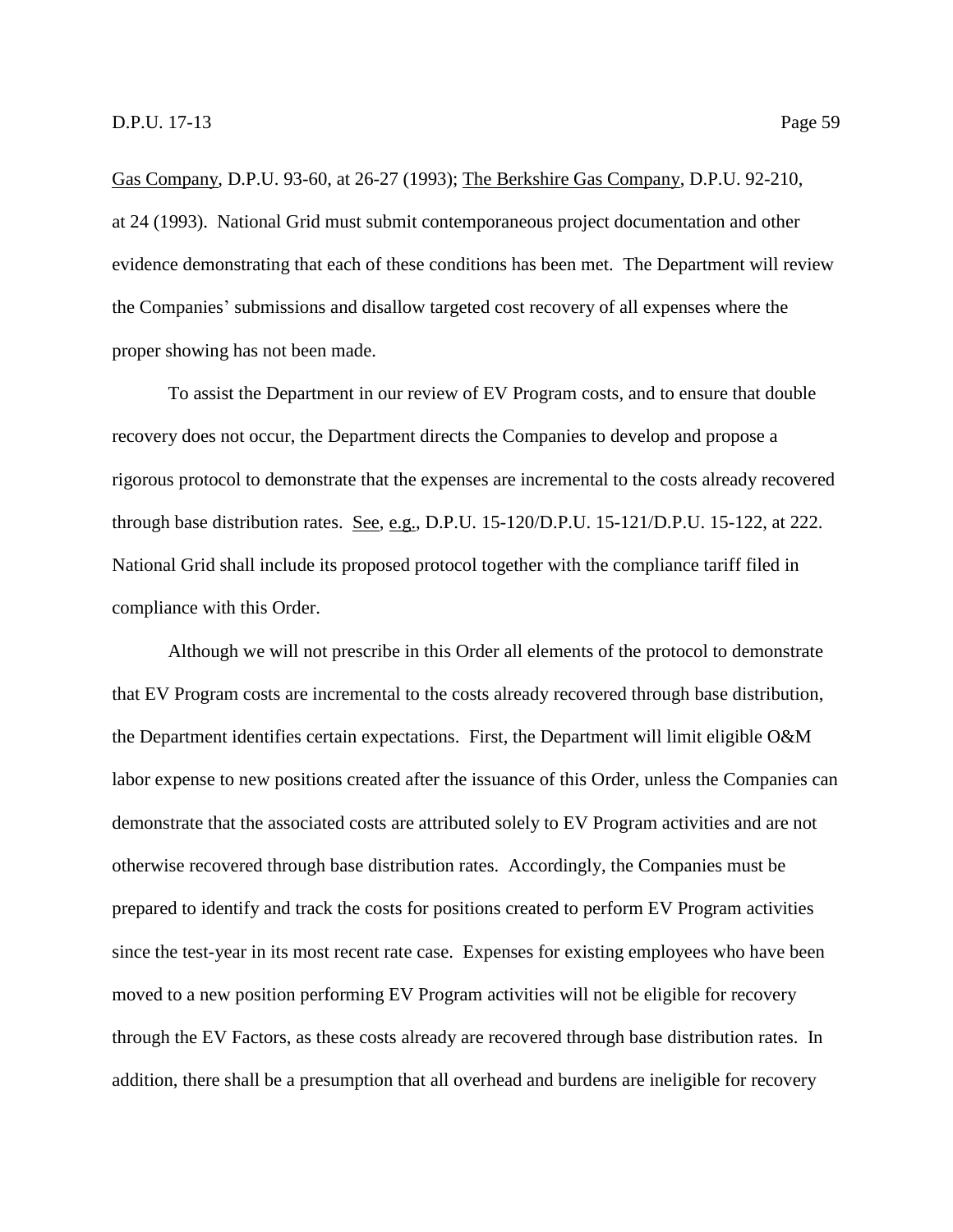through the EV Factors. These costs are indirectly incurred and, therefore, will be ineligible for recovery through the EV Factors unless the Companies develop a protocol to demonstrate otherwise. As part of the proposed protocol, we expect National Grid to provide a detailed description of the method it proposes to implement to track and clearly identify the increase in expensed costs (including capital investments recovered as an expense) over the costs currently recovered through base distribution rates. With this method, the Companies must be able to track the employees who are working specifically on EV Program activities and track the associated increase in employee hours as well as non-labor costs in a manner that clearly demonstrates that the costs are (1) directly related to the EV Program and (2) incremental to the costs already recovered through base distribution rates. Finally, we emphasize that National Grid is responsible for tracking such costs in a reviewable manner that reduces the administrative burden for the Department. Accordingly, we expect that the proposed protocol will incorporate a system to clearly segregate preauthorized EV Program investments from non-EV Program investments in National Grid's accounting systems.

## b. Annual EV Factor Filing

The Companies shall make annual EV Factor rate adjustment and reconciliation filings comprised of (1) actual, eligible expenditures from the prior EV Program year and (2) a reconciliation component in the second year and beyond. Interest on over- or under-recovery of the revenue requirement shall be calculated on the average monthly balance using the customer deposit rate (Exh. JAL-2, at 3).

With each annual EV Factor filing, the Companies shall provide testimony and supporting exhibits, including full project documentation of all EV Program capital projects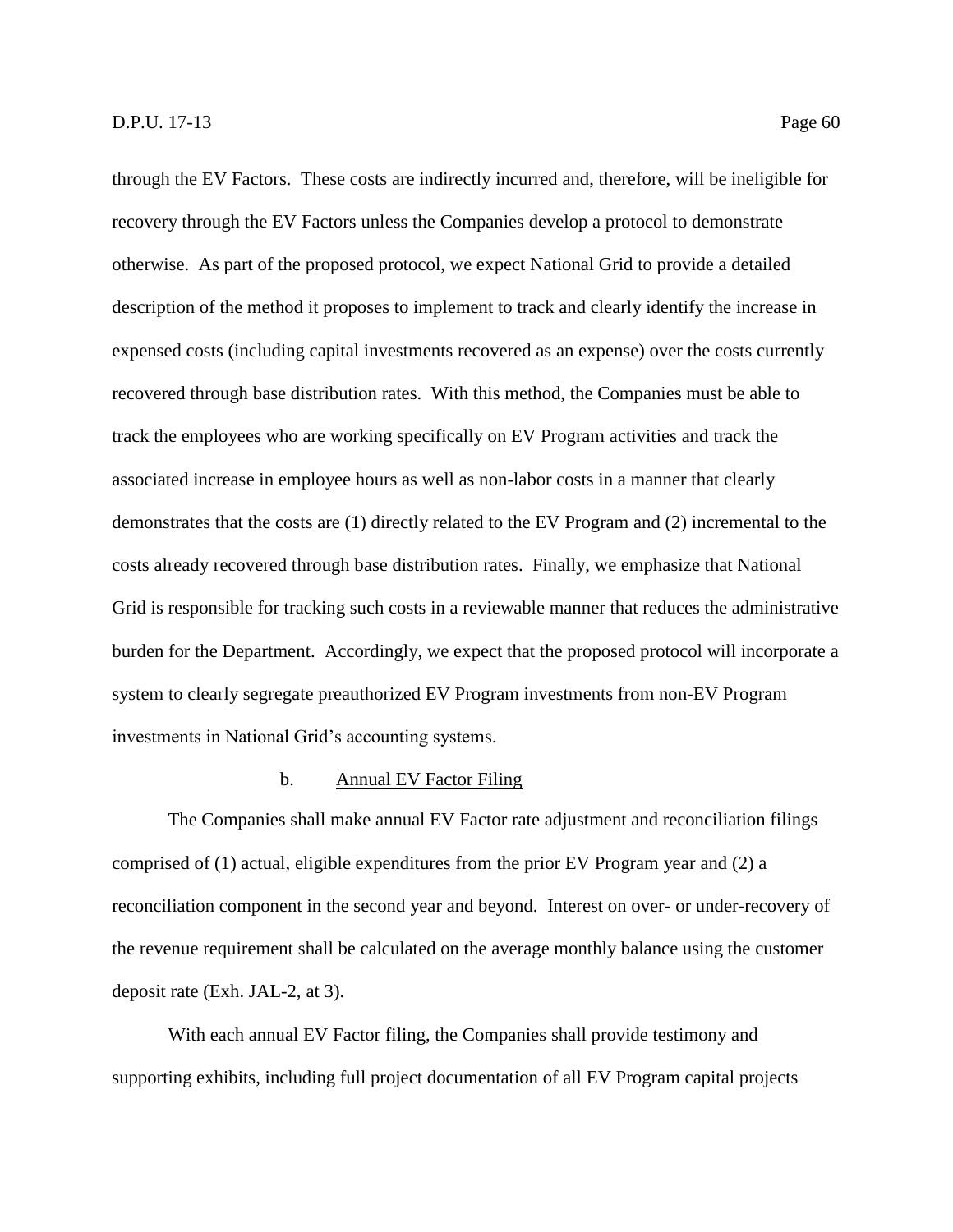placed into service during the plan investment year and documentation of O&M expenses, describing in detail how the Companies' proposed costs meet the eligibility requirements set forth in Section VI.D, above. Specifically, annual filings shall contain testimony and supporting documentation demonstrating that the costs sought for recovery are preauthorized, incremental (consistent with protocol and the tests described above), prudently incurred, in service, and used and useful (where applicable). Additionally, the filing also shall describe any cost variances as defined in the Companies' capital authorization policies, provide a demonstration that the proposed EV Factors are calculated appropriately, and provide bill impacts.

## c. Billing

The Companies propose to include the EV Factors with the distribution kWh charge on customers' bills (Exh. JAL-1, at 6). However, the EV Program is a public policy initiative. Therefore, the Department directs the Companies to implement the EV Factor as a separate line item on a customer's bill. The Companies may collect the costs that they incur to implement the EV Factor as a separate line item through the annual EV Program cost recovery filing.

Accordingly, the EV Factor shall not be included in the following kWh charges: (1) basic service; (2) distribution; (3) transmission; (4) transition; (5) energy efficiency; or (6) renewable energy. For the majority of net metering facilities, the charges that constitute a customer's net metering credit include some or all of the following kWh charges: (1) basic service; (2) distribution; (3) transmission; and (4) transition. 220 CMR 18.04. Accordingly, for the purposes of net metering credit calculation, net metering credits shall exclude the EV Factor line item.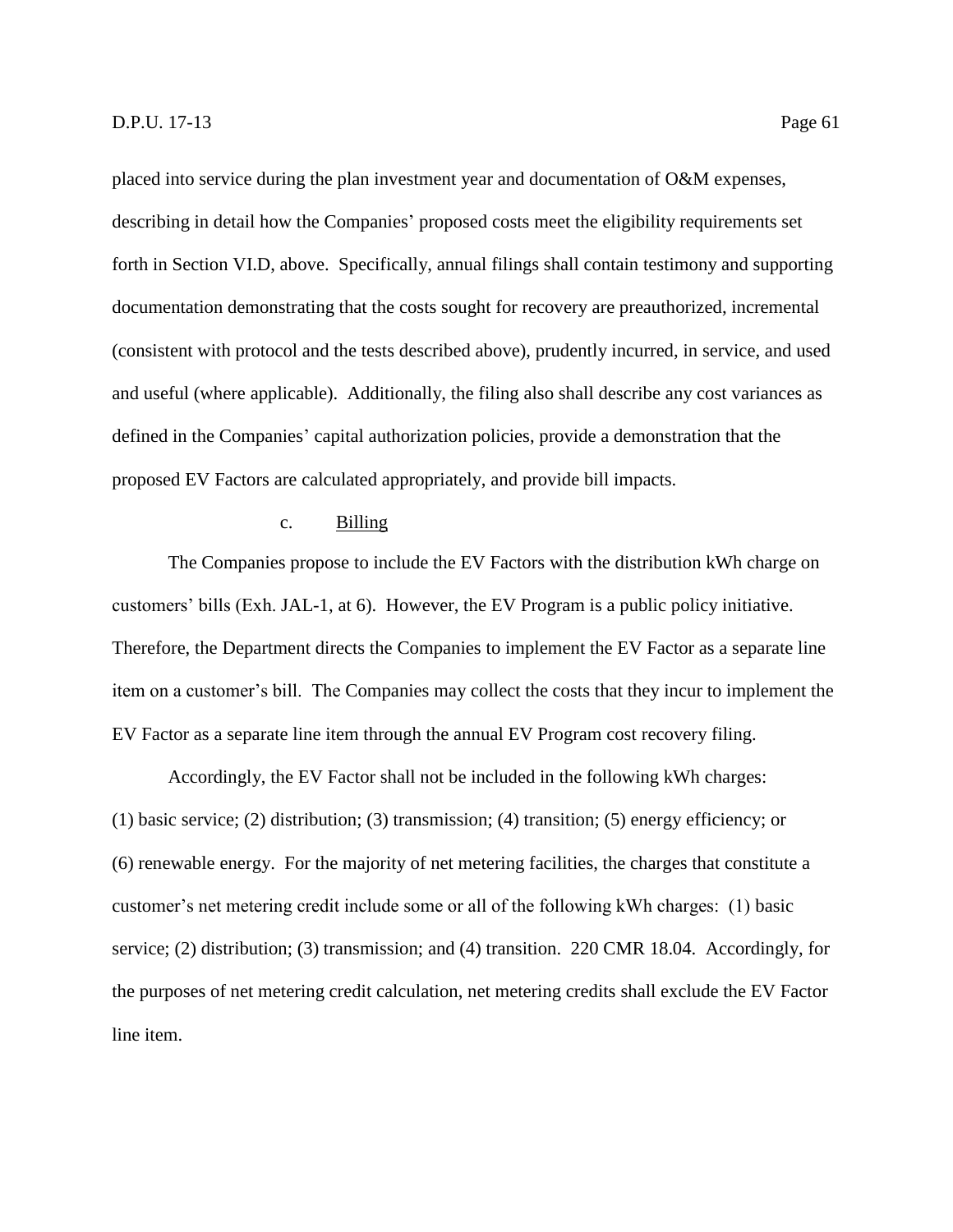## d. Tariff Modifications

Above, we directed the Companies to include its proposed protocol with the tariff filed in compliance with this Order. The Department additionally directs the Companies to make four modifications in the Companies' compliance tariff: (1) delete the referenced "Electric Vehicle Program Adjustment Provision" in the last paragraph of its proposed tariff, and instead insert "Electric Vehicle Market Development Program Provision" (Exh. DPU 1-44); (2) include the formula for calculating the annual EV Factor (Exh. DPU 1-45), (3) modify the language regarding the performance incentive to make it consistent with the directive contained in this Order; and (4) include that, for billing purposes, the EV Factor will be a separate line item on a customer's bill.

## 3. Conclusion

<span id="page-65-0"></span>The Department has denied cost recovery of the company-owned DCFC stations in National Grid's R&D Plan. Additionally, the Department has denied cost recovery for the proposed Education Campaign. Accordingly, the Companies are directed to file for cost recovery consistent with the Department's above directives in this Order.

#### <span id="page-65-1"></span>VIII. ORDER

Accordingly, after notice, hearing, and due consideration, it is

ORDERED: That Massachusetts Electric Company and Nantucket Electric Company's proposed Electric Vehicle Market Development Program is APPROVED, subject to the modifications contained in this Order; and it is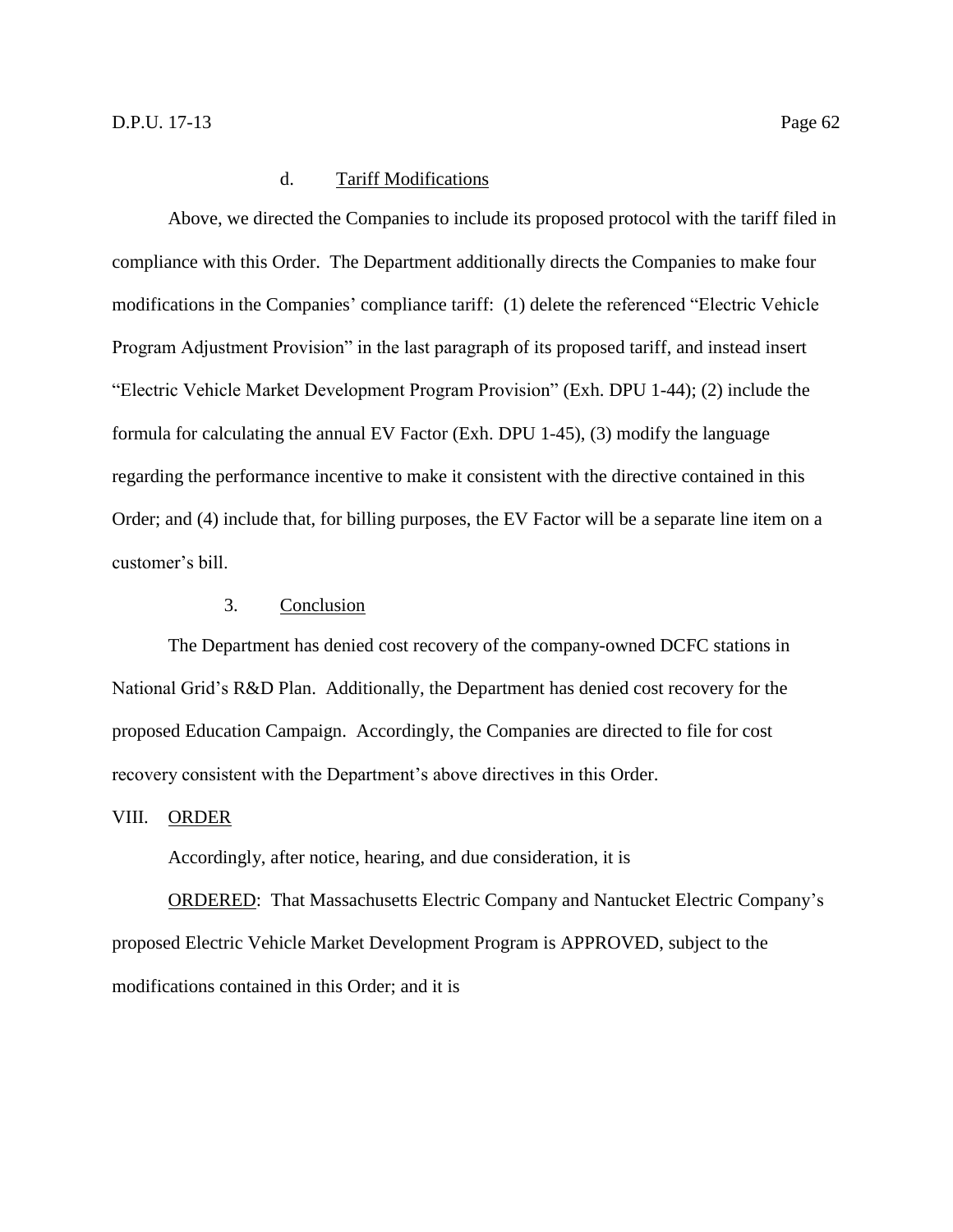FURTHER ORDERED: Massachusetts Electric Company and Nantucket Electric

Company's proposed Electric Vehicle Market Development Program Provision,

M.D.P.U. No. 1334, is DISALLOWED; and it is

FURTHER ORDERED: That Massachusetts Electric Company and Nantucket Electric Company shall file a new Electric Vehicle Market Development Program Provision consistent with the directives contained in this Order; and it is

FURTHER ORDERED: That Massachusetts Electric Company and Nantucket Electric Company comply with all of the directives contained in this Order.

By Order of the Department,

 $\sqrt{s/}$ Angela M. O'Connor, Chairman

 $\sqrt{s/}$ Robert E. Hayden, Commissioner

 $\sqrt{s/}$ Cecile M. Fraser, Commissioner